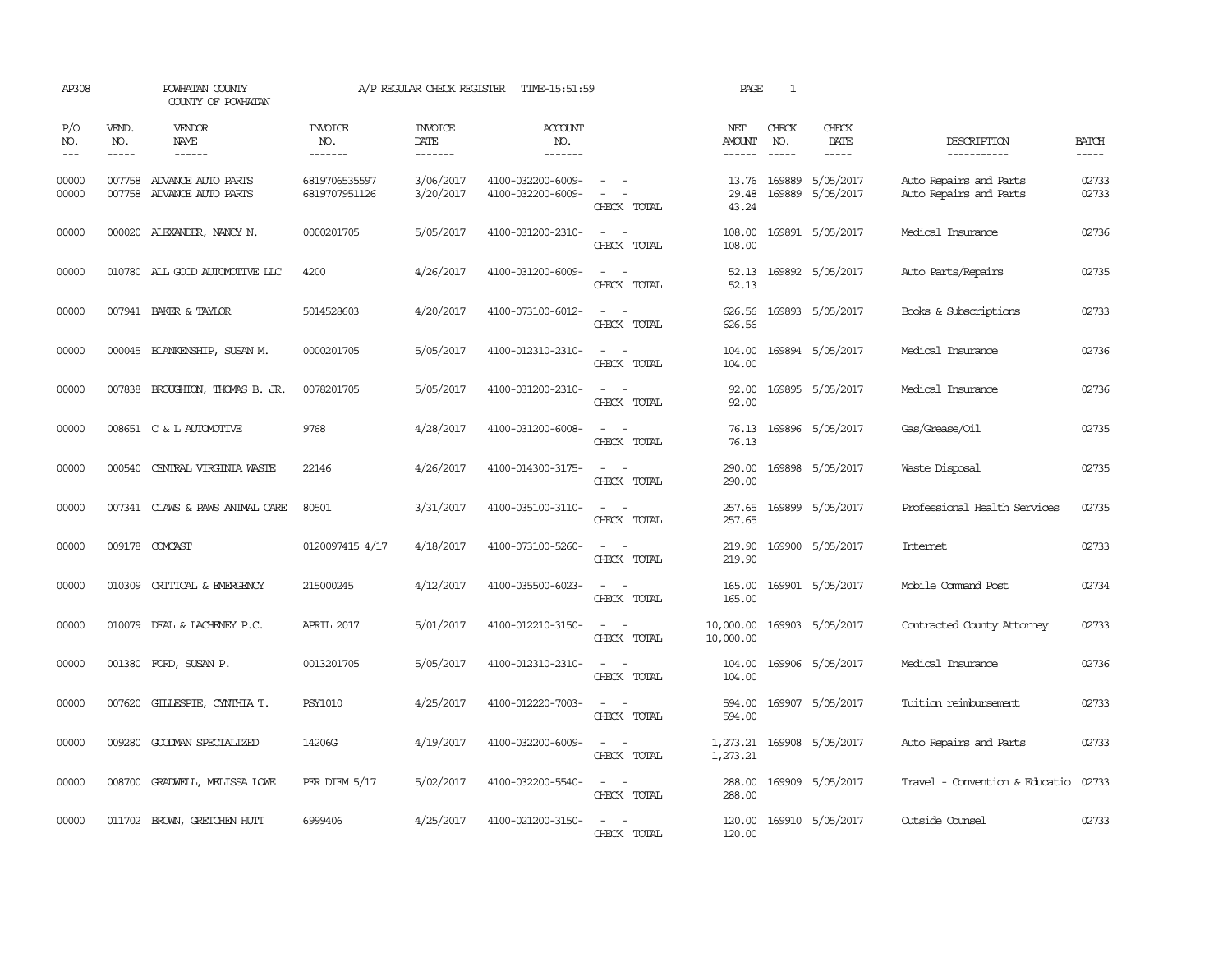| AP308                       |                             | POWHATAN COUNTY<br>COUNTY OF POWHATAN     |                                  | A/P REGULAR CHECK REGISTER        | TIME-15:51:59                          |                                                                                                                             | PAGE                           | 2                           |                                             |                                                   |                       |
|-----------------------------|-----------------------------|-------------------------------------------|----------------------------------|-----------------------------------|----------------------------------------|-----------------------------------------------------------------------------------------------------------------------------|--------------------------------|-----------------------------|---------------------------------------------|---------------------------------------------------|-----------------------|
| P/O<br>NO.<br>$\frac{1}{2}$ | VEND.<br>NO.<br>$- - - - -$ | VENDOR<br>NAME<br>$- - - - - -$           | <b>INVOICE</b><br>NO.<br>------- | <b>INVOICE</b><br>DATE<br>------- | <b>ACCOUNT</b><br>NO.<br>-------       |                                                                                                                             | NET<br>AMOUNT<br>$- - - - - -$ | CHECK<br>NO.<br>$- - - - -$ | CHECK<br>DATE<br>-----                      | DESCRIPTION<br>-----------                        | <b>BATCH</b><br>----- |
| 00000                       |                             | 009725 HENKLE, M. G.                      | 8057149                          | 4/25/2017                         | 4100-021200-3150-                      | $\sim$ 10 $\sim$ $\sim$<br>CHECK TOTAL                                                                                      | 120.00<br>120.00               |                             | 169911 5/05/2017                            | Outside Counsel                                   | 02733                 |
| 00000<br>00000              | 010487                      | 010487 IBM CORPORATION<br>IBM CORPORATION | Q7087FP<br>Q7087FP               | 5/01/2017<br>5/01/2017            | 4100-095101-9300-<br>4100-095101-9301- | $\omega_{\rm{max}}$ and $\omega_{\rm{max}}$<br>$\equiv$<br>$\overline{\phantom{a}}$<br>CHECK TOTAL                          | 50.92<br>854.57                |                             | 803.65 169912 5/05/2017<br>169912 5/05/2017 | AS400 Lease - Principal<br>AS400 Lease - Interest | 02735<br>02735        |
| 00000                       | 011275                      | INIERNATIONAL INSTITUTE                   | 31678<br>2017                    | 3/31/2017                         | 4100-012100-5810-                      | $\overline{\phantom{a}}$<br>$\sim$<br>CHECK TOTAL                                                                           | 225.00<br>225.00               |                             | 169913 5/05/2017                            | Dues/Association Memberships                      | 02733                 |
| 00000                       |                             | 011524 J & K DIESEL & AUTOMOTIVE          | 10306                            | 4/24/2017                         | 4100-032200-6009-                      | CHECK TOTAL                                                                                                                 | 52.79<br>52.79                 |                             | 169915 5/05/2017                            | Auto Repairs and Parts                            | 02733                 |
| 00000                       |                             | 010231 J & K HEAVY TRUCKS &               | 8590                             | 4/20/2017                         | 4100-032200-6009-                      | $\frac{1}{2} \left( \frac{1}{2} \right) \left( \frac{1}{2} \right) = \frac{1}{2} \left( \frac{1}{2} \right)$<br>CHECK TOTAL | 575.45<br>575.45               |                             | 169916 5/05/2017                            | Auto Repairs and Parts                            | 02733                 |
| 00000                       |                             | 009691 LAYMAN IRRIGATION &                | 19409 REISSUE                    | 2/28/2017                         | 4100-014600-3320-                      | $ -$<br>CHECK TOTAL                                                                                                         | 1,020.00<br>1,020.00           |                             | 169917 5/05/2017                            | Maintenance/Service Contracts                     | 02734                 |
| 00000                       |                             | 009552 MANSFIELD OIL COMPANY              | SOLCD-300867                     | 4/19/2017                         | 4100-032200-5120-                      | CHECK TOTAL                                                                                                                 | 134.01<br>134.01               |                             | 169919 5/05/2017                            | Apparatus Fuel                                    | 02733                 |
| 00000                       |                             | 011354 MATTHEW BENDER & CO, INC.          | 92731961                         | 4/19/2017                         | 4100-011010-3002-                      | CHECK TOTAL                                                                                                                 | 101.43<br>101.43               |                             | 169920 5/05/2017                            | County Code                                       | 02733                 |
| 00000                       |                             | 010473 MCCORMICK'S GARAGE                 | 12039                            | 4/18/2017                         | 4100-032200-6009-                      | CHECK TOTAL                                                                                                                 | 54.45<br>54.45                 |                             | 169921 5/05/2017                            | Auto Repairs and Parts                            | 02733                 |
| 00000                       |                             | 011840 MCI COMM SERVICE                   | 8045985656 4/17                  | 4/11/2017                         | 4100-031200-5240-                      | $\sim$<br>$\sim$<br>CHECK TOTAL                                                                                             | 83.53<br>83.53                 |                             | 169922 5/05/2017                            | Long Distance                                     | 02735                 |
| 00000                       |                             | 010086 MEDPRO US                          | MC30123                          | 5/01/2017                         | 4100-032200-3320-                      | $ -$<br>CHECK TOTAL                                                                                                         | 395.83<br>395.83               |                             | 169923 5/05/2017                            | Maintenance & Service Contract                    | 02734                 |
| 00000                       |                             | 011839 MINUTEMAN PRESS OF GLEN            | 24285                            | 4/26/2017                         | 4100-031710-6001-                      | $\sim$ $\sim$<br>CHECK TOTAL                                                                                                | 1,013.00<br>1,013.00           |                             | 169924 5/05/2017                            | Office Supplies                                   | 02735                 |
| 00000                       |                             | 011110 MOSELEY ARCHITECTS                 | 550492-018                       | 4/30/2017                         | 4100-031200-6002-                      | $\frac{1}{2} \left( \frac{1}{2} \right) \left( \frac{1}{2} \right) = \frac{1}{2} \left( \frac{1}{2} \right)$<br>CHECK TOTAL | 4,040.48<br>4,040.48           |                             | 169925 5/05/2017                            | Computer Equipment-non-capital                    | 02735                 |
| 00000                       |                             | 007297 NAFECO, INC.                       | 873349                           | 4/07/2017                         | 4100-032200-3310-                      | $\overline{\phantom{a}}$<br>$\sim$<br>CHECK TOTAL                                                                           | 829.00<br>829.00               |                             | 169926 5/05/2017                            | Equipment Repair                                  | 02733                 |
| 00000                       | 008079                      | PAETEC/CAVALIER BUSINESS                  | 3802785 4/17                     | 5/12/2017                         | 4100-012510-5230-                      | $\sim$<br>CHECK TOTAL                                                                                                       | 750.16<br>750.16               |                             | 169927 5/05/2017                            | Telephone Services                                | 02735                 |
| 00000                       |                             | 001420 PITNEY BOWES, INC.                 | 1003897748                       | 4/12/2017                         | 4100-021200-5210-                      | $\sim$ 100 $\sim$ 100 $\sim$<br>CHECK TOTAL                                                                                 | 83.64                          |                             | 83.64 169928 5/05/2017                      | Postage                                           | 02733                 |
| 00000                       |                             | 009638 POE, INEZ L                        | 0096201705                       | 5/05/2017                         | 4100-013200-2310-                      | $\frac{1}{2} \left( \frac{1}{2} \right) \left( \frac{1}{2} \right) = \frac{1}{2} \left( \frac{1}{2} \right)$<br>CHECK TOTAL | 120.00<br>120.00               |                             | 169929 5/05/2017                            | Medical Insurance                                 | 02736                 |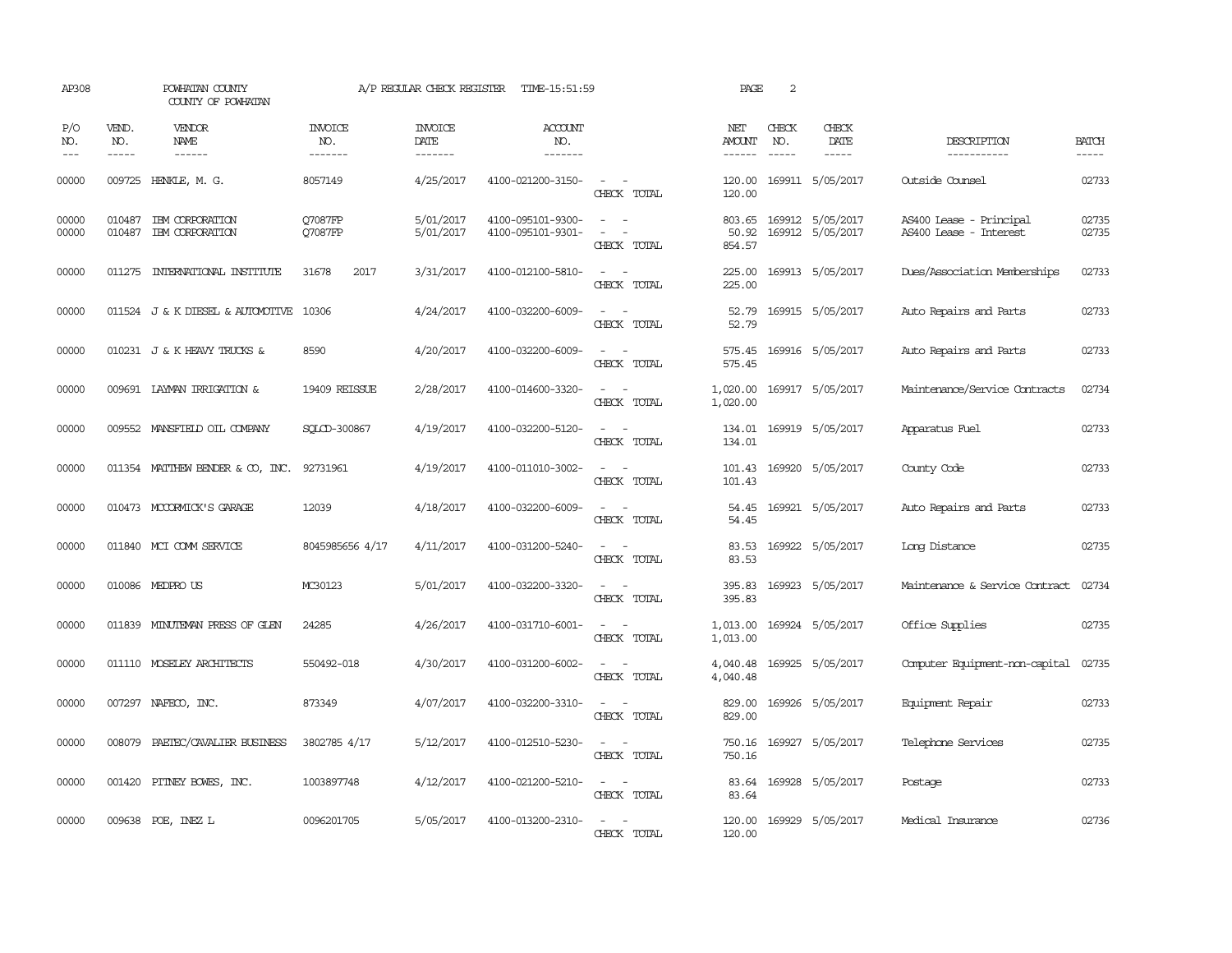| AP308                   |                             | POWHATAN COUNTY<br>COUNTY OF POWHATAN                                             |                                  | A/P REGULAR CHECK REGISTER          | TIME-15:51:59                                               |                                                                                                                                               | PAGE                                   | 3                           |                                                          |                                                                          |                         |
|-------------------------|-----------------------------|-----------------------------------------------------------------------------------|----------------------------------|-------------------------------------|-------------------------------------------------------------|-----------------------------------------------------------------------------------------------------------------------------------------------|----------------------------------------|-----------------------------|----------------------------------------------------------|--------------------------------------------------------------------------|-------------------------|
| P/O<br>NO.<br>$---$     | VEND.<br>NO.<br>$- - - - -$ | VENDOR<br>NAME                                                                    | <b>INVOICE</b><br>NO.<br>------- | <b>INVOICE</b><br>DATE<br>-------   | <b>ACCOUNT</b><br>NO.<br>-------                            |                                                                                                                                               | NET<br>AMOUNT<br>------                | CHECK<br>NO.<br>$- - - - -$ | CHECK<br>DATE                                            | DESCRIPTION<br>-----------                                               | <b>BATCH</b>            |
| 00000                   | 001980                      | POORE, FRANCES                                                                    | 0019201705                       | 5/05/2017                           | 4100-012100-2310-                                           | $\sim$<br>CHECK TOTAL                                                                                                                         | 88.00<br>88.00                         |                             | 169930 5/05/2017                                         | Medical Insurance                                                        | 02736                   |
| 00000                   | 006043                      | POWERS, KATHRYN C.                                                                | 0060201705                       | 5/05/2017                           | 4100-021600-2310-                                           | $\equiv$<br>CHECK TOTAL                                                                                                                       | 120.00<br>120.00                       |                             | 169931 5/05/2017                                         | Medical Insurance                                                        | 02736                   |
| 00000                   | 001250                      | POWHATAN AUTO & TRACTOR                                                           | 446597                           | 4/28/2017                           | 4100-031200-6009-                                           | $\sim$<br>CHECK TOTAL                                                                                                                         | 54.90<br>54.90                         |                             | 169932 5/05/2017                                         | Auto Parts/Repairs                                                       | 02735                   |
| 00000<br>00000          |                             | 006914 POWHATAN AUTO REPAIR<br>006914 POWHATAN AUTO REPAIR                        | 885<br>886                       | 4/21/2017<br>4/27/2017              | 4100-034100-6009-<br>4100-031200-6009-                      | $\sim$ $ \sim$<br>$\frac{1}{2} \left( \frac{1}{2} \right) \left( \frac{1}{2} \right) = \frac{1}{2} \left( \frac{1}{2} \right)$<br>CHECK TOTAL | 23.99<br>544.63                        |                             | 169933 5/05/2017<br>520.64 169933 5/05/2017              | Auto Parts/Repairs<br>Auto Parts/Repairs                                 | 02733<br>02735          |
| 00000<br>00000          | 008294<br>008294            | POWHATAN COUNTY PUBLIC<br>POWHATAN COUNTY PUBLIC                                  | PAPER DEL 5/17<br>0082201705     | 5/02/2017<br>5/05/2017              | 100-000100-0015-<br>4100-031200-2310-                       | $\sim$<br>$\overline{\phantom{a}}$<br>CHECK TOTAL                                                                                             | 1,728.80<br>681.50<br>2,410.30         |                             | 169935 5/05/2017<br>169935 5/05/2017                     | Prepaid Expenses<br>Medical Insurance                                    | 02735<br>02736          |
| 00000<br>00000          | 006474                      | PROGRESSIVE AUTO WORKS<br>006474 PROGRESSIVE AUTO WORKS                           | 33787<br>33788                   | 4/25/2017<br>4/25/2017              | 4100-031200-6009-<br>4100-031200-6009-                      | $\equiv$<br>$\equiv$<br>$\overline{\phantom{a}}$<br>CHECK TOTAL                                                                               | 132.60<br>569.72<br>702.32             |                             | 169937 5/05/2017<br>169937 5/05/2017                     | Auto Parts/Repairs<br>Auto Parts/Repairs                                 | 02735<br>02735          |
| 00000                   |                             | 009518 CUARLES PETROLEUM, INC.                                                    | CT0863539                        | 4/30/2017                           | 4100-032200-5120-                                           | $\frac{1}{2} \left( \frac{1}{2} \right) \left( \frac{1}{2} \right) = \frac{1}{2} \left( \frac{1}{2} \right)$<br>CHRCK TOTAL                   | 26.92<br>26.92                         |                             | 169938 5/05/2017                                         | Apparatus Fuel                                                           | 02734                   |
| 00000                   |                             | 006466 RADIO COMMUNICATION OF VA 301002459-1                                      |                                  | 4/26/2017                           | 4100-031200-3310-                                           | $\sim$ $ \sim$<br>CHECK TOTAL                                                                                                                 | 94.50<br>94.50                         |                             | 169939 5/05/2017                                         | Repairs & Maintenance                                                    | 02735                   |
| 00000                   |                             | 006945 RECORDED BOOKS, LLC                                                        | 75523189                         | 4/24/2017                           | 4100-073100-6012-                                           | $\sim$ $ \sim$<br>CHECK TOTAL                                                                                                                 | 14.99<br>14.99                         |                             | 169940 5/05/2017                                         | Books & Subscriptions                                                    | 02733                   |
| 00000                   |                             | 011222 RESPONSIBLE FAIHERS AND                                                    | <b>MAY 2017</b>                  | 5/01/2017                           | 4100-053910-5643-                                           | $\sim$ $ \sim$<br>CHECK TOTAL                                                                                                                 | 2,940.00<br>2,940.00                   |                             | 169941 5/05/2017                                         | PCCAA Services - Federal CSBG                                            | 02734                   |
| 00000                   |                             | 009077 REYNOLDS, SHIRLEY                                                          | 0090201705                       | 5/05/2017                           | 4100-031200-2310-                                           | $\sim$ $\sim$<br>CHECK TOTAL                                                                                                                  | 96.00<br>96.00                         |                             | 169942 5/05/2017                                         | Medical Insurance                                                        | 02736                   |
| 00000<br>00000<br>00000 | 007400<br>007400            | SAFE AIR SYSTEMS, INC.<br>SAFE AIR SYSTEMS, INC.<br>007400 SAFE AIR SYSTEMS, INC. | 80565<br>80566<br>80567          | 4/04/2017<br>4/04/2017<br>4/04/2017 | 4100-032200-6010-<br>4100-032200-6010-<br>4100-032200-6010- | $\sim$<br>CHECK TOTAL                                                                                                                         | 771.97<br>750.40<br>695.90<br>2,218.27 |                             | 169943 5/05/2017<br>169943 5/05/2017<br>169943 5/05/2017 | Breathing Apparatus<br><b>Breathing Apparatus</b><br>Breathing Apparatus | 02733<br>02733<br>02733 |
| 00000                   |                             | 009452 SEACOM, INC. OF VIRGINIA                                                   | 8836                             | 4/20/2017                           | 4100-012510-6014-                                           | CHECK TOTAL                                                                                                                                   | 210.00<br>210.00                       |                             | 169945 5/05/2017                                         | Other Operating Supplies                                                 | 02734                   |
| 00000<br>00000          | 006593                      | SHEEHY FORD<br>006593 SHEEHY FORD                                                 | NOHB489038<br>NOHB560246         | 2/28/2017<br>3/09/2017              | 4100-032200-6009-<br>4100-032200-6009-                      | $\sim$<br>$\omega_{\rm{max}}$ and $\omega_{\rm{max}}$<br>CHECK TOTAL                                                                          | 396.85<br>129.25<br>526.10             |                             | 169946 5/05/2017<br>169946 5/05/2017                     | Auto Repairs and Parts<br>Auto Repairs and Parts                         | 02734<br>02734          |
| 00000                   |                             | 009701 SHI INTERNATIONAL CORP.                                                    | B06403693                        | 4/17/2017                           | 4100-012510-6014-                                           | $\sim$<br>CHECK TOTAL                                                                                                                         | 376.78                                 |                             | 376.78 169947 5/05/2017                                  | Other Operating Supplies                                                 | 02734                   |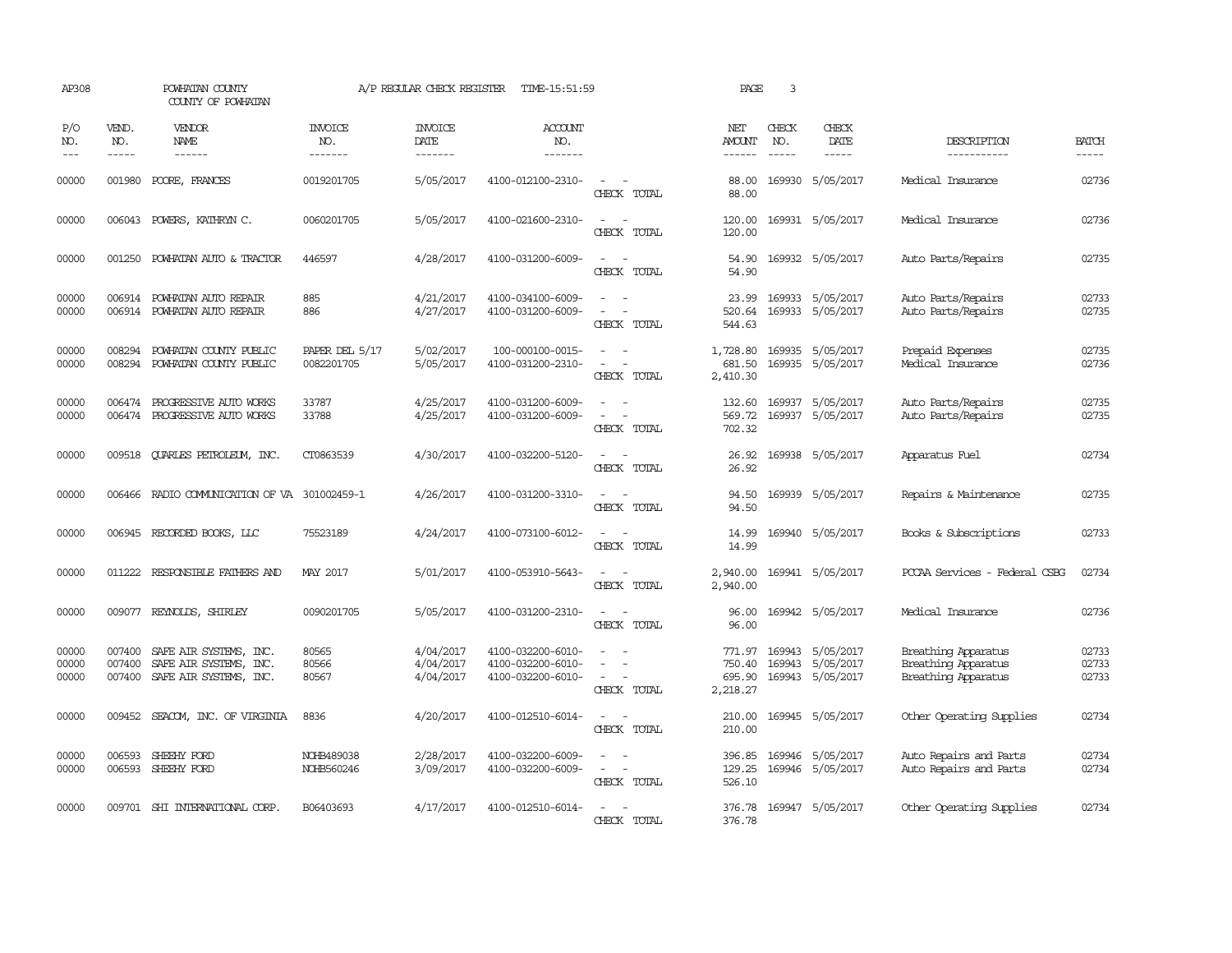| AP308                                                                                                                                                 |                                                                                                                                                                        | POWHATAN COUNTY<br>COUNTY OF POWHATAN                                                                                                                                                                                                                                                                                                                                                                                                 |                                                                                                                                                                                                                                            | A/P REGULAR CHECK REGISTER                                                                                                                                                                                                | TIME-15:51:59                                                                                                                                                                                                                                                                                                                                                     |                                                   | PAGE                                                                                                                                                  | $\overline{4}$                                                                                                                                                               |                                                                                                                                                                                                                           |                                                                                                                                                                                                                                                                                                                                                                                                                                                                                                                                              |                                                                                                                                                       |
|-------------------------------------------------------------------------------------------------------------------------------------------------------|------------------------------------------------------------------------------------------------------------------------------------------------------------------------|---------------------------------------------------------------------------------------------------------------------------------------------------------------------------------------------------------------------------------------------------------------------------------------------------------------------------------------------------------------------------------------------------------------------------------------|--------------------------------------------------------------------------------------------------------------------------------------------------------------------------------------------------------------------------------------------|---------------------------------------------------------------------------------------------------------------------------------------------------------------------------------------------------------------------------|-------------------------------------------------------------------------------------------------------------------------------------------------------------------------------------------------------------------------------------------------------------------------------------------------------------------------------------------------------------------|---------------------------------------------------|-------------------------------------------------------------------------------------------------------------------------------------------------------|------------------------------------------------------------------------------------------------------------------------------------------------------------------------------|---------------------------------------------------------------------------------------------------------------------------------------------------------------------------------------------------------------------------|----------------------------------------------------------------------------------------------------------------------------------------------------------------------------------------------------------------------------------------------------------------------------------------------------------------------------------------------------------------------------------------------------------------------------------------------------------------------------------------------------------------------------------------------|-------------------------------------------------------------------------------------------------------------------------------------------------------|
| P/O<br>NO.<br>$\frac{1}{2}$                                                                                                                           | VEND.<br>NO.<br>$- - - - -$                                                                                                                                            | VENDOR<br><b>NAME</b><br>------                                                                                                                                                                                                                                                                                                                                                                                                       | <b>INVOICE</b><br>NO.<br>-------                                                                                                                                                                                                           | <b>INVOICE</b><br>DATE<br>-------                                                                                                                                                                                         | <b>ACCOUNT</b><br>NO.<br>-------                                                                                                                                                                                                                                                                                                                                  |                                                   | NET<br>AMOUNT<br>------                                                                                                                               | CHECK<br>NO.<br>$\frac{1}{2}$                                                                                                                                                | CHECK<br>DATE<br>$- - - - -$                                                                                                                                                                                              | DESCRIPTION<br>-----------                                                                                                                                                                                                                                                                                                                                                                                                                                                                                                                   | <b>BATCH</b><br>-----                                                                                                                                 |
| 00000<br>00000                                                                                                                                        | 007157<br>007157                                                                                                                                                       | SHORES COLLISION, INC.<br>SHORES COLLISION, INC.                                                                                                                                                                                                                                                                                                                                                                                      | 17-11207<br>17-11208                                                                                                                                                                                                                       | 5/02/2017<br>4/24/2017                                                                                                                                                                                                    | 4100-031200-6009-<br>4100-031200-6009-                                                                                                                                                                                                                                                                                                                            | $\sim$<br>$\overline{\phantom{a}}$<br>CHECK TOTAL | 927.30<br>377.57<br>1,304.87                                                                                                                          | 169948<br>169948                                                                                                                                                             | 5/05/2017<br>5/05/2017                                                                                                                                                                                                    | Auto Parts/Repairs<br>Auto Parts/Repairs                                                                                                                                                                                                                                                                                                                                                                                                                                                                                                     | 02735<br>02735                                                                                                                                        |
| 00000<br>00000                                                                                                                                        | 006594<br>006594                                                                                                                                                       | SOUTHSIDE ELECTRIC COOP<br>SOUTHSIDE ELECTRIC COOP                                                                                                                                                                                                                                                                                                                                                                                    | 63504005 4/17<br>89783001 4/17                                                                                                                                                                                                             | 4/10/2017<br>4/17/2017                                                                                                                                                                                                    | 4100-031210-5110-<br>4100-053910-5642-                                                                                                                                                                                                                                                                                                                            | CHECK TOTAL                                       | 104.31<br>132.74<br>237.05                                                                                                                            | 169951                                                                                                                                                                       | 5/05/2017<br>169951 5/05/2017                                                                                                                                                                                             | Electricity - Comunications H<br>PCCAA Services - TANF                                                                                                                                                                                                                                                                                                                                                                                                                                                                                       | 02734<br>02734                                                                                                                                        |
| 00000<br>00000<br>00000<br>00000                                                                                                                      | 008578<br>008578<br>008578<br>008578                                                                                                                                   | STAPLES BUSINESS AD-<br>STAPLES BUSINESS AD-<br>STAPLES BUSINESS AD-<br>STAPLES BUSINESS AD-                                                                                                                                                                                                                                                                                                                                          | 3336215296<br>3336215296<br>3337159783<br>3337159784                                                                                                                                                                                       | 4/07/2017<br>4/07/2017<br>4/18/2017<br>4/18/2017                                                                                                                                                                          | 4100-012220-6001-<br>4100-012200-6001-<br>4100-022100-6001-<br>4100-031200-6001-                                                                                                                                                                                                                                                                                  | $\overline{\phantom{a}}$<br>CHECK TOTAL           | 31.43<br>23.43<br>139.62<br>72.19<br>266.67                                                                                                           | 169952                                                                                                                                                                       | 169952 5/05/2017<br>5/05/2017<br>169952 5/05/2017<br>169952 5/05/2017                                                                                                                                                     | Supplies<br>Office Supplies<br>Office Supplies<br>Office Supplies                                                                                                                                                                                                                                                                                                                                                                                                                                                                            | 02734<br>02734<br>02734<br>02735                                                                                                                      |
| 00000                                                                                                                                                 | 006569                                                                                                                                                                 | STICKELS, RANDAL LEE                                                                                                                                                                                                                                                                                                                                                                                                                  | 0065201705                                                                                                                                                                                                                                 | 5/05/2017                                                                                                                                                                                                                 | 4100-031200-2310-                                                                                                                                                                                                                                                                                                                                                 | $\overline{\phantom{a}}$<br>CHECK TOTAL           | 72.00<br>72.00                                                                                                                                        |                                                                                                                                                                              | 169953 5/05/2017                                                                                                                                                                                                          | Medical Insurance                                                                                                                                                                                                                                                                                                                                                                                                                                                                                                                            | 02736                                                                                                                                                 |
| 00000                                                                                                                                                 |                                                                                                                                                                        | 007115 STOKES, GARLAND KENNETH                                                                                                                                                                                                                                                                                                                                                                                                        | 0071201705                                                                                                                                                                                                                                 | 5/05/2017                                                                                                                                                                                                                 | 4100-031200-2310-                                                                                                                                                                                                                                                                                                                                                 | CHECK TOTAL                                       | 68.00<br>68.00                                                                                                                                        |                                                                                                                                                                              | 169954 5/05/2017                                                                                                                                                                                                          | Medical Insurance                                                                                                                                                                                                                                                                                                                                                                                                                                                                                                                            | 02736                                                                                                                                                 |
| 00000                                                                                                                                                 |                                                                                                                                                                        | 007905 TREASURER OF VIRGINIA                                                                                                                                                                                                                                                                                                                                                                                                          | <b>BUSER</b>                                                                                                                                                                                                                               | 4/12/2017                                                                                                                                                                                                                 | 4100-035300-3110-                                                                                                                                                                                                                                                                                                                                                 | CHECK TOTAL                                       | 20.00<br>20.00                                                                                                                                        |                                                                                                                                                                              | 169955 5/05/2017                                                                                                                                                                                                          | Professional Health Services                                                                                                                                                                                                                                                                                                                                                                                                                                                                                                                 | 02735                                                                                                                                                 |
| 00000                                                                                                                                                 |                                                                                                                                                                        | 011169 VERIZON                                                                                                                                                                                                                                                                                                                                                                                                                        | 8047061627 4/17                                                                                                                                                                                                                            | 4/01/2017                                                                                                                                                                                                                 | 4100-031210-5232-                                                                                                                                                                                                                                                                                                                                                 | $\sim$<br>CHECK TOTAL                             | 1,403.26<br>1,403.26                                                                                                                                  |                                                                                                                                                                              | 169956 5/05/2017                                                                                                                                                                                                          | Wireline 911                                                                                                                                                                                                                                                                                                                                                                                                                                                                                                                                 | 02734                                                                                                                                                 |
| 00000                                                                                                                                                 |                                                                                                                                                                        | 008710 VIRGINIA BUSINESS SYSTEMS                                                                                                                                                                                                                                                                                                                                                                                                      | 20561920                                                                                                                                                                                                                                   | 4/26/2017                                                                                                                                                                                                                 | 4100-012100-3320-                                                                                                                                                                                                                                                                                                                                                 | $\sim$<br>CHECK TOTAL                             | 200.20<br>200.20                                                                                                                                      |                                                                                                                                                                              | 169957 5/05/2017                                                                                                                                                                                                          | Maintenance & Service Contract                                                                                                                                                                                                                                                                                                                                                                                                                                                                                                               | 02734                                                                                                                                                 |
| 00000                                                                                                                                                 |                                                                                                                                                                        | 009768 WAMPLER EANES APPRAISAL                                                                                                                                                                                                                                                                                                                                                                                                        | BLDG 11/16-4/17                                                                                                                                                                                                                            | 4/25/2017                                                                                                                                                                                                                 | 4100-012320-3160-                                                                                                                                                                                                                                                                                                                                                 | CHECK TOTAL                                       | 7,350.00<br>7,350.00                                                                                                                                  |                                                                                                                                                                              | 169958 5/05/2017                                                                                                                                                                                                          | Reassessment Services                                                                                                                                                                                                                                                                                                                                                                                                                                                                                                                        | 02734                                                                                                                                                 |
| 00000<br>00000<br>00000<br>00000<br>00000<br>00000<br>00000<br>00000<br>00000<br>00000<br>00000<br>00000<br>00000<br>00000<br>00000<br>00000<br>00000 | 011181<br>011181<br>011181<br>011181<br>011181<br>011181<br>011181<br>011181<br>011181<br>011181<br>011181<br>011181<br>011181<br>011181<br>011181<br>011181<br>011181 | WEILS FARGO FINANCIAL<br>WELLS FARGO FINANCIAL<br>WEILS FARGO FINANCIAL<br>WELLS FARGO FINANCIAL<br>WELLS FARGO FINANCIAL<br>WELLS FARGO FINANCIAL<br>WEILS FARGO FINANCIAL<br>WEILS FARGO FINANCIAL<br>WEILS FARGO FINANCIAL<br>WELLS FARGO FINANCIAL<br>WELLS FARGO FINANCIAL<br>WELLS FARGO FINANCIAL<br>WELLS FARGO FINANCIAL<br>WEILS FARGO FINANCIAL<br>WELLS FARGO FINANCIAL<br>WELLS FARGO FINANCIAL<br>WELLS FARGO FINANCIAL | 5003900504<br>5003900504<br>5003900504<br>5003900504<br>5003900504<br>5003900504<br>5003900504<br>5003900504<br>5003900504<br>5003900504<br>5003900504<br>5003900504<br>5003900504<br>5003900504<br>5003900504<br>5003900504<br>5003900504 | 4/24/2017<br>4/24/2017<br>4/24/2017<br>4/24/2017<br>4/24/2017<br>4/24/2017<br>4/24/2017<br>4/24/2017<br>4/24/2017<br>4/24/2017<br>4/24/2017<br>4/24/2017<br>4/24/2017<br>4/24/2017<br>4/24/2017<br>4/24/2017<br>4/24/2017 | 4100-012100-3320-<br>4100-011010-3320-<br>4100-012200-3320-<br>4100-012310-3320-<br>4100-012320-3500-<br>4100-012410-3320-<br>4100-012510-3320-<br>4100-013200-3320-<br>4100-021600-8002-<br>4100-021600-8002-<br>4100-022100-3320-<br>4100-031200-3320-<br>4100-031200-3320-<br>4100-034100-3320-<br>4100-035100-3320-<br>4100-081100-3320-<br>4100-081500-3320- | $\equiv$<br>$\overline{\phantom{a}}$<br>$\equiv$  | 154.37<br>24.65<br>133.33<br>62.21<br>12.02<br>17.11<br>19.64<br>143.19<br>186.70<br>105.24<br>175.54<br>175.54<br>234.37<br>83.01<br>92.69<br>132.16 | 169960<br>169960<br>169960<br>169960<br>169960<br>169960<br>169960<br>169960<br>169960<br>169960<br>169960<br>169960<br>169960<br>169960<br>169960<br>169960<br>73.14 169960 | 5/05/2017<br>5/05/2017<br>5/05/2017<br>5/05/2017<br>5/05/2017<br>5/05/2017<br>5/05/2017<br>5/05/2017<br>5/05/2017<br>5/05/2017<br>5/05/2017<br>5/05/2017<br>5/05/2017<br>5/05/2017<br>5/05/2017<br>5/05/2017<br>5/05/2017 | Maintenance & Service Contract<br>Maintenance & Service Contract<br>Maintenance & Service Contract<br>Maintenance & Service Contract<br>Printing & Binding<br>Maintenance & Service Contract<br>Maintenance & Service Contract<br>Maintenance & Service Contract<br>Copier Lease<br>Copier Lease<br>Maintenance & Service Contract<br>Maintenance & Service Contract<br>Maintenance & Service Contract<br>Maintenance & Service Contract<br>Landscaping - Animal Control<br>Maintenance & Service Contract<br>Maintenance & Service Contract | 02733<br>02733<br>02733<br>02733<br>02733<br>02733<br>02733<br>02733<br>02733<br>02733<br>02733<br>02733<br>02733<br>02733<br>02733<br>02733<br>02733 |
| 00000                                                                                                                                                 |                                                                                                                                                                        | 011181 WELLS FARGO FINANCIAL                                                                                                                                                                                                                                                                                                                                                                                                          | 5003900504                                                                                                                                                                                                                                 | 4/24/2017                                                                                                                                                                                                                 | 4100-021200-8002-                                                                                                                                                                                                                                                                                                                                                 | $\sim$<br>CHECK TOTAL                             | 225.93<br>2,050.84                                                                                                                                    | 169960                                                                                                                                                                       | 5/05/2017                                                                                                                                                                                                                 | <b>Copier Lease Agreement</b>                                                                                                                                                                                                                                                                                                                                                                                                                                                                                                                | 02733                                                                                                                                                 |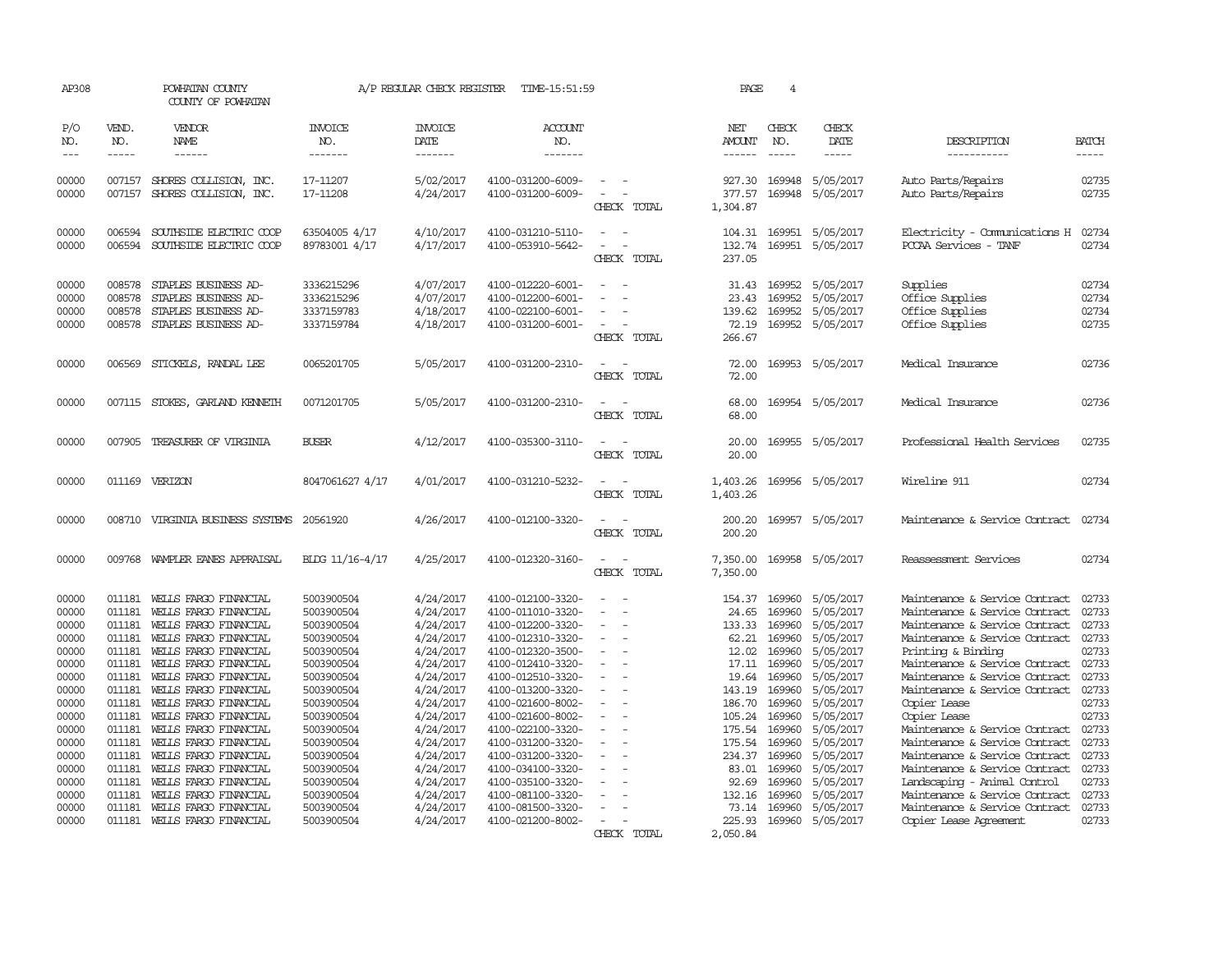| AP308                                                                                                                      |                                                                                                                                          | POWHATAN COUNTY<br>COUNTY OF POWHATAN                                                                                                                                                                                                                                  |                                                                                                                                                                                                  | A/P REGULAR CHECK REGISTER                                                                                                                                                         | TIME-15:51:59                                                                                                                                                                                                                                                                                      |                                                    | PAGE                                                                                                                  | 5                                                                                                                                        |                                                                                                                                                                                    |                                                                                                                                                                                                                                                                                 |                                                                                                                                     |
|----------------------------------------------------------------------------------------------------------------------------|------------------------------------------------------------------------------------------------------------------------------------------|------------------------------------------------------------------------------------------------------------------------------------------------------------------------------------------------------------------------------------------------------------------------|--------------------------------------------------------------------------------------------------------------------------------------------------------------------------------------------------|------------------------------------------------------------------------------------------------------------------------------------------------------------------------------------|----------------------------------------------------------------------------------------------------------------------------------------------------------------------------------------------------------------------------------------------------------------------------------------------------|----------------------------------------------------|-----------------------------------------------------------------------------------------------------------------------|------------------------------------------------------------------------------------------------------------------------------------------|------------------------------------------------------------------------------------------------------------------------------------------------------------------------------------|---------------------------------------------------------------------------------------------------------------------------------------------------------------------------------------------------------------------------------------------------------------------------------|-------------------------------------------------------------------------------------------------------------------------------------|
| P/O<br>NO.<br>$---$                                                                                                        | VEND.<br>NO.<br>$- - - - -$                                                                                                              | VENDOR<br>NAME<br>------                                                                                                                                                                                                                                               | <b>INVOICE</b><br>NO.<br>-------                                                                                                                                                                 | <b>INVOICE</b><br>DATE<br>-------                                                                                                                                                  | ACCOUNT<br>NO.<br>-------                                                                                                                                                                                                                                                                          |                                                    | NET<br>AMOUNT<br>------                                                                                               | CHECK<br>NO.<br>$- - - - -$                                                                                                              | CHECK<br>DATE<br>$- - - - -$                                                                                                                                                       | DESCRIPTION<br>-----------                                                                                                                                                                                                                                                      | <b>BATCH</b><br>-----                                                                                                               |
| 00000                                                                                                                      |                                                                                                                                          | 011528 WINDOW GANG                                                                                                                                                                                                                                                     | 55844 REISSUE                                                                                                                                                                                    | 2/25/2017                                                                                                                                                                          | 4100-014100-3310-                                                                                                                                                                                                                                                                                  | $\overline{\phantom{a}}$<br>CHECK TOTAL            | 450.00<br>450.00                                                                                                      |                                                                                                                                          | 169961 5/05/2017                                                                                                                                                                   | Repairs & Maintenance                                                                                                                                                                                                                                                           | 02734                                                                                                                               |
| 00000                                                                                                                      |                                                                                                                                          | 009332 WITMER PUBLIC SAFETY                                                                                                                                                                                                                                            | 1759094                                                                                                                                                                                          | 4/01/2017                                                                                                                                                                          | 4100-031200-6011-                                                                                                                                                                                                                                                                                  | $\sim$<br>CHECK TOTAL                              | 102.00<br>102.00                                                                                                      |                                                                                                                                          | 169962 5/05/2017                                                                                                                                                                   | Uniforms                                                                                                                                                                                                                                                                        | 02735                                                                                                                               |
| 00000                                                                                                                      |                                                                                                                                          | 002080 WOODCOCK, LYNN T.                                                                                                                                                                                                                                               | 0020201705                                                                                                                                                                                       | 5/05/2017                                                                                                                                                                          | 4100-031200-2310-                                                                                                                                                                                                                                                                                  | $\sim$<br>CHECK TOTAL                              | 108.00<br>108.00                                                                                                      |                                                                                                                                          | 169963 5/05/2017                                                                                                                                                                   | Medical Insurance                                                                                                                                                                                                                                                               | 02736                                                                                                                               |
| 00000<br>00000                                                                                                             | 010688                                                                                                                                   | A&B CLEANING SERVICE, INC.<br>010688 A&B CLEANING SERVICE, INC.                                                                                                                                                                                                        | 11031<br>11031                                                                                                                                                                                   | 4/28/2017<br>4/28/2017                                                                                                                                                             | 4100-014100-3180-<br>4100-032220-3180-                                                                                                                                                                                                                                                             | $\sim$<br>CHECK TOTAL                              | 5,441.38<br>246.15<br>5,687.53                                                                                        |                                                                                                                                          | 169966 5/15/2017<br>169966 5/15/2017                                                                                                                                               | Cleaning Service<br>Cleaning Service                                                                                                                                                                                                                                            | 02737<br>02737                                                                                                                      |
| 00000                                                                                                                      |                                                                                                                                          | 006175 ADAMS OIL COMPANY, INC.                                                                                                                                                                                                                                         | 26913                                                                                                                                                                                            | 4/25/2017                                                                                                                                                                          | 4100-014500-6008-                                                                                                                                                                                                                                                                                  | CHECK TOTAL                                        | 66.25<br>66.25                                                                                                        |                                                                                                                                          | 169967 5/15/2017                                                                                                                                                                   | Gas/Grease/Oil                                                                                                                                                                                                                                                                  | 02737                                                                                                                               |
| 00000                                                                                                                      |                                                                                                                                          | 011434 AGA JANITORIAL SOLUTIONS,                                                                                                                                                                                                                                       | 1700                                                                                                                                                                                             | 5/01/2017                                                                                                                                                                          | 4100-014100-3180-                                                                                                                                                                                                                                                                                  | CHECK TOTAL                                        | 965.00<br>965.00                                                                                                      |                                                                                                                                          | 169968 5/15/2017                                                                                                                                                                   | Cleaning Service                                                                                                                                                                                                                                                                | 02737                                                                                                                               |
| 00000                                                                                                                      |                                                                                                                                          | 011842 AIR RESOLUTIONS, INC                                                                                                                                                                                                                                            | DUCT CLEANING                                                                                                                                                                                    | 4/27/2017                                                                                                                                                                          | 4100-014100-3308-                                                                                                                                                                                                                                                                                  | CHECK TOTAL                                        | 2,300.00<br>2,300.00                                                                                                  |                                                                                                                                          | 169969 5/15/2017                                                                                                                                                                   | HVAC Service and Repairs                                                                                                                                                                                                                                                        | 02737                                                                                                                               |
| 00000                                                                                                                      |                                                                                                                                          | 008743 ALEXANDER, KAREN B.                                                                                                                                                                                                                                             | SUPPLIES 11/16                                                                                                                                                                                   | 11/08/2016                                                                                                                                                                         | 4100-013200-6001-                                                                                                                                                                                                                                                                                  | CHECK TOTAL                                        | 29.22<br>29.22                                                                                                        |                                                                                                                                          | 169971 5/15/2017                                                                                                                                                                   | Office Supplies                                                                                                                                                                                                                                                                 | 02737                                                                                                                               |
| 00000                                                                                                                      |                                                                                                                                          | 010780 ALL GOOD AUTOMOTIVE LLC                                                                                                                                                                                                                                         | 4289                                                                                                                                                                                             | 5/05/2017                                                                                                                                                                          | 4100-031200-6008-                                                                                                                                                                                                                                                                                  | $\overline{\phantom{a}}$<br>CHECK TOTAL            | 50.95<br>50.95                                                                                                        |                                                                                                                                          | 169972 5/15/2017                                                                                                                                                                   | Gas/Grease/Oil                                                                                                                                                                                                                                                                  | 02739                                                                                                                               |
| 00000<br>00000<br>00000<br>00000<br>00000                                                                                  | 007941<br>007941<br>007941<br>007941                                                                                                     | BAKER & TAYLOR<br>BAKER & TAYLOR<br>BAKER & TAYLOR<br>BAKER & TAYLOR<br>007941 BAKER & TAYLOR                                                                                                                                                                          | K96543350<br>2955154<br>5014536367<br>5014539913<br>5014543730                                                                                                                                   | 4/27/2017<br>4/25/2017<br>4/26/2017<br>5/01/2017<br>5/02/2017                                                                                                                      | 4100-073100-6012-<br>4100-073100-6012-<br>4100-073100-6012-<br>4100-073100-6012-<br>4100-073100-6012-                                                                                                                                                                                              | $\equiv$<br>$\equiv$<br>CHECK TOTAL                | 27.95<br>342.97<br>485.09<br>631.15<br>1,481.59                                                                       | 169974                                                                                                                                   | 169974 5/15/2017<br>5.57-169974 5/15/2017<br>5/15/2017<br>169974 5/15/2017<br>169974 5/15/2017                                                                                     | Books & Subscriptions<br>Books & Subscriptions<br>Books & Subscriptions<br>Books & Subscriptions<br>Books & Subscriptions                                                                                                                                                       | 02737<br>02737<br>02737<br>02737<br>02737                                                                                           |
| 00000<br>00000<br>00000<br>00000<br>00000<br>00000<br>00000<br>00000<br>00000<br>00000<br>00000<br>00000<br>00000<br>00000 | 008668<br>008668<br>008668<br>008668<br>008668<br>008668<br>008668<br>008668<br>008668<br>008668<br>008668<br>008668<br>008668<br>008668 | BANK OF AMERICA<br>BANK OF AMERICA<br>BANK OF AMERICA<br>BANK OF AMERICA<br>BANK OF AMERICA<br>BANK OF AMERICA<br>BANK OF AMERICA<br>BANK OF AMERICA<br>BANK OF AMERICA<br>BANK OF AMERICA<br>BANK OF AMERICA<br>BANK OF AMERICA<br>BANK OF AMERICA<br>BANK OF AMERICA | 05/01/2017<br>05/01/2017<br>05/01/2017<br>05/01/2017<br>05/01/2017<br>05/01/2017<br>05/01/2017<br>05/01/2017<br>05/01/2017<br>05/01/2017<br>05/01/2017<br>05/01/2017<br>05/01/2017<br>05/01/2017 | 5/01/2017<br>5/01/2017<br>5/01/2017<br>5/01/2017<br>5/01/2017<br>5/01/2017<br>5/01/2017<br>5/01/2017<br>5/01/2017<br>5/01/2017<br>5/01/2017<br>5/01/2017<br>5/01/2017<br>5/01/2017 | 4100-073100-6014-<br>4100-073100-6014-<br>4100-073100-6015-<br>4100-014500-3190-<br>4100-012220-5810-<br>4100-012410-3321-<br>4100-012220-5540-<br>4100-013200-5210-<br>4100-073100-5210-<br>4100-073100-5210-<br>4100-083500-5210-<br>4100-032200-5815-<br>4100-073100-6001-<br>4100-073100-6001- | $\sim$<br>$\equiv$<br>$\equiv$<br>$\sim$<br>$\sim$ | .00.<br>24.86<br>26.97<br>93.28<br>30.00<br>19.95<br>6.59<br>98.00<br>2.50<br>5.47<br>7.32<br>15.68<br>64.41<br>42.08 | 169975<br>169975<br>169975<br>169975<br>169975<br>169975<br>169975<br>169975<br>169975<br>169975<br>169975<br>169975<br>169975<br>169975 | 5/15/2017<br>5/15/2017<br>5/15/2017<br>5/15/2017<br>5/15/2017<br>5/15/2017<br>5/15/2017<br>5/15/2017<br>5/15/2017<br>5/15/2017<br>5/15/2017<br>5/15/2017<br>5/15/2017<br>5/15/2017 | Library Supplies<br>Library Supplies<br>Summer Reading Program<br>Grounds Maintenance<br>Dues/Association Membership<br>BAI.NET Credit Card Fees<br>Travel and Education<br>Postage<br>Postage<br>Postage<br>Postage<br>Training/Seminars<br>Office Supplies<br>Office Supplies | 02744<br>02744<br>02744<br>02744<br>02744<br>02744<br>02744<br>02744<br>02744<br>02744<br>02744<br>02744<br>02744<br>02744<br>02744 |
| 00000<br>00000                                                                                                             | 008668                                                                                                                                   | BANK OF AMERICA<br>008668 BANK OF AMERICA                                                                                                                                                                                                                              | 05/01/2017<br>05/01/2017                                                                                                                                                                         | 5/01/2017<br>5/01/2017                                                                                                                                                             | 4100-073100-6001-<br>4100-073100-6001-                                                                                                                                                                                                                                                             | $\sim$                                             | 15.71                                                                                                                 | 169975                                                                                                                                   | 5/15/2017<br>71.37 169975 5/15/2017                                                                                                                                                | Office Supplies<br>Office Supplies                                                                                                                                                                                                                                              |                                                                                                                                     |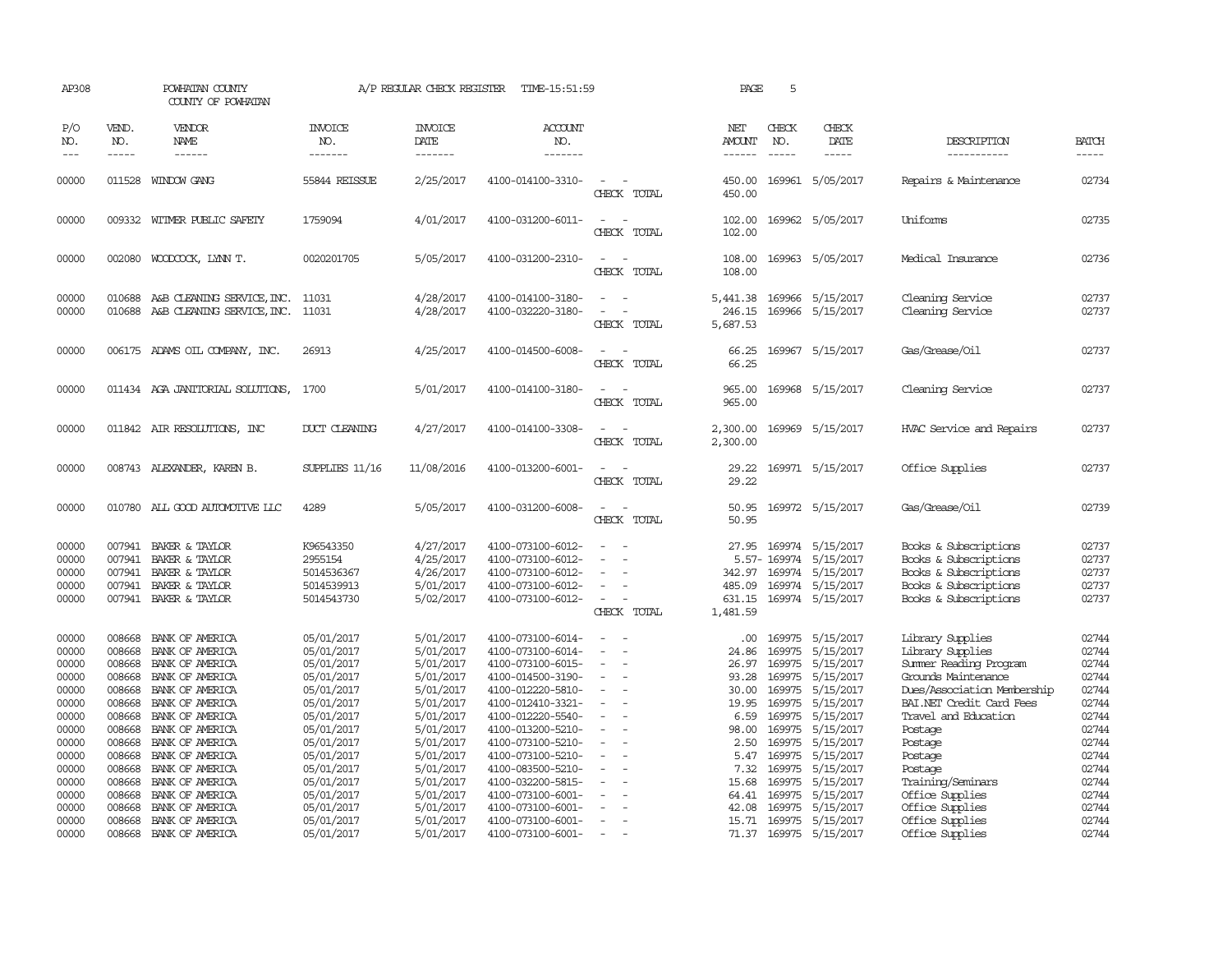| AP308               |                             | POWHATAN COUNTY<br>COUNTY OF POWHATAN  |                                  | A/P REGULAR CHECK REGISTER        | TIME-15:51:59                          |                          | PAGE                           | 6                |                        |                                                          |                       |
|---------------------|-----------------------------|----------------------------------------|----------------------------------|-----------------------------------|----------------------------------------|--------------------------|--------------------------------|------------------|------------------------|----------------------------------------------------------|-----------------------|
| P/O<br>NO.<br>$---$ | VEND.<br>NO.<br>$- - - - -$ | VENDOR<br><b>NAME</b><br>$- - - - - -$ | <b>INVOICE</b><br>NO.<br>------- | <b>INVOICE</b><br>DATE<br>------- | <b>ACCOUNT</b><br>NO.<br>-------       |                          | NET<br>AMOUNT<br>$- - - - - -$ | CHECK<br>NO.     | CHECK<br>DATE<br>----- | DESCRIPTION<br>-----------                               | <b>BATCH</b><br>----- |
|                     |                             |                                        |                                  |                                   |                                        |                          |                                |                  |                        |                                                          |                       |
| 00000               | 008668                      | BANK OF AMERICA                        | 05/01/2017                       | 5/01/2017                         | 4100-073100-6001-                      |                          | 18.04                          | 169975           | 5/15/2017              | Office Supplies                                          | 02744                 |
| 00000               | 008668                      | BANK OF AMERICA                        | 05/01/2017                       | 5/01/2017                         | 4100-073100-6001-                      |                          | 67.74                          | 169975           | 5/15/2017              | Office Supplies                                          | 02744                 |
| 00000               | 008668                      | BANK OF AMERICA                        | 05/01/2017                       | 5/01/2017                         | 4100-083500-6014-                      |                          | 103.20                         | 169975           | 5/15/2017              | Other Operating Supplies                                 | 02744                 |
| 00000               | 008668                      | BANK OF AMERICA                        | 05/01/2017                       | 5/01/2017                         | 4100-012510-6001-                      |                          | 44.96                          | 169975           | 5/15/2017              | Office Supplies                                          | 02744                 |
| 00000               | 008668                      | BANK OF AMERICA                        | 05/01/2017                       | 5/01/2017                         | 4100-012510-6014-                      |                          | 17.08                          | 169975           | 5/15/2017              | Other Operating Supplies                                 | 02744                 |
| 00000               | 008668                      | BANK OF AMERICA                        | 05/01/2017                       | 5/01/2017                         | 4100-012520-6014-                      |                          | 68.96                          | 169975           | 5/15/2017              | Other Operating Supplies                                 | 02744                 |
| 00000               | 008668                      | BANK OF AMERICA                        | 05/01/2017                       | 5/01/2017                         | 4100-032200-3110-                      | $\equiv$                 | 74.85                          |                  | 169975 5/15/2017       | Health/Vaccinations/Inoculatio                           | 02744                 |
| 00000               | 008668                      | BANK OF AMERICA                        | 05/01/2017                       | 5/01/2017                         | 4100-032200-3310-                      |                          | 132.14                         | 169975           | 5/15/2017              | Equipment Repair                                         | 02744                 |
| 00000               | 008668                      | BANK OF AMERICA                        | 05/01/2017                       | 5/01/2017                         | 4100-035500-6001-                      |                          | 37.95                          | 169975           | 5/15/2017              | Office Supplies                                          | 02744                 |
| 00000               | 008668                      | BANK OF AMERICA                        | 05/01/2017                       | 5/01/2017                         | 4100-035500-6003-                      |                          | 58.98                          |                  | 169975 5/15/2017       | ECC Relocation                                           | 02744                 |
| 00000               | 008668                      | BANK OF AMERICA                        | 05/01/2017                       | 5/01/2017                         | 4100-035500-6023-                      |                          | 21.50                          | 169975           | 5/15/2017              | Mobile Command Post                                      | 02744                 |
| 00000               | 008668                      | BANK OF AMERICA                        | 05/01/2017                       | 5/01/2017                         | 4100-035500-6023-                      |                          | 146.93                         | 169975           | 5/15/2017              | Mobile Command Post                                      | 02744                 |
| 00000               | 008668                      | BANK OF AMERICA                        | 05/01/2017                       | 5/01/2017                         | 4100-035500-6023-                      |                          | 162.20                         | 169975           | 5/15/2017              | Mobile Command Post                                      | 02744                 |
| 00000               | 008668                      | BANK OF AMERICA                        | 05/01/2017                       | 5/01/2017                         | 4100-035500-6023-                      | $\equiv$                 | 45.03                          |                  | 169975 5/15/2017       | Mobile Command Post                                      | 02744                 |
| 00000               | 008668                      | BANK OF AMERICA                        | 05/01/2017                       | 5/01/2017                         | 4100-035500-6023-                      |                          | 45.29                          | 169975           | 5/15/2017              | Mobile Command Post                                      | 02744                 |
| 00000               | 008668                      | BANK OF AMERICA                        | 05/01/2017                       | 5/01/2017                         | 4100-035500-6023-                      |                          | 272.79                         | 169975           | 5/15/2017              | Mobile Command Post                                      | 02744                 |
| 00000               | 008668                      | BANK OF AMERICA                        | 05/01/2017                       | 5/01/2017                         | 4100-035500-6023-                      |                          | 35.50                          |                  | 169975 5/15/2017       | Mobile Command Post                                      | 02744                 |
| 00000               | 008668                      | BANK OF AMERICA                        | 05/01/2017                       | 5/01/2017                         | 4100-083500-6001-                      |                          | 14.95                          | 169975           | 5/15/2017              | Office Supplies                                          | 02744                 |
| 00000               | 008668                      | BANK OF AMERICA                        | 05/01/2017                       | 5/01/2017                         | 4100-083500-6014-                      |                          | 52.99                          | 169975           | 5/15/2017              | Other Operating Supplies                                 | 02744                 |
| 00000               | 008668                      | BANK OF AMERICA                        | 05/01/2017                       | 5/01/2017                         | 4100-083500-6014-                      |                          | 298.75                         | 169975           | 5/15/2017              | Other Operating Supplies                                 | 02744                 |
| 00000               | 008668                      | BANK OF AMERICA                        | 05/01/2017                       | 5/01/2017                         | 4100-073100-6012-                      | $\equiv$                 | 15.00                          | 169975           | 5/15/2017              | Books & Subscriptions                                    | 02744                 |
| 00000               | 008668                      | BANK OF AMERICA                        | 05/01/2017                       | 5/01/2017                         | 4100-014500-3190-                      |                          | 22.98                          | 169975           | 5/15/2017              | Grounds Maintenance                                      | 02744                 |
| 00000               | 008668                      | BANK OF AMERICA                        | 05/01/2017                       | 5/01/2017                         | 4100-014500-3319-                      |                          | 101.45                         | 169975           | 5/15/2017              | Equipment Repairs and Maintena                           | 02744                 |
| 00000               | 008668                      | BANK OF AMERICA                        | 05/01/2017                       | 5/01/2017                         | 4100-014500-6004-                      |                          | 1.99                           |                  | 169975 5/15/2017       | Tools and Equipment                                      | 02744                 |
| 00000               | 008668                      | BANK OF AMERICA                        | 05/01/2017                       | 5/01/2017                         | 4100-014600-3310-                      |                          | 187.96                         | 169975           | 5/15/2017              | Repairs and Maintenance                                  | 02744                 |
| 00000               | 008668                      | BANK OF AMERICA                        | 05/01/2017                       | 5/01/2017                         | 4100-032200-6014-                      |                          | 4.99                           | 169975           | 5/15/2017              | Dry Hydrants                                             | 02744                 |
| 00000               | 008668                      | BANK OF AMERICA                        | 05/01/2017                       | 5/01/2017                         | 4100-032210-3190-                      |                          | 14.99                          | 169975           | 5/15/2017              | Grounds Maintenance                                      | 02744                 |
| 00000               | 008668                      | BANK OF AMERICA                        | 05/01/2017                       | 5/01/2017                         | 4100-011010-5540-                      |                          | 350.00                         |                  | 169975 5/15/2017       | Travel - Convention & Educatio                           | 02744<br>02744        |
| 00000               | 008668                      | BANK OF AMERICA                        | 05/01/2017                       | 5/01/2017                         | 4100-012220-7002-                      |                          | 20.00                          | 169975           | 5/15/2017              | Criminal Background Checks                               | 02744                 |
| 00000               | 008668                      | BANK OF AMERICA                        | 05/01/2017                       | 5/01/2017                         | 4100-012220-7002-                      |                          | 20.00                          | 169975           | 5/15/2017              | Criminal Background Checks                               |                       |
| 00000<br>00000      | 008668                      | BANK OF AMERICA                        | 05/01/2017                       | 5/01/2017                         | 4100-012220-7002-                      | $\equiv$                 | 20.00                          | 169975           | 5/15/2017              | Criminal Background Checks                               | 02744<br>02744        |
| 00000               | 008668<br>008668            | BANK OF AMERICA<br>BANK OF AMERICA     | 05/01/2017<br>05/01/2017         | 5/01/2017<br>5/01/2017            | 4100-012220-7002-<br>4100-012220-7002- |                          | 60.00                          | 169975<br>169975 | 5/15/2017<br>5/15/2017 | Criminal Background Checks<br>Criminal Background Checks | 02744                 |
| 00000               | 008668                      | BANK OF AMERICA                        | 05/01/2017                       | 5/01/2017                         | 4100-032200-5815-                      |                          | 20.00<br>39.34                 | 169975           | 5/15/2017              | Training/Seminars                                        | 02744                 |
| 00000               | 008668                      | BANK OF AMERICA                        | 05/01/2017                       | 5/01/2017                         | 4100-012100-6001-                      |                          | 29.22                          |                  | 169975 5/15/2017       | Office Supplies                                          | 02744                 |
| 00000               | 008668                      | BANK OF AMERICA                        | 05/01/2017                       | 5/01/2017                         | 4100-031210-6001-                      |                          | 47.39                          | 169975           | 5/15/2017              | Office Supplies                                          | 02744                 |
| 00000               | 008668                      | BANK OF AMERICA                        | 05/01/2017                       | 5/01/2017                         | 4100-034100-6001-                      |                          | 49.00                          | 169975           | 5/15/2017              | Office Supplies                                          | 02744                 |
| 00000               | 008668                      | BANK OF AMERICA                        | 05/01/2017                       | 5/01/2017                         | 4100-031210-5540-                      |                          | 451.60                         |                  | 169975 5/15/2017       | Conferences and Training                                 | 02744                 |
| 00000               | 008668                      | BANK OF AMERICA                        | 05/01/2017                       | 5/01/2017                         | 4100-031210-5540-                      |                          | 335.00                         | 169975           | 5/15/2017              | Conferences and Training                                 | 02744                 |
| 00000               | 008668                      | BANK OF AMERICA                        | 05/01/2017                       | 5/01/2017                         | 4100-012310-5510-                      |                          | 29.21                          | 169975           | 5/15/2017              | Travel/Mileage/Parking/Tolls                             | 02744                 |
| 00000               | 008668                      | BANK OF AMERICA                        | 05/01/2017                       | 5/01/2017                         | 4100-035500-6008-                      |                          | 27.80                          |                  | 169975 5/15/2017       | Gas/Grease/0il                                           | 02744                 |
| 00000               | 008668                      | BANK OF AMERICA                        | 05/01/2017                       | 5/01/2017                         | 4100-035500-6008-                      | $\equiv$                 | 18.00                          |                  | 169975 5/15/2017       | Gas/Grease/Oil                                           | 02744                 |
| 00000               | 008668                      | BANK OF AMERICA                        | 05/01/2017                       | 5/01/2017                         | 4100-012510-5230-                      |                          | 8.40                           | 169975           | 5/15/2017              | Telephone Services                                       | 02744                 |
| 00000               | 008668                      | BANK OF AMERICA                        | 05/01/2017                       | 5/01/2017                         | 4100-012510-5230-                      |                          | 60.70                          | 169975           | 5/15/2017              | Telephone Services                                       | 02744                 |
| 00000               | 008668                      | BANK OF AMERICA                        | 05/01/2017                       | 5/01/2017                         | 4100-012510-5230-                      |                          | 6.80                           |                  | 169975 5/15/2017       | Telephone Services                                       | 02744                 |
| 00000               | 008668                      | BANK OF AMERICA                        | 05/01/2017                       | 5/01/2017                         | 4100-073100-6014-                      |                          | 56.18                          | 169975           | 5/15/2017              | Library Supplies                                         | 02744                 |
| 00000               | 008668                      | BANK OF AMERICA                        | 05/01/2017                       | 5/01/2017                         | 4100-073100-6015-                      |                          | 52.96                          | 169975           | 5/15/2017              | Summer Reading Program                                   | 02744                 |
| 00000               | 008668                      | BANK OF AMERICA                        | 05/01/2017                       | 5/01/2017                         | 4100-083500-6014-                      |                          | 399.21                         |                  | 169975 5/15/2017       | Other Operating Supplies                                 | 02744                 |
| 00000               | 008668                      | BANK OF AMERICA                        | 05/01/2017                       | 5/01/2017                         | 4100-012510-8205-                      |                          | 99.50                          | 169975           | 5/15/2017              | Hosting Fees                                             | 02744                 |
| 00000               | 008668                      | BANK OF AMERICA                        | 05/01/2017                       | 5/01/2017                         | 4100-031210-5540-                      | $\equiv$                 | 140.00                         | 169975           | 5/15/2017              | Conferences and Training                                 | 02744                 |
| 00000               | 008668                      | BANK OF AMERICA                        | 05/01/2017                       | 5/01/2017                         | 4100-031210-5540-                      | $\overline{\phantom{a}}$ | 140.00                         |                  | 169975 5/15/2017       | Conferences and Training                                 | 02744                 |
|                     |                             |                                        |                                  |                                   |                                        |                          |                                |                  |                        |                                                          |                       |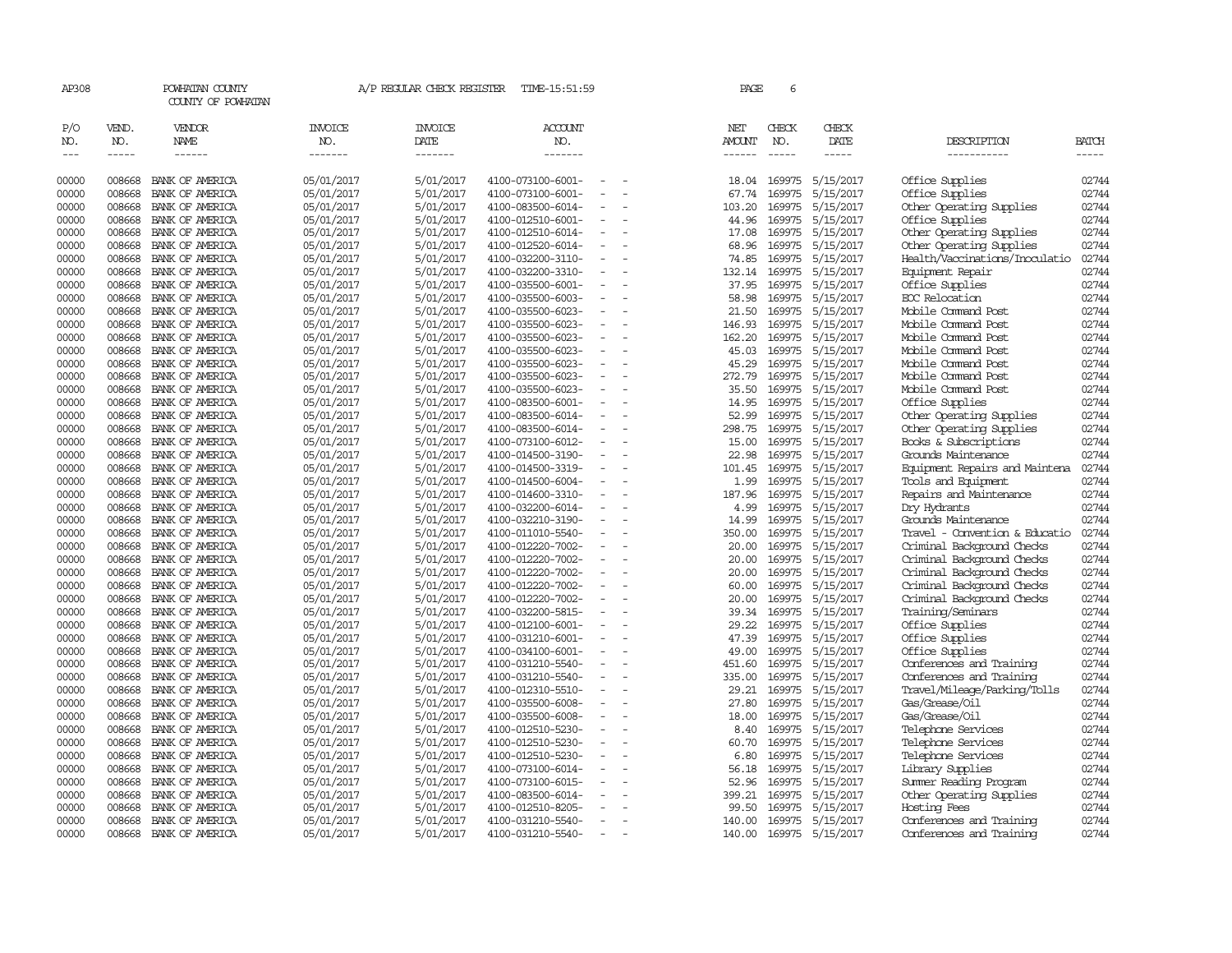| AP308               |                             | POWHATAN COUNTY<br>COUNTY OF POWHATAN  |                                  | A/P REGULAR CHECK REGISTER        | TIME-15:51:59                     |                          | PAGE                    | 7            |                         |                                |                             |
|---------------------|-----------------------------|----------------------------------------|----------------------------------|-----------------------------------|-----------------------------------|--------------------------|-------------------------|--------------|-------------------------|--------------------------------|-----------------------------|
| P/O<br>NO.<br>$---$ | VEND.<br>NO.<br>$- - - - -$ | <b>VENDOR</b><br>NAME<br>$- - - - - -$ | <b>INVOICE</b><br>NO.<br>------- | <b>INVOICE</b><br>DATE<br>------- | ACCOUNT<br>NO.<br>$- - - - - - -$ |                          | NET<br>AMOUNT<br>------ | CHECK<br>NO. | CHECK<br>DATE<br>-----  | DESCRIPTION<br>-----------     | <b>BATCH</b><br>$- - - - -$ |
|                     |                             |                                        |                                  |                                   |                                   |                          |                         |              |                         |                                |                             |
| 00000               | 008668                      | BANK OF AMERICA                        | 05/01/2017                       | 5/01/2017                         | 4100-014100-6004-                 |                          | 724.00                  |              | 169975 5/15/2017        | Tools and Equipment            | 02744                       |
| 00000               | 008668                      | BANK OF AMERICA                        | 05/01/2017                       | 5/01/2017                         | 4100-014500-3190-                 | $\overline{\phantom{a}}$ | 18.00                   |              | 169975 5/15/2017        | Grounds Maintenance            | 02744                       |
| 00000               | 008668                      | BANK OF AMERICA                        | 05/01/2017                       | 5/01/2017                         | 4100-073100-6002-                 |                          | 50.00                   | 169975       | 5/15/2017               | Computer Equipment-non-capital | 02744                       |
| 00000               | 008668                      | BANK OF AMERICA                        | 05/01/2017                       | 5/01/2017                         | 4100-032200-5120-                 |                          | 30.04                   | 169975       | 5/15/2017               | Apparatus Fuel                 | 02744                       |
| 00000               | 008668                      | BANK OF AMERICA                        | 05/01/2017                       | 5/01/2017                         | 4100-012100-6012-                 |                          |                         |              | 120.43 169975 5/15/2017 | Books & Subscriptions          | 02744                       |
| 00000               | 008668                      | BANK OF AMERICA                        | 05/01/2017                       | 5/01/2017                         | 4100-012100-6001-                 | $\overline{\phantom{a}}$ | 300.00                  |              | 169975 5/15/2017        | Office Supplies                | 02744                       |
| 00000               | 008668                      | BANK OF AMERICA                        | 05/01/2017                       | 5/01/2017                         | 4100-014100-6004-                 |                          | 975.90                  |              | 169975 5/15/2017        | Tools and Equipment            | 02744                       |
| 00000               | 008668                      | BANK OF AMERICA                        | 05/01/2017                       | 5/01/2017                         | 4100-073100-6015-                 |                          | 99.77                   |              | 169975 5/15/2017        | Summer Reading Program         | 02744                       |
| 00000               | 008668                      | BANK OF AMERICA                        | 05/01/2017                       | 5/01/2017                         | 4100-083500-6014-                 |                          | 63.25                   |              | 169975 5/15/2017        | Other Operating Supplies       | 02744                       |
| 00000               |                             | 008668 BANK OF AMERICA                 | 05/01/2017                       | 5/01/2017                         | 4100-032200-3310-                 | $\overline{\phantom{a}}$ | 64.49                   |              | 169975 5/15/2017        | Equipment Repair               | 02744                       |
|                     |                             |                                        |                                  |                                   |                                   | CHECK TOTAL              | 7,519.57                |              |                         |                                |                             |
| 00000               |                             | 009991 BMS DIRECT                      | 114922                           | 4/28/2017                         | 4100-012410-3500-                 | $\sim$                   | 344.28                  |              | 169976 5/15/2017        | Printing & Binding             | 02739                       |
|                     |                             |                                        |                                  |                                   |                                   | CHECK TOTAL              | 344.28                  |              |                         |                                |                             |
| 00000               | 007831                      | BOCZAR, CHRISTINE                      | FOOD LION $4/17$                 | 4/11/2017                         | 4100-035100-6022-                 |                          | 4.60                    |              | 169977 5/15/2017        | Dog Food/Supplies              | 02739                       |
| 00000               |                             | 007831 BOCZAR, CHRISTINE               | LUCKY'S 4/11/17                  | 4/11/2017                         | 4100-035100-6022-                 |                          | 12.18                   |              | 169977 5/15/2017        | Dog Food/Supplies              | 02739                       |
| 00000               |                             | 007831 BOCZAR, CHRISTINE               | <b>WENDY'S 4/17</b>              | 4/11/2017                         | 4100-035100-6022-                 | $\sim$                   | 3.13                    |              | 169977 5/15/2017        | Dog Food/Supplies              | 02739                       |
|                     |                             |                                        |                                  |                                   |                                   | CHECK TOTAL              | 19.91                   |              |                         |                                |                             |
| 00000               |                             | 011439 BUSINESS CARD                   | 04/27/2017                       | 4/27/2017                         | 4100-031200-5210-                 |                          | .00.                    |              | 169978 5/15/2017        | Postage                        | 02743                       |
| 00000               |                             | 011439 BUSINESS CARD                   | 04/27/2017                       | 4/27/2017                         | 4100-031200-5210-                 |                          | 100.00                  |              | 169978 5/15/2017        | Postage                        | 02743                       |
| 00000               |                             | 011439 BUSINESS CARD                   | 04/27/2017                       | 4/27/2017                         | 4100-031200-5210-                 |                          | 15.99                   |              | 169978 5/15/2017        | Postage                        | 02743                       |
| 00000               |                             | 011439 BUSINESS CARD                   | 04/27/2017                       | 4/27/2017                         | 4100-031710-5210-                 | $\overline{\phantom{a}}$ | 15.99                   | 169978       | 5/15/2017               | Postage                        | 02743                       |
| 00000               |                             | 011439 BUSINESS CARD                   | 04/27/2017                       | 4/27/2017                         | 4100-031200-6014-                 |                          | 129.88                  | 169978       | 5/15/2017               | Other Operating Supplies       | 02743                       |
| 00000               |                             | 011439 BUSINESS CARD                   | 04/27/2017                       | 4/27/2017                         | 4100-031200-6014-                 |                          | 17.83                   |              | 169978 5/15/2017        | Other Operating Supplies       | 02743                       |
| 00000               |                             | 011439 BUSINESS CARD                   | 04/27/2017                       | 4/27/2017                         | 4100-031200-6001-                 | $\overline{\phantom{a}}$ |                         |              | 16.76 169978 5/15/2017  | Office Supplies                | 02743                       |
| 00000               |                             | 011439 BUSINESS CARD                   | 04/27/2017                       | 4/27/2017                         | 4100-031200-5540-                 |                          | 7.77                    | 169978       | 5/15/2017               | Conferences & Training         | 02743                       |
| 00000               |                             | 011439 BUSINESS CARD                   | 04/27/2017                       | 4/27/2017                         | 4100-031200-5540-                 |                          | 7.11                    | 169978       | 5/15/2017               | Conferences & Training         | 02743                       |
| 00000               |                             | 011439 BUSINESS CARD                   | 04/27/2017                       | 4/27/2017                         | 4100-031200-5540-                 |                          | 8.25                    |              | 169978 5/15/2017        | Conferences & Training         | 02743                       |
| 00000               |                             | 011439 BUSINESS CARD                   | 04/27/2017                       | 4/27/2017                         | 4100-031200-6014-                 |                          | 31.88                   |              | 169978 5/15/2017        | Other Operating Supplies       | 02743                       |
| 00000               |                             | 011439 BUSINESS CARD                   | 04/27/2017                       | 4/27/2017                         | 4100-031710-5540-                 | $\overline{\phantom{a}}$ | 109.37                  |              | 169978 5/15/2017        | Travel - Convention & Educatio | 02743                       |
|                     |                             |                                        |                                  |                                   |                                   | CHECK TOTAL              | 460.83                  |              |                         |                                |                             |
| 00000               |                             | 011610 BUSINESS CARD                   | 04/27/2017                       | 4/27/2017                         | 4100-031200-5540-                 |                          | .00                     |              | 169979 5/15/2017        | Conferences & Training         | 02742                       |
| 00000               | 011610                      | <b>BUSINESS CARD</b>                   | 04/27/2017                       | 4/27/2017                         | 4100-031200-5540-                 |                          | 498.78                  |              | 169979 5/15/2017        | Conferences & Training         | 02742                       |
| 00000               | 011610                      | <b>BUSINESS CARD</b>                   | 04/27/2017                       | 4/27/2017                         | 4100-031200-6009-                 | $\equiv$                 | 177.67                  |              | 169979 5/15/2017        | Auto Parts/Repairs             | 02742                       |
| 00000               |                             | 011610 BUSINESS CARD                   | 04/27/2017                       | 4/27/2017                         | 4100-031200-5550-                 | $\overline{\phantom{a}}$ | 48.31                   |              | 169979 5/15/2017        | Prisoner Extradition           | 02742                       |
|                     |                             |                                        |                                  |                                   |                                   | CHECK TOTAL              | 724.76                  |              |                         |                                |                             |
| 00000               |                             | 011611 BUSINESS CARD                   | 04/27/2017                       | 4/27/2017                         | 4100-031200-6009-                 |                          | .00.                    | 169980       | 5/15/2017               | Auto Parts/Repairs             | 02741                       |
| 00000               |                             | 011611 BUSINESS CARD                   | 04/27/2017                       | 4/27/2017                         | 4100-031200-6009-                 |                          | 55.98                   | 169980       | 5/15/2017               | Auto Parts/Repairs             | 02741                       |
|                     |                             |                                        |                                  |                                   |                                   | CHECK TOTAL              | 55.98                   |              |                         |                                |                             |
| 00000               |                             | 011661 BUSINESS CARD                   | 04/27/2017                       | 4/27/2017                         | 4100-031200-6014-                 |                          | $.00 \times$            | 169981       | 5/15/2017               | Other Operating Supplies       | 02740                       |
| 00000               | 011661                      | <b>BUSINESS CARD</b>                   | 04/27/2017                       | 4/27/2017                         | 4100-031200-6014-                 |                          | 46.12                   | 169981       | 5/15/2017               | Other Operating Supplies       | 02740                       |
| 00000               |                             | 011661 BUSINESS CARD                   | 04/27/2017                       | 4/27/2017                         | 4100-031200-5540-                 |                          | 498.78                  |              | 169981 5/15/2017        | Conferences & Training         | 02740                       |
|                     |                             |                                        |                                  |                                   |                                   | CHECK TOTAL              | 544.90                  |              |                         |                                |                             |
| 00000               | 006965                      | CINIAS CORPORATION                     | 143176274                        | 4/26/2017                         | 4100-014500-6011-                 | $\overline{\phantom{a}}$ |                         |              | 65.34 169982 5/15/2017  | Uniforms                       | 02737                       |
| 00000               | 006965                      | CINIAS CORPORATION                     | 143176274                        | 4/26/2017                         | 4100-014100-6011-                 |                          | 63.90                   |              | 169982 5/15/2017        | Uniforms                       | 02737                       |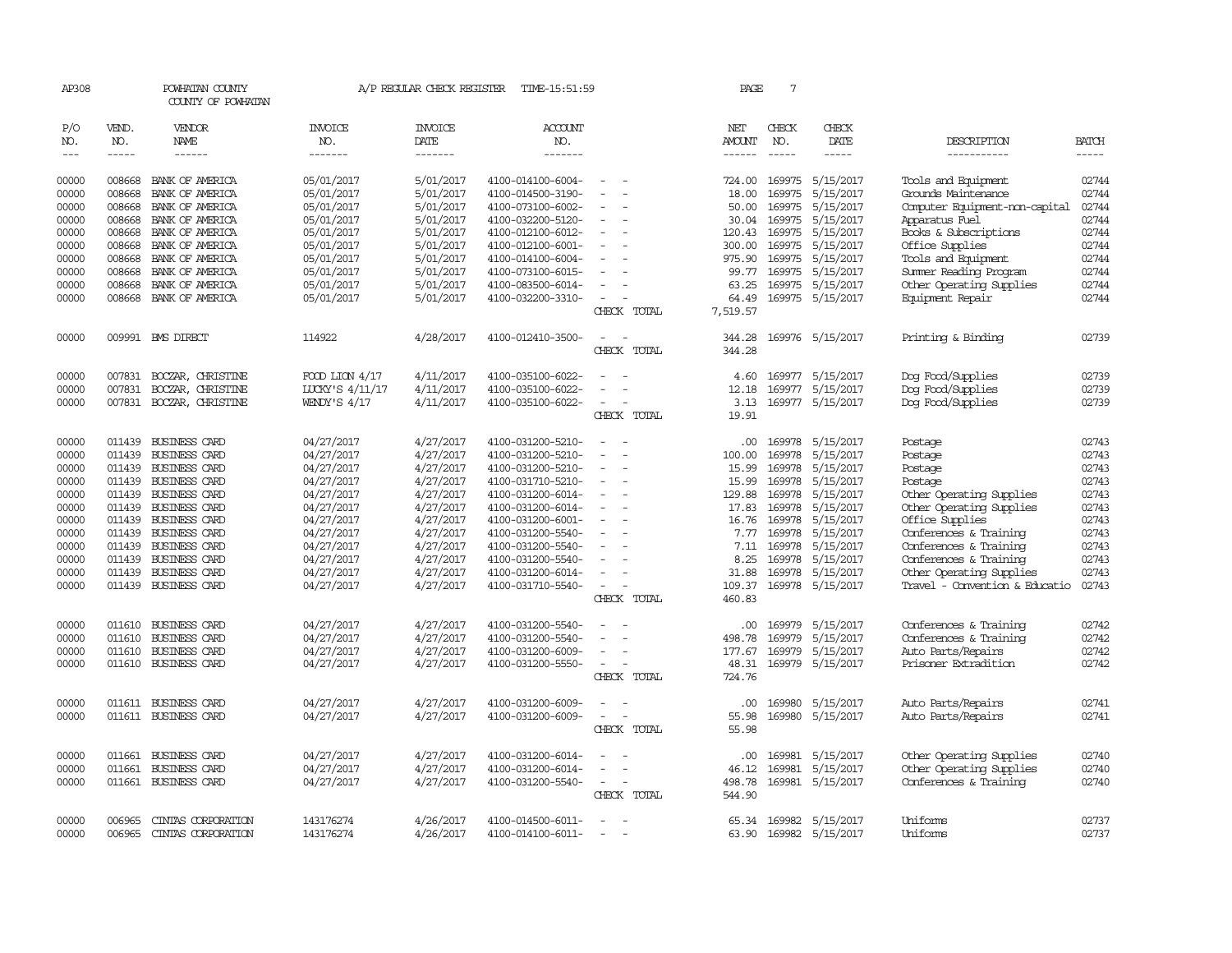| AP308                                                                                                                      |                                                                                                            | POWHATAN COUNTY<br>COUNTY OF POWHATAN                                                                                                                                                                                                                                                                                                                                               |                                                                                                                                                                            | A/P REGULAR CHECK REGISTER                                                                                                                                                         | TIME-15:51:59                                                                                                                                                                                                                                                                                      |                                      | PAGE                                                                                                                                  | 8                                                        |                                                                                                                                                                                                                                                   |                                                                                                                                                                                                                                                                                                                                                                                                                       |                                                                                                                            |
|----------------------------------------------------------------------------------------------------------------------------|------------------------------------------------------------------------------------------------------------|-------------------------------------------------------------------------------------------------------------------------------------------------------------------------------------------------------------------------------------------------------------------------------------------------------------------------------------------------------------------------------------|----------------------------------------------------------------------------------------------------------------------------------------------------------------------------|------------------------------------------------------------------------------------------------------------------------------------------------------------------------------------|----------------------------------------------------------------------------------------------------------------------------------------------------------------------------------------------------------------------------------------------------------------------------------------------------|--------------------------------------|---------------------------------------------------------------------------------------------------------------------------------------|----------------------------------------------------------|---------------------------------------------------------------------------------------------------------------------------------------------------------------------------------------------------------------------------------------------------|-----------------------------------------------------------------------------------------------------------------------------------------------------------------------------------------------------------------------------------------------------------------------------------------------------------------------------------------------------------------------------------------------------------------------|----------------------------------------------------------------------------------------------------------------------------|
| P/O<br>NO.<br>$---$                                                                                                        | VEND.<br>NO.<br>$- - - - -$                                                                                | VENDOR<br>NAME<br>$- - - - - -$                                                                                                                                                                                                                                                                                                                                                     | <b>INVOICE</b><br>NO.<br>-------                                                                                                                                           | <b>INVOICE</b><br>DATE<br>-------                                                                                                                                                  | <b>ACCOUNT</b><br>NO.<br>-------                                                                                                                                                                                                                                                                   |                                      | NET<br><b>AMOUNT</b><br>------                                                                                                        | CHECK<br>NO.                                             | CHECK<br>DATE<br>-----                                                                                                                                                                                                                            | DESCRIPTION<br>-----------                                                                                                                                                                                                                                                                                                                                                                                            | <b>BATCH</b><br>-----                                                                                                      |
| 00000                                                                                                                      | 006965                                                                                                     | CINIAS CORPORATION                                                                                                                                                                                                                                                                                                                                                                  | 143176275                                                                                                                                                                  | 4/26/2017                                                                                                                                                                          | 4100-014300-6011-                                                                                                                                                                                                                                                                                  | $\sim$<br>CHECK TOTAL                | 103.90<br>233.14                                                                                                                      |                                                          | 169982 5/15/2017                                                                                                                                                                                                                                  | <b>Uniforms</b>                                                                                                                                                                                                                                                                                                                                                                                                       | 02737                                                                                                                      |
| 00000                                                                                                                      | 007088                                                                                                     | COLONIAL POWERLIFT, INC.                                                                                                                                                                                                                                                                                                                                                            | 2017-140                                                                                                                                                                   | 3/28/2017                                                                                                                                                                          | 4100-014100-3320-                                                                                                                                                                                                                                                                                  | $\equiv$<br>CHECK TOTAL              | 300.50<br>300.50                                                                                                                      |                                                          | 169983 5/15/2017                                                                                                                                                                                                                                  | Maintenance & Service Contract                                                                                                                                                                                                                                                                                                                                                                                        | 02737                                                                                                                      |
| 00000                                                                                                                      |                                                                                                            | 010949 COMCAST                                                                                                                                                                                                                                                                                                                                                                      | 52851744                                                                                                                                                                   | 5/01/2017                                                                                                                                                                          | 4100-012510-5260-                                                                                                                                                                                                                                                                                  | CHECK TOTAL                          | 1,127.00<br>1,127.00                                                                                                                  |                                                          | 169984 5/15/2017                                                                                                                                                                                                                                  | Internet Usage                                                                                                                                                                                                                                                                                                                                                                                                        | 02739                                                                                                                      |
| 00000                                                                                                                      |                                                                                                            | 033130 COUNTY OF HENRICO                                                                                                                                                                                                                                                                                                                                                            | 131281                                                                                                                                                                     | 5/01/2017                                                                                                                                                                          | 4100-033400-3840-                                                                                                                                                                                                                                                                                  | CHECK TOTAL                          | 17,752.80<br>17,752.80                                                                                                                |                                                          | 169985 5/15/2017                                                                                                                                                                                                                                  | Detention of Juveniles                                                                                                                                                                                                                                                                                                                                                                                                | 02737                                                                                                                      |
| 00000                                                                                                                      |                                                                                                            | 006879 DEMCO, INC.                                                                                                                                                                                                                                                                                                                                                                  | 6123961                                                                                                                                                                    | 5/02/2017                                                                                                                                                                          | 4100-073100-6014-                                                                                                                                                                                                                                                                                  | CHECK TOTAL                          | 165.68<br>165.68                                                                                                                      |                                                          | 169986 5/15/2017                                                                                                                                                                                                                                  | Library Supplies                                                                                                                                                                                                                                                                                                                                                                                                      | 02737                                                                                                                      |
| 00000                                                                                                                      |                                                                                                            | 008750 DOMINION ENERGY                                                                                                                                                                                                                                                                                                                                                              | 2536966100 5/17                                                                                                                                                            | 5/04/2017                                                                                                                                                                          | 4100-053910-5642-                                                                                                                                                                                                                                                                                  | $\sim$<br>$\equiv$<br>CHECK TOTAL    | 615.79<br>615.79                                                                                                                      |                                                          | 169988 5/15/2017                                                                                                                                                                                                                                  | PCCAA Services - TANF                                                                                                                                                                                                                                                                                                                                                                                                 | 02739                                                                                                                      |
| 00000                                                                                                                      |                                                                                                            | 006585 ELECTRICAL CONNECTION                                                                                                                                                                                                                                                                                                                                                        | 3919                                                                                                                                                                       | 4/22/2017                                                                                                                                                                          | 4100-014100-3310-                                                                                                                                                                                                                                                                                  | CHECK TOTAL                          | 894.46<br>894.46                                                                                                                      |                                                          | 169990 5/15/2017                                                                                                                                                                                                                                  | Repairs & Maintenance                                                                                                                                                                                                                                                                                                                                                                                                 | 02737                                                                                                                      |
| 00000<br>00000<br>00000<br>00000<br>00000<br>00000<br>00000<br>00000<br>00000<br>00000<br>00000<br>00000<br>00000<br>00000 | 011224<br>011224<br>011224<br>011224<br>011224<br>011224<br>011224<br>011224<br>011224<br>011263<br>011263 | ELECTRONIC SYSTEMS, INC.<br>ELECTRONIC SYSTEMS, INC.<br>ELECTRONIC SYSTEMS, INC.<br>ELECTRONIC SYSTEMS, INC.<br>ELECTRONIC SYSTEMS, INC.<br>ELECTRONIC SYSTEMS, INC.<br>011224 ELECTRONIC SYSTEMS, INC.<br>ELECTRONIC SYSTEMS, INC.<br>011224 ELECTRONIC SYSTEMS, INC.<br>ELECTRONIC SYSTEMS, INC.<br>ELECTRONIC SYSTEMS, INC.<br>011224 ELECTRONIC SYSTEMS, INC.<br>FEDEX<br>FEDEX | IN678689<br>IN679838<br>IN679838<br>IN679838<br>IN679838<br>IN679838<br>IN679838<br>IN679838<br>IN679838<br>IN679838<br>IN679838<br>IN679838<br>5-737-35000<br>5-796-78605 | 4/25/2017<br>4/26/2017<br>4/26/2017<br>4/26/2017<br>4/26/2017<br>4/26/2017<br>4/26/2017<br>4/26/2017<br>4/26/2017<br>4/26/2017<br>4/26/2017<br>4/26/2017<br>3/14/2017<br>5/09/2017 | 4100-021200-8002-<br>4100-035100-3320-<br>4100-014300-3320-<br>4100-012100-3320-<br>4100-012310-3320-<br>4100-031210-3320-<br>4100-012200-3320-<br>4100-012220-3320-<br>4100-071110-3320-<br>4100-014100-3320-<br>4100-031200-3320-<br>4100-012410-3320-<br>4100-012510-5210-<br>4100-012510-5210- | $\sim$<br>CHECK TOTAL<br>CHECK TOTAL | 5.28<br>27.55<br>14.00<br>41.55<br>110.65<br>69.10<br>27.55<br>27.55<br>14.00<br>14.00<br>182.65<br>728.98<br>30.07<br>25.86<br>55.93 | 169991<br>169991<br>169991<br>169991<br>169991<br>169991 | 169991 5/15/2017<br>5/15/2017<br>169991 5/15/2017<br>169991 5/15/2017<br>5/15/2017<br>5/15/2017<br>169991 5/15/2017<br>5/15/2017<br>5/15/2017<br>169991 5/15/2017<br>5/15/2017<br>195.10 169991 5/15/2017<br>169994 5/15/2017<br>169994 5/15/2017 | Copier Lease Agreement<br>Landscaping - Animal Control<br>Maintenance and Service Contra<br>Maintenance & Service Contract<br>Maintenance & Service Contract<br>Maintenance and Service Contra<br>Maintenance & Service Contract<br>Maintenance and service contra<br>General Maintenance<br>Maintenance & Service Contract<br>Maintenance & Service Contract<br>Maintenance & Service Contract<br>Postage<br>Postage | 02737<br>02737<br>02737<br>02737<br>02737<br>02737<br>02737<br>02737<br>02737<br>02737<br>02737<br>02737<br>02739<br>02739 |
| 00000<br>00000                                                                                                             | 008336<br>008336                                                                                           | FERGUSON ENTERPRISES INC.<br>FERGUSON ENTERPRISES INC.                                                                                                                                                                                                                                                                                                                              | 4289427<br>4290911                                                                                                                                                         | 5/14/2017<br>4/17/2017                                                                                                                                                             | 4100-032210-3310-<br>4100-032220-3310-                                                                                                                                                                                                                                                             | CHECK TOTAL                          | 3,466.33<br>23.43<br>3,489.76                                                                                                         |                                                          | 169995 5/15/2017<br>169995 5/15/2017                                                                                                                                                                                                              | Repairs & Maintenance<br>Repairs & Maintenance                                                                                                                                                                                                                                                                                                                                                                        | 02737<br>02737                                                                                                             |
| 00000                                                                                                                      |                                                                                                            | 006522 FOOD LION                                                                                                                                                                                                                                                                                                                                                                    | 2813611811617                                                                                                                                                              | 5/02/2017                                                                                                                                                                          | 4100-035100-6022-                                                                                                                                                                                                                                                                                  | CHECK TOTAL                          | 5.07<br>5.07                                                                                                                          |                                                          | 169996 5/15/2017                                                                                                                                                                                                                                  | Dog Food/Supplies                                                                                                                                                                                                                                                                                                                                                                                                     | 02739                                                                                                                      |
| 00000                                                                                                                      |                                                                                                            | 000570 GOOCHLAND-POWHATAN                                                                                                                                                                                                                                                                                                                                                           | CLEAN JAN-MAR17                                                                                                                                                            | 4/20/2017                                                                                                                                                                          | 4100-014100-3180-                                                                                                                                                                                                                                                                                  | $ -$<br>CHECK TOTAL                  | 825.00<br>825.00                                                                                                                      |                                                          | 169997 5/15/2017                                                                                                                                                                                                                                  | Cleaning Service                                                                                                                                                                                                                                                                                                                                                                                                      | 02737                                                                                                                      |
| 00000                                                                                                                      |                                                                                                            | 006763 GREENBERG & ASSOCIATES                                                                                                                                                                                                                                                                                                                                                       | 2863                                                                                                                                                                       | 5/02/2017                                                                                                                                                                          | 4100-031200-3110-                                                                                                                                                                                                                                                                                  | CHECK TOTAL                          | 410.00<br>410.00                                                                                                                      |                                                          | 169998 5/15/2017                                                                                                                                                                                                                                  | Professional Health Services                                                                                                                                                                                                                                                                                                                                                                                          | 02739                                                                                                                      |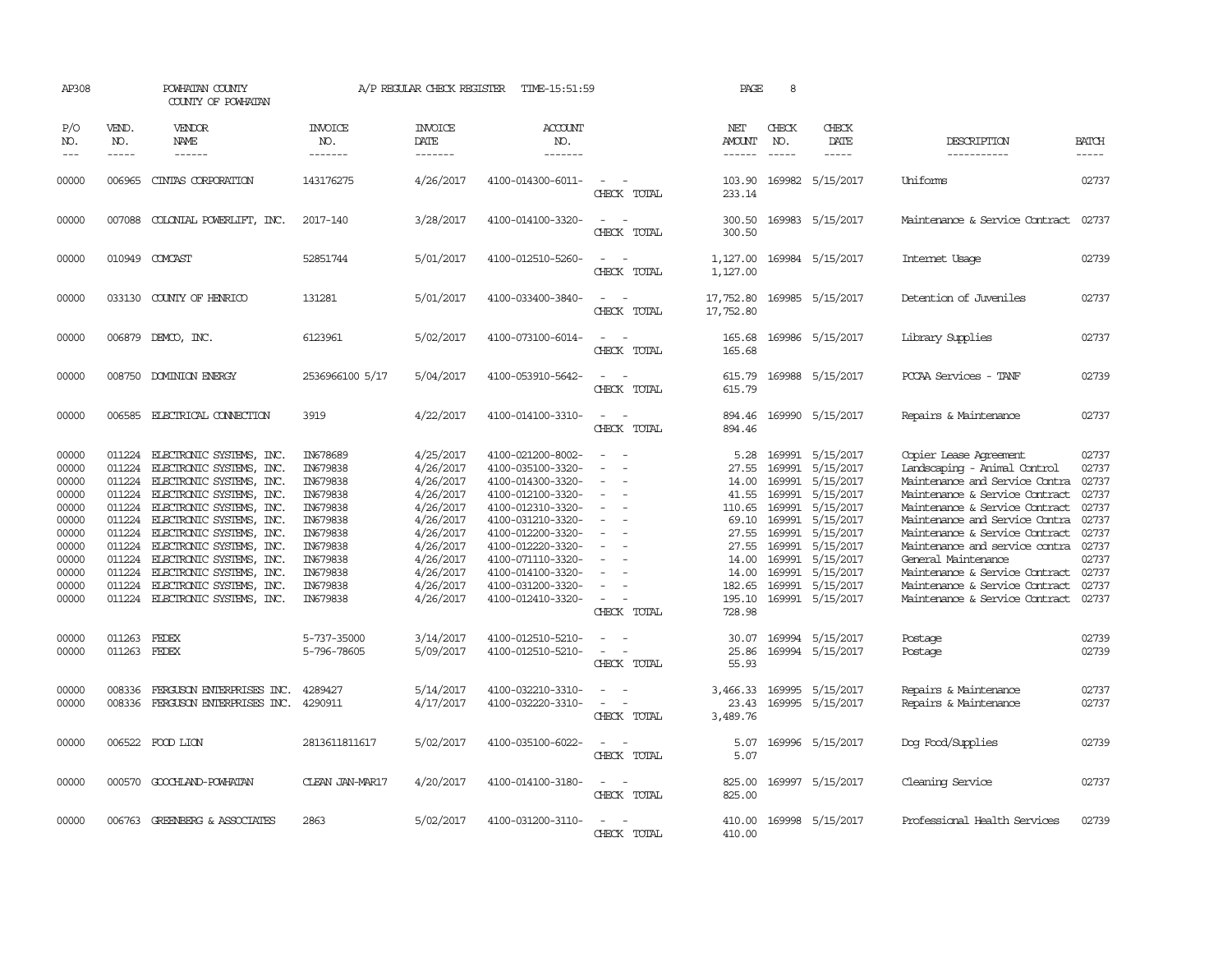| AP308                            |                                      | POWHATAN COUNTY<br>COUNTY OF POWHATAN                                                                       |                                          | A/P REGULAR CHECK REGISTER                       | TIME-15:51:59                                                                    |                                                        | PAGE                                  | 9                                    |                                                                              |                                                                                                              |                                  |
|----------------------------------|--------------------------------------|-------------------------------------------------------------------------------------------------------------|------------------------------------------|--------------------------------------------------|----------------------------------------------------------------------------------|--------------------------------------------------------|---------------------------------------|--------------------------------------|------------------------------------------------------------------------------|--------------------------------------------------------------------------------------------------------------|----------------------------------|
| P/O<br>NO.<br>$---$              | VEND.<br>NO.                         | VENDOR<br><b>NAME</b><br>$- - - - - -$                                                                      | <b>INVOICE</b><br>NO.<br>-------         | <b>INVOICE</b><br>DATE<br>-------                | <b>ACCOUNT</b><br>NO.<br>-------                                                 |                                                        | NET<br><b>AMOUNT</b><br>$- - - - - -$ | CHECK<br>NO.<br>$\frac{1}{2}$        | CHECK<br>DATE<br>-----                                                       | DESCRIPTION<br>-----------                                                                                   | <b>BATCH</b><br>$- - - - -$      |
| 00000                            | 010755                               | <b>INNOVATIVE TURF</b>                                                                                      | 3385                                     | 5/01/2017                                        | 4100-014600-3320-                                                                | CHECK TOTAL                                            | 1,580.95<br>1,580.95                  | 169999                               | 5/15/2017                                                                    | Maintenance/Service Contracts                                                                                | 02737                            |
| 00000<br>00000<br>00000<br>00000 | 000120<br>000120<br>000120<br>000120 | <b>JAMES RIVER AIR</b><br><b>JAMES RIVER AIR</b><br><b>JAMES RIVER AIR</b><br><b>JAMES RIVER AIR</b>        | S75876<br>S76276<br>S78274<br>S78798     | 1/31/2017<br>2/28/2017<br>3/15/2017<br>3/31/2017 | 4100-035100-3310-<br>4100-014100-3308-<br>4100-014100-3308-<br>4100-032220-3310- | $\equiv$                                               | 172.00<br>780.91<br>771.08<br>475.00  | 170000<br>170000<br>170000<br>170000 | 5/15/2017<br>5/15/2017<br>5/15/2017<br>5/15/2017                             | Repairs & Maintenance<br>HVAC Service and Repairs<br>HVAC Service and Repairs<br>Repairs & Maintenance       | 02737<br>02737<br>02737<br>02737 |
| 00000<br>00000<br>00000<br>00000 | 000120<br>000120<br>000120           | JAMES RIVER AIR<br>JAMES RIVER AIR<br><b>JAMES RIVER AIR</b><br>000120 JAMES RIVER AIR                      | S78915<br>S78916<br>S79074<br>S79208     | 3/31/2017<br>3/31/2017<br>3/31/2017<br>3/31/2017 | 4100-014100-3308-<br>4100-014100-3308-<br>4100-014100-3308-<br>4100-014100-3308- |                                                        | 1,341.59<br>1,044.62<br>344.00        | 170000<br>170000<br>170000           | 5/15/2017<br>5/15/2017<br>5/15/2017<br>215.00 170000 5/15/2017               | HVAC Service and Repairs<br>HVAC Service and Repairs<br>HVAC Service and Repairs<br>HVAC Service and Repairs | 02737<br>02737<br>02737<br>02737 |
| 00000                            |                                      | 011013 KHF SAFETY SOLUTIONS                                                                                 | 2ND HALF EMT'17                          | 4/05/2017                                        | 4100-032200-5815-                                                                | CHECK TOTAL<br>$\overline{\phantom{a}}$<br>CHECK TOTAL | 5,144.20<br>4,000.00<br>4,000.00      |                                      | 170002 5/15/2017                                                             | Training/Seminars                                                                                            | 02737                            |
| 00000                            |                                      | 000157 KORMAN SIGNS, INC.                                                                                   | 305279                                   | 4/26/2017                                        | 4100-081100-6021-                                                                | CHECK TOTAL                                            | 354.34<br>354.34                      |                                      | 170003 5/15/2017                                                             | Street Signs                                                                                                 | 02738                            |
| 00000                            |                                      | 007981 LANGUAGE LINE SERVICES                                                                               | 4068717                                  | 4/30/2017                                        | 4100-031200-5230-                                                                | $\sim$<br>CHECK TOTAL                                  | 11.20<br>11.20                        |                                      | 170004 5/15/2017                                                             | Telephone Services                                                                                           | 02739                            |
| 00000                            |                                      | 006146 MCCLELLAN, WENDY SUSAN                                                                               | MILEAGE APRIL17                          | 5/03/2017                                        | 4100-031710-5510-                                                                | CHECK TOTAL                                            | 52.11<br>52.11                        |                                      | 170005 5/15/2017                                                             | Travel/Mileage/Parking/Tolls                                                                                 | 02738                            |
| 00000                            |                                      | 008404 PEST MASTERS, INC.                                                                                   | 338412                                   | 4/01/2017                                        | 4100-032210-3320-                                                                | $\overline{\phantom{a}}$<br>CHECK TOTAL                | 110.00<br>110.00                      |                                      | 170006 5/15/2017                                                             | Maintenance & Service Contract                                                                               | 02738                            |
| 00000                            |                                      | 001420 PITNEY BOWES, INC.                                                                                   | 1003975979                               | 4/24/2017                                        | 4100-012410-3320-                                                                | CHECK TOTAL                                            | 172.13<br>172.13                      |                                      | 170007 5/15/2017                                                             | Maintenance & Service Contract                                                                               | 02739                            |
| 00000<br>00000<br>00000          | 001250<br>001250<br>001250           | POWHATAN AUTO & TRACTOR<br>POWHATAN AUTO & TRACTOR<br>POWHATAN AUTO & TRACTOR                               | 446201<br>446201<br>447505               | 4/26/2017<br>4/26/2017<br>5/04/2017              | 4100-014300-6100-<br>4100-014300-3310-<br>4100-031200-6009-                      | $\equiv$<br>CHECK TOTAL                                | 9.99<br>2.99<br>9.29<br>22.27         | 170008<br>170008                     | 5/15/2017<br>5/15/2017<br>170008 5/15/2017                                   | Personal Protective Equipment<br>Repairs & Maintenance<br>Auto Parts/Repairs                                 | 02739<br>02739<br>02739          |
| 00000                            |                                      | 006914 POWHATAN AUTO REPAIR                                                                                 | 887                                      | 5/02/2017                                        | 4100-031200-6009-                                                                | CHECK TOTAL                                            | 219.88<br>219.88                      |                                      | 170009 5/15/2017                                                             | Auto Parts/Repairs                                                                                           | 02739                            |
| 00000                            |                                      | 011856 POWHATAN YOUTH WRESTLING                                                                             | MOU FY17                                 | 5/08/2017                                        | 4100-053910-5642-                                                                | $\sim$<br>CHECK TOTAL                                  | 10,000.00<br>10,000.00                |                                      | 170010 5/15/2017                                                             | PCCAA Services - TANF                                                                                        | 02739                            |
| 00000                            |                                      | 007756 PRICE DIGESTS                                                                                        | 67371446                                 | 4/27/2017                                        | 4100-012310-6001-                                                                | CHECK TOTAL                                            | 87.95                                 |                                      | 87.95 170011 5/15/2017                                                       | Office Supplies                                                                                              | 02738                            |
| 00000<br>00000<br>00000<br>00000 | 006474<br>006474<br>006474           | PROGRESSIVE AUTO WORKS<br>PROGRESSIVE AUTO WORKS<br>PROGRESSIVE AUTO WORKS<br>006474 PROGRESSIVE AUTO WORKS | 0033840<br>0033841<br>0033850<br>0033863 | 5/02/2017<br>5/02/2017<br>5/02/2017<br>5/04/2017 | 4100-031200-6009-<br>4100-031200-6009-<br>4100-031200-6008-<br>4100-031200-6009- | CHECK TOTAL                                            | 575.72<br>625.85<br>55.86<br>1,574.69 | 170012                               | 170012 5/15/2017<br>5/15/2017<br>170012 5/15/2017<br>317.26 170012 5/15/2017 | Auto Parts/Repairs<br>Auto Parts/Repairs<br>Gas/Grease/Oil<br>Auto Parts/Repairs                             | 02739<br>02739<br>02739<br>02739 |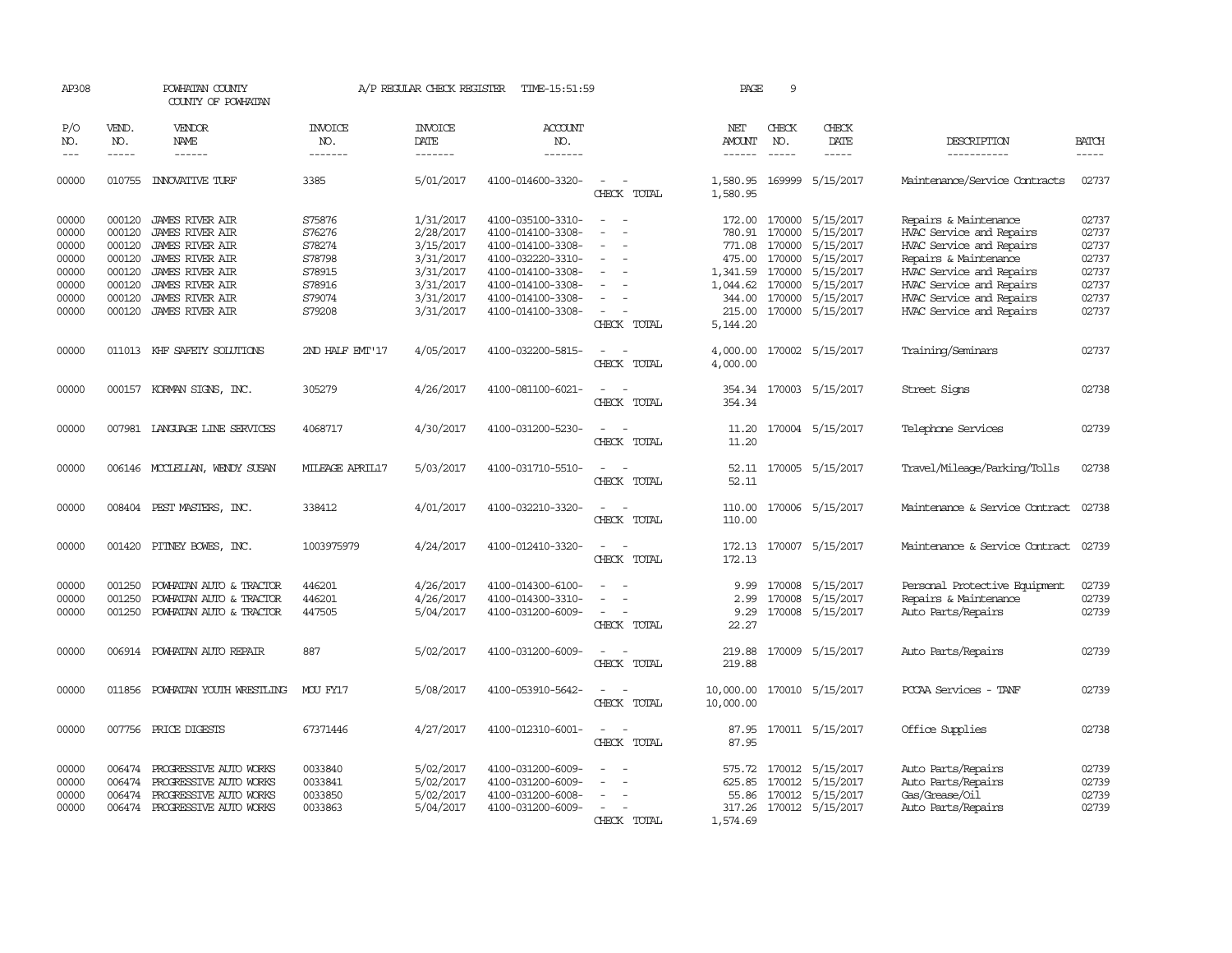| AP308                            |                             | POWHATAN COUNTY<br>COUNTY OF POWHATAN                                                                            |                                                                          | A/P REGULAR CHECK REGISTER                       | TIME-15:51:59                                                                    |                                                                                         | PAGE                                  | 10                          |                                                                                     |                                                                       |                                  |
|----------------------------------|-----------------------------|------------------------------------------------------------------------------------------------------------------|--------------------------------------------------------------------------|--------------------------------------------------|----------------------------------------------------------------------------------|-----------------------------------------------------------------------------------------|---------------------------------------|-----------------------------|-------------------------------------------------------------------------------------|-----------------------------------------------------------------------|----------------------------------|
| P/O<br>NO.<br>$---$              | VEND.<br>NO.<br>$- - - - -$ | VENDOR<br><b>NAME</b><br>$- - - - - -$                                                                           | <b>INVOICE</b><br>NO.<br>-------                                         | <b>INVOICE</b><br><b>DATE</b><br>-------         | <b>ACCOUNT</b><br>NO.<br>-------                                                 |                                                                                         | NET<br><b>AMOUNT</b><br>$- - - - - -$ | CHECK<br>NO.<br>$- - - - -$ | CHECK<br>DATE<br>-----                                                              | DESCRIPTION<br>-----------                                            | <b>BATCH</b><br>$- - - - -$      |
| 00000                            | 009518                      | <b>OUARLES PETROLEUM, INC.</b>                                                                                   | CT0863425                                                                | 4/30/2017                                        | 4100-031200-6008-                                                                | CHECK TOTAL                                                                             | 5,337.92<br>5,337.92                  |                             | 170013 5/15/2017                                                                    | Gas/Grease/Oil                                                        | 02738                            |
| 00000<br>00000                   |                             | 000620 R. C. GOODWYN & SONS, INC<br>000620 R. C. GOODWYN & SONS, INC                                             | 0760233<br>0760493                                                       | 4/03/2017<br>4/05/2017                           | 4100-014100-3310-<br>4100-014100-3310-                                           | $\sim$<br>$\sim$                                                                        | 7.96                                  |                             | 170014 5/15/2017<br>11.97 170014 5/15/2017                                          | Repairs & Maintenance<br>Repairs & Maintenance                        | 02738<br>02738                   |
| 00000<br>00000                   |                             | 000620 R. C. GOODWYN & SONS, INC 0760541<br>000620 R.C. GOODWYN & SONS, INC                                      | 0760821                                                                  | 4/05/2017<br>4/06/2017                           | 4100-032210-3310-<br>4100-014100-3310-                                           | $\overline{\phantom{a}}$<br>$\sim$                                                      | 13.26<br>29.99                        |                             | 170014 5/15/2017<br>170014 5/15/2017                                                | Repairs & Maintenance<br>Repairs & Maintenance                        | 02738<br>02738                   |
| 00000<br>00000<br>00000          |                             | 000620 R. C. GOODWYN & SONS, INC<br>000620 R. C. GOODWYN & SONS, INC<br>000620 R. C. GOODWYN & SONS, INC 0761727 | 0761322<br>0761356                                                       | 4/11/2017<br>4/11/2017<br>4/13/2017              | 4100-014100-3310-<br>4100-014100-3310-<br>4100-014500-3190-                      | $\sim$<br>$\overline{\phantom{a}}$<br>$\equiv$                                          |                                       |                             | 4.14 170014 5/15/2017<br>14.56 170014 5/15/2017<br>13.77 170014 5/15/2017           | Repairs & Maintenance<br>Repairs & Maintenance<br>Grounds Maintenance | 02738<br>02738<br>02738          |
| 00000<br>00000                   |                             | 000620 R. C. GOODWYN & SONS, INC 0761859<br>000620 R. C. GOODWIN & SONS, INC 0762750                             |                                                                          | 4/13/2017<br>4/20/2017                           | 4100-014100-3310-<br>4100-013200-6001-                                           | $\sim$<br>CHECK TOTAL                                                                   | 137.55                                |                             | 29.91 170014 5/15/2017<br>11.99 170014 5/15/2017                                    | Repairs & Maintenance<br>Office Supplies                              | 02738<br>02738                   |
| 00000<br>00000                   |                             | 009047 RED WING SHOES<br>009047 RED WING SHOES                                                                   | 00284645<br>00284926                                                     | 4/03/2017<br>4/07/2017                           | 4100-031200-6011-<br>4100-031200-6011-                                           | $\overline{\phantom{a}}$<br>$\sim$<br>$\sim$<br>$\overline{\phantom{a}}$<br>CHECK TOTAL | 120.00<br>245.99                      |                             | 125.99 170015 5/15/2017<br>170015 5/15/2017                                         | Uniforms<br>Uniforms                                                  | 02739<br>02739                   |
| 00000                            |                             | 006579 RICHMOND ALARM COMPANY                                                                                    | 169556                                                                   | 3/01/2017                                        | 4100-014100-3310-                                                                | $\sim$<br>$\sim$<br>CHECK TOTAL                                                         | 170.00                                |                             | 170.00 170016 5/15/2017                                                             | Repairs & Maintenance                                                 | 02738                            |
| 00000<br>00000<br>00000<br>00000 | 007942                      | 007942 RICHMOND SUBURBAN<br>RICHMOND SUBURBAN<br>007942 RICHMOND SUBURBAN<br>007942 RICHMOND SUBURBAN            | I00005051930329<br>I00005051930405<br>I00005074360405<br>I00005092310405 | 3/29/2017<br>4/05/2017<br>4/05/2017<br>4/05/2017 | 4100-012320-3600-<br>4100-012320-3600-<br>4100-011010-3600-<br>4100-011010-3600- | $\equiv$<br>$\overline{\phantom{a}}$<br>$\overline{\phantom{a}}$<br>$\sim$              | 146.25<br>780.00                      | 170017                      | 146.25 170017 5/15/2017<br>5/15/2017<br>170017 5/15/2017<br>438.75 170017 5/15/2017 | Advertising<br>Advertising<br>Advertising<br>Advertising              | 02738<br>02738<br>02738<br>02738 |
| 00000<br>00000                   |                             | 007942 RICHMOND SUBURBAN<br>007942 RICHMOND SUBURBAN                                                             | I000514845-0419<br>000009805600/17                                       | 4/19/2017<br>4/19/2017                           | 4100-011010-3600-<br>4100-073100-6012-                                           | $\sim$<br>$\sim$<br>CHECK TOTAL                                                         | 254.80<br>1,912.30                    |                             | 146.25 170017 5/15/2017<br>170017 5/15/2017                                         | Advertising<br>Books & Subscriptions                                  | 02738<br>02738                   |
| 00000                            | 006253                      | SALISBURY TIRE & EXHAUST                                                                                         | 0094675                                                                  | 5/04/2017                                        | 4100-031200-6008-                                                                | CHECK TOTAL                                                                             | 45.33                                 |                             | 45.33 170019 5/15/2017                                                              | Gas/Grease/Oil                                                        | 02739                            |
| 00000                            | 009460                      | SEION IDENTIFICATION                                                                                             | 9333701469                                                               | 3/30/2017                                        | 4100-014100-3310-                                                                | CHECK TOTAL                                                                             | 77.05                                 |                             | 77.05 170021 5/15/2017                                                              | Repairs & Maintenance                                                 | 02738                            |
| 00000                            | 006593                      | SHEEHY FORD                                                                                                      | NOHB529047                                                               | 4/26/2017                                        | 4100-031200-6009-                                                                | CHECK TOTAL                                                                             | 109.50<br>109.50                      |                             | 170022 5/15/2017                                                                    | Auto Parts/Repairs                                                    | 02739                            |
| 00000                            | 011855                      | SHEPHERD, CURTIS                                                                                                 | MALLET CO#4                                                              | 5/02/2017                                        | 4100-032200-3310-                                                                | CHECK TOTAL                                                                             | 3.94<br>3.94                          |                             | 170023 5/15/2017                                                                    | Equipment Repair                                                      | 02738                            |
| 00000                            | 008097                      | SIGNS@WORK, INC.                                                                                                 | 3477                                                                     | 5/03/2017                                        | 4100-032200-6009-                                                                | CHECK TOTAL                                                                             | 225.00<br>225.00                      |                             | 170024 5/15/2017                                                                    | Auto Repairs and Parts                                                | 02738                            |
| 00000                            | 007570                      | SMITH, DANNY LEE                                                                                                 | PER DIEM $6/17$                                                          | 5/03/2017                                        | 4100-031200-5540-                                                                | CHECK TOTAL                                                                             | 379.50<br>379.50                      |                             | 170025 5/15/2017                                                                    | Conferences & Training                                                | 02738                            |
| 00000<br>00000                   | 006565                      | SPRINT<br>006565 SPRINT                                                                                          | 91043172001511<br>91043172001512                                         | 4/30/2017<br>4/30/2017                           | 4100-012510-5240-<br>4100-012510-5240-                                           | CHECK TOTAL                                                                             | 5.08<br>4.17                          |                             | 170026 5/15/2017<br>.91- 170026 5/15/2017                                           | Long Distance<br>Long Distance                                        | 02739<br>02739                   |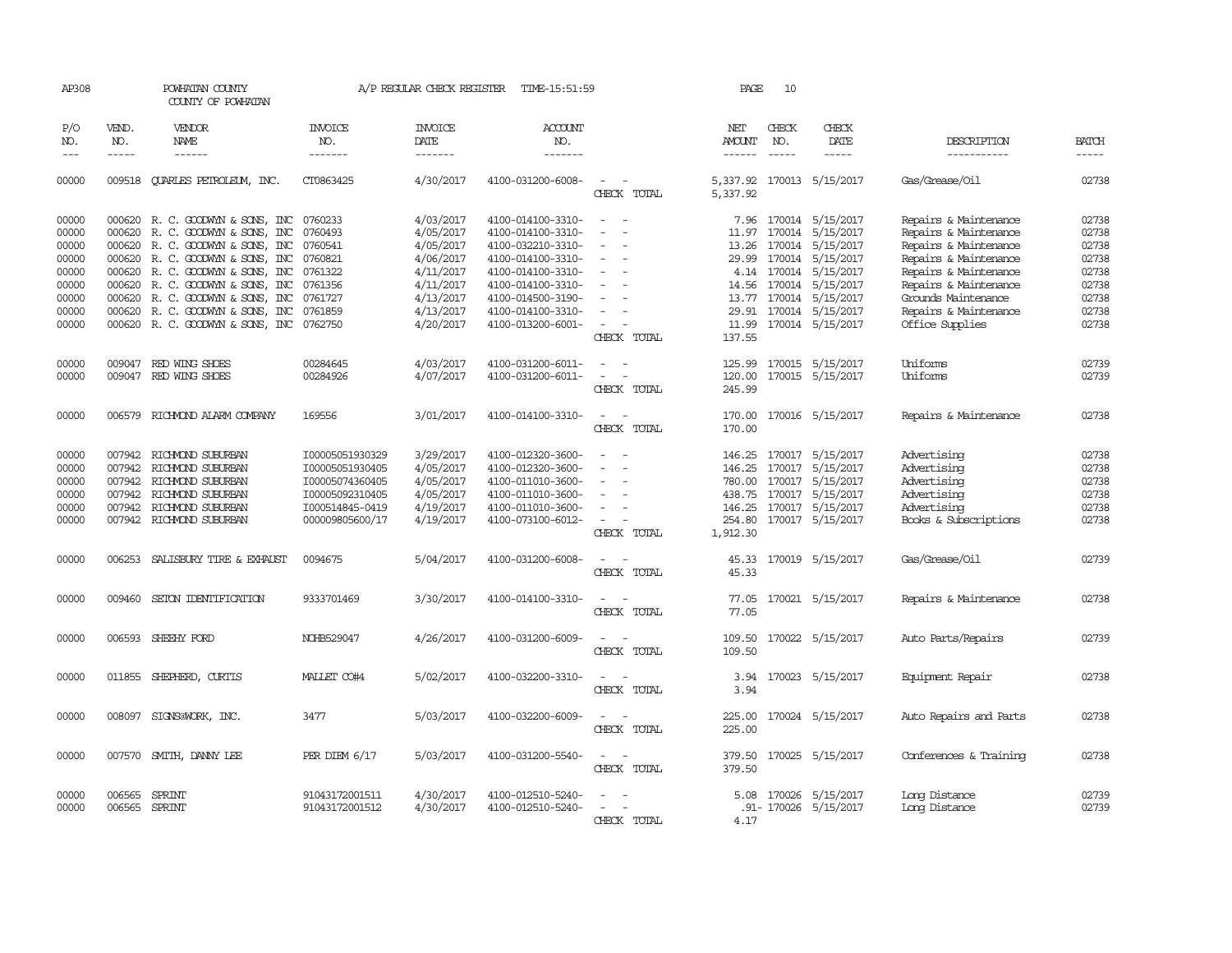| AP308                                                                |                               | POWHATAN COUNTY<br>COUNTY OF POWHATAN                                                                                                                                                                                                        |                                                                                                                              | A/P REGULAR CHECK REGISTER                                                                           | TIME-15:51:59                                                                                                                                                        |                                                                                                                             | PAGE                          | 11                            |                                                                                                                                                                                                             |                                                                                                                                |                                                                      |
|----------------------------------------------------------------------|-------------------------------|----------------------------------------------------------------------------------------------------------------------------------------------------------------------------------------------------------------------------------------------|------------------------------------------------------------------------------------------------------------------------------|------------------------------------------------------------------------------------------------------|----------------------------------------------------------------------------------------------------------------------------------------------------------------------|-----------------------------------------------------------------------------------------------------------------------------|-------------------------------|-------------------------------|-------------------------------------------------------------------------------------------------------------------------------------------------------------------------------------------------------------|--------------------------------------------------------------------------------------------------------------------------------|----------------------------------------------------------------------|
| P/O<br>NO.<br>$---$                                                  | VEND.<br>NO.<br>$\frac{1}{2}$ | VENDOR<br>NAME                                                                                                                                                                                                                               | <b>INVOICE</b><br>NO.<br>-------                                                                                             | <b>INVOICE</b><br>DATE<br>-------                                                                    | ACCOUNT<br>NO.<br>-------                                                                                                                                            |                                                                                                                             | NET<br>AMOUNT<br>-------      | CHECK<br>NO.<br>$\frac{1}{2}$ | CHECK<br>DATE<br>$- - - - -$                                                                                                                                                                                | DESCRIPTION<br>-----------                                                                                                     | <b>BATCH</b><br>-----                                                |
| 00000<br>00000                                                       | 008578<br>008578              | STAPLES BUSINESS AD-<br>STAPLES BUSINESS AD-                                                                                                                                                                                                 | 3337767290<br>3337929256                                                                                                     | 4/25/2017<br>4/27/2017                                                                               | 4100-083500-6001-<br>4100-031200-6001-                                                                                                                               | $\sim$ $ -$<br>$\sim$ $-$<br>CHECK TOTAL                                                                                    | 153.94                        |                               | 113.90 170027 5/15/2017<br>40.04 170027 5/15/2017                                                                                                                                                           | Office Supplies<br>Office Supplies                                                                                             | 02738<br>02739                                                       |
| 00000                                                                |                               | 011188 TECH FIRE & SAFETY                                                                                                                                                                                                                    | 1266A                                                                                                                        | 5/07/2017                                                                                            | 4100-032200-6011-                                                                                                                                                    | $\overline{\phantom{a}}$<br>CHECK TOTAL                                                                                     | 583.00<br>583.00              |                               | 170029 5/15/2017                                                                                                                                                                                            | Protective Gear/Uniforms                                                                                                       | 02738                                                                |
| 00000                                                                |                               | 007450 THOMSON REUTERS -                                                                                                                                                                                                                     | 836075244                                                                                                                    | 5/01/2017                                                                                            | 4100-031200-3320-                                                                                                                                                    | $\sim$<br>CHECK TOTAL                                                                                                       | 246.26<br>246.26              |                               | 170030 5/15/2017                                                                                                                                                                                            | Maintenance & Service Contract                                                                                                 | 02739                                                                |
| 00000                                                                | 008565                        | TRACTOR SUPPLY CREDIT                                                                                                                                                                                                                        | 200557563                                                                                                                    | 4/10/2017                                                                                            | 4100-031200-6022-                                                                                                                                                    | $\overline{\phantom{a}}$<br>CHECK TOTAL                                                                                     | 85.98<br>85.98                |                               | 170032 5/15/2017                                                                                                                                                                                            | Dog Food & Supplies K9                                                                                                         | 02739                                                                |
| 00000                                                                |                               | 006721 UNIVERSITY OF VIRGINIA                                                                                                                                                                                                                | 31602                                                                                                                        | 5/04/2017                                                                                            | 4100-012100-5540-                                                                                                                                                    | $\frac{1}{2} \left( \frac{1}{2} \right) \left( \frac{1}{2} \right) = \frac{1}{2} \left( \frac{1}{2} \right)$<br>CHECK TOTAL | 375.00                        |                               | 375.00 170033 5/15/2017                                                                                                                                                                                     | Conference & Training                                                                                                          | 02738                                                                |
| 00000<br>00000                                                       | 008126<br>008126              | VERIZON<br>VERIZON                                                                                                                                                                                                                           | 9784546077<br>9784924041                                                                                                     | 4/23/2017<br>5/01/2017                                                                               | 4100-032200-5260-<br>4100-031200-5250-                                                                                                                               | $\sim$<br>CHECK TOTAL                                                                                                       | 50.20<br>3,364.49<br>3,414.69 |                               | 170034 5/15/2017<br>170034 5/15/2017                                                                                                                                                                        | Internet<br>Cell Phones                                                                                                        | 02738<br>02739                                                       |
| 00000<br>00000<br>00000<br>00000<br>00000<br>00000                   | 011169<br>011169              | 011169 VERIZON<br>VERIZON<br>VERIZON<br>011169 VERIZON<br>011169 VERIZON<br>011169 VERIZON                                                                                                                                                   | 8043780915 4/17<br>8045981340 4/17<br>8045986057 4/17<br>8045986057 4/17<br>8045987939 4/17<br>0401357783 5/17               | 4/25/2017<br>4/28/2017<br>4/28/2017<br>4/28/2017<br>4/28/2017<br>5/01/2017                           | 4100-032220-5230-<br>4100-021100-5230-<br>4100-031200-5230-<br>4100-031210-5230-<br>4100-022100-5230-<br>4100-031210-5230-                                           | $ -$<br>$\sim$<br>$\sim$<br>CHECK TOTAL                                                                                     | 46.02<br>579.26               |                               | 84.38 170035 5/15/2017<br>170035 5/15/2017<br>72.24 170035 5/15/2017<br>325.56 170035 5/15/2017<br>44.30 170035 5/15/2017<br>6.76 170035 5/15/2017                                                          | Telephone System<br>Telephone Services<br>Telephone Services<br>Telephone Services<br>Telephone Services<br>Telephone Services | 02738<br>02738<br>02738<br>02738<br>02738<br>02739                   |
| 00000<br>00000                                                       |                               | 011187 VERIZON BUSINESS<br>011187 VERIZON BUSINESS                                                                                                                                                                                           | 67474544<br>67474544                                                                                                         | 5/10/2017<br>5/10/2017                                                                               | 100-000100-0006-<br>4100-012510-5240-                                                                                                                                | $\frac{1}{2} \left( \frac{1}{2} \right) \left( \frac{1}{2} \right) = \frac{1}{2} \left( \frac{1}{2} \right)$<br>CHECK TOTAL | 39.39                         |                               | 4.31 170036 5/15/2017<br>35.08 170036 5/15/2017                                                                                                                                                             | Due from Other Agencies<br>Long Distance                                                                                       | 02739<br>02739                                                       |
| 00000                                                                |                               | 008795 VIRGINIA COMUNITY                                                                                                                                                                                                                     | VACAP                                                                                                                        | 5/03/2017                                                                                            | 4100-053910-5643-                                                                                                                                                    | $\sim$ $ \sim$<br>CHECK TOTAL                                                                                               | 680.00                        |                               | 680.00 170037 5/15/2017                                                                                                                                                                                     | PCCAA Services - Federal CSBG                                                                                                  | 02739                                                                |
| 00000<br>00000                                                       | 009768                        | WAMPLER EANES APPRAISAL<br>009768 WAMPLER EANES APPRAISAL                                                                                                                                                                                    | $009 - 18$<br>009-18                                                                                                         | 5/01/2017<br>5/01/2017                                                                               | 100-000200-0009-<br>4100-012320-3160-                                                                                                                                | CHECK TOTAL                                                                                                                 | 13,005.00                     |                               | 1,445.00-170038 5/15/2017<br>14,450.00 170038 5/15/2017                                                                                                                                                     | Retainage Payable<br>Reassessment Services                                                                                     | 02738<br>02738                                                       |
| 00000<br>00000                                                       |                               | 006175 ADAMS OIL COMPANY, INC.<br>006175 ADAMS OIL COMPANY, INC.                                                                                                                                                                             | 26624<br>26389-5                                                                                                             | 5/03/2017<br>4/11/2017                                                                               | 4100-014500-6008-<br>4100-032200-5120-                                                                                                                               | $\sim 10^{-1}$<br>$\overline{\phantom{a}}$<br>CHECK TOTAL                                                                   | 265.51                        |                               | 72.88 170041 5/18/2017<br>192.63 170041 5/18/2017                                                                                                                                                           | Gas/Grease/Oil<br>Apparatus Fuel                                                                                               | 02746<br>02751                                                       |
| 00000<br>00000<br>00000<br>00000<br>00000<br>00000<br>00000<br>00000 |                               | 007436 AQUA VIRGINIA, INC.<br>007436 AQUA VIRGINIA, INC.<br>007436 AQUA VIRGINIA, INC.<br>007436 AQUA VIRGINIA, INC.<br>007436 AOUA VIRGINIA, INC.<br>007436 AQUA VIRGINIA, INC.<br>007436 AQUA VIRGINIA, INC.<br>007436 AOUA VIRGINIA, INC. | 0559913 5/17<br>0574622 5/17<br>0575072 5/17<br>0575528 5/17<br>0620830 5/17<br>0620830 5/17<br>0621132 5/17<br>0621730 5/17 | 5/08/2017<br>5/08/2017<br>5/08/2017<br>5/08/2017<br>5/08/2017<br>5/08/2017<br>5/08/2017<br>5/08/2017 | 4100-014100-5130-<br>4100-014100-5130-<br>4100-014100-5130-<br>4100-032210-5130-<br>4100-014100-5130-<br>4100-031200-5130-<br>4100-014600-5130-<br>4100-014100-5130- | $\equiv$<br>$\overline{\phantom{a}}$<br>$\sim$<br>$\sim$<br>$\overline{\phantom{a}}$<br>$\sim$                              | 93.98                         |                               | 20.66 170044 5/18/2017<br>107.67 170044 5/18/2017<br>78.26 170044 5/18/2017<br>170044 5/18/2017<br>101.61 170044 5/18/2017<br>101.62 170044 5/18/2017<br>179.83 170044 5/18/2017<br>165.04 170044 5/18/2017 | Water<br>Water<br>Water<br>Water<br>Water<br>Water<br>Water - Field Irrigation<br>Water                                        | 02748<br>02748<br>02748<br>02748<br>02748<br>02748<br>02748<br>02748 |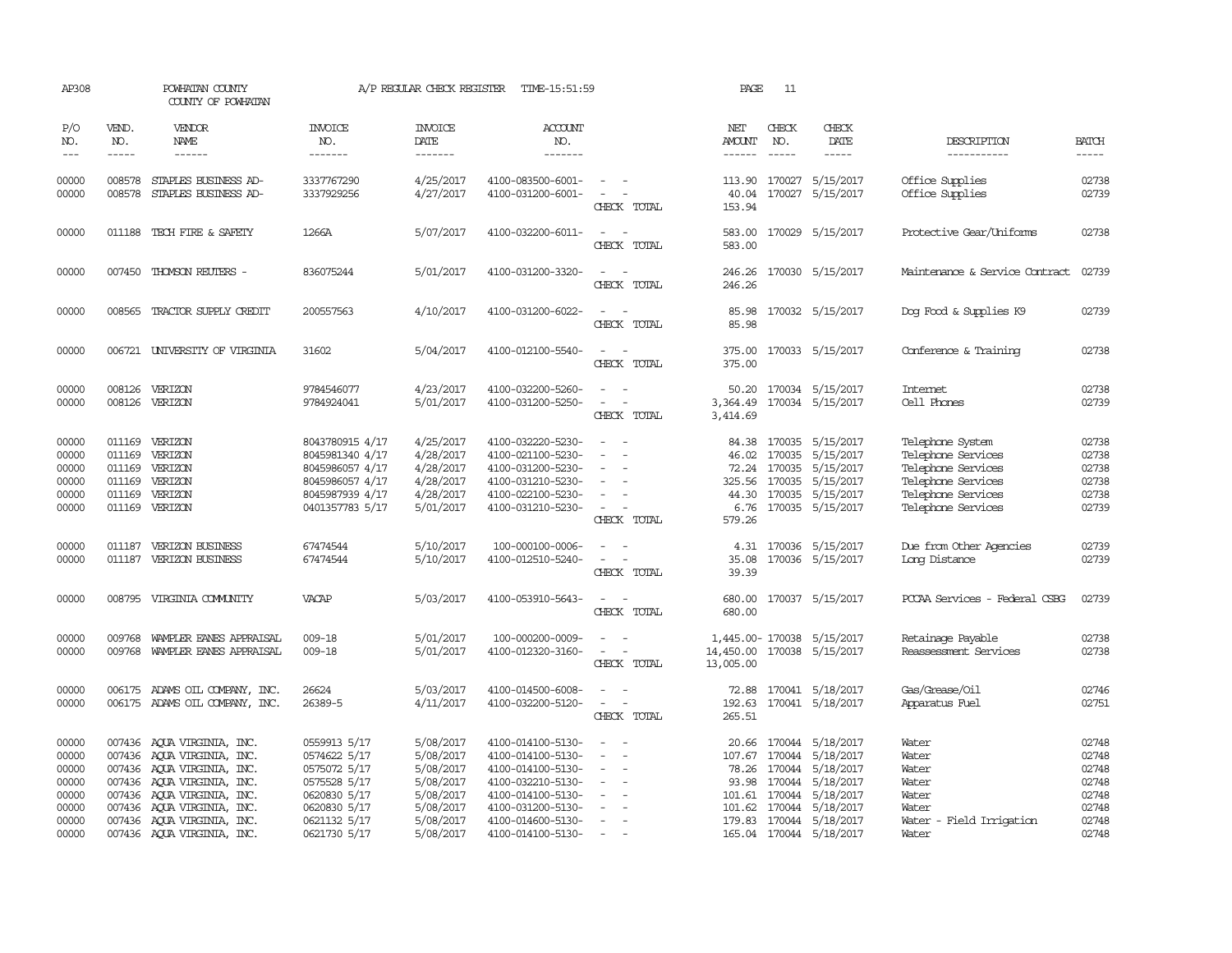| AP308                                     |                             | POWHATAN COUNTY<br>COUNTY OF POWHATAN                                                                                                              |                                                                              | A/P REGULAR CHECK REGISTER                                    | TIME-15:51:59                                                                                         |                                                                                                                             | PAGE                           | 12                                      |                                                                                                 |                                                                                                    |                                           |
|-------------------------------------------|-----------------------------|----------------------------------------------------------------------------------------------------------------------------------------------------|------------------------------------------------------------------------------|---------------------------------------------------------------|-------------------------------------------------------------------------------------------------------|-----------------------------------------------------------------------------------------------------------------------------|--------------------------------|-----------------------------------------|-------------------------------------------------------------------------------------------------|----------------------------------------------------------------------------------------------------|-------------------------------------------|
| P/O<br>NO.<br>$---$                       | VEND.<br>NO.<br>$- - - - -$ | <b>VENDOR</b><br>NAME<br>$- - - - - -$                                                                                                             | <b>INVOICE</b><br>NO.<br>-------                                             | <b>INVOICE</b><br>DATE<br>-------                             | <b>ACCOUNT</b><br>NO.<br>-------                                                                      |                                                                                                                             | NET<br>AMOUNT<br>$- - - - - -$ | CHECK<br>NO.<br>$\frac{1}{2}$           | CHECK<br>DATE<br>-----                                                                          | DESCRIPTION<br>-----------                                                                         | <b>BATCH</b><br>$\frac{1}{2}$             |
| 00000<br>00000                            |                             | 007436 AOUA VIRGINIA, INC.<br>007436 AQUA VIRGINIA, INC.                                                                                           | 0621781 5/17<br>0621784 5/17                                                 | 5/08/2017<br>5/08/2017                                        | 4100-014100-5130-<br>4100-014100-5130-                                                                | $\overline{\phantom{a}}$<br>$\overline{\phantom{a}}$<br>CHECK TOTAL                                                         | 87.89<br>964.32                |                                         | 27.76 170044 5/18/2017<br>170044 5/18/2017                                                      | Water<br>Water                                                                                     | 02748<br>02748                            |
| 00000<br>00000<br>00000<br>00000<br>00000 |                             | 007436 AQUA VIRGINIA, INC.<br>007436 AQUA VIRGINIA, INC.<br>007436 AQUA VIRGINIA, INC.<br>007436 AQUA VIRGINIA, INC.<br>007436 AQUA VIRGINIA, INC. | 0621880 5/17<br>1100656 5/17<br>1100657 5/17<br>1401897 5/17<br>0621788 5/17 | 5/08/2017<br>5/08/2017<br>5/08/2017<br>5/08/2017<br>5/08/2017 | 4100-014600-5130-<br>4100-014600-5130-<br>4100-014100-5130-<br>4100-014600-5130-<br>4100-073100-5130- | $\overline{\phantom{a}}$<br>$\overline{a}$<br>$\sim$<br>$\overline{\phantom{a}}$<br>$\sim$<br>$\sim$<br>CHECK TOTAL         | 149.83<br>425.84               | 170045<br>175.18 170045<br>19.14 170045 | 18.13 170045 5/18/2017<br>5/18/2017<br>5/18/2017<br>5/18/2017<br>63.56 170045 5/18/2017         | Water - Field Irrigation<br>Water - Field Irrigation<br>Water<br>Water - Field Irrigation<br>Water | 02748<br>02748<br>02748<br>02748<br>02750 |
| 00000                                     |                             | 009206 ATLANTIC EMERGENCY                                                                                                                          | 10440ROB                                                                     | 4/26/2017                                                     | 4100-032200-6009-                                                                                     | $\sim$ $\sim$<br>CHECK TOTAL                                                                                                | 17,557.95                      |                                         | 17,557.95 170046 5/18/2017                                                                      | Auto Repairs and Parts                                                                             | 02751                                     |
| 00000<br>00000<br>00000<br>00000          | 007941<br>007941            | 007941 BAKER & TAYLOR<br>BAKER & TAYLOR<br>BAKER & TAYLOR<br>007941 BAKER & TAYLOR                                                                 | K97265530<br>5014548868<br>K97718160<br>5014556402                           | 5/08/2017<br>5/08/2017<br>5/12/2017<br>5/12/2017              | 4100-073100-6012-<br>4100-073100-6012-<br>4100-073100-6012-<br>4100-073100-6012-                      | $\overline{\phantom{a}}$<br>$\sim$<br>CHECK TOTAL                                                                           | 1,340.78<br>1,707.58           |                                         | 25.51 170047 5/18/2017<br>273.50 170047 5/18/2017<br>67.79 170047 5/18/2017<br>170047 5/18/2017 | Books & Subscriptions<br>Books & Subscriptions<br>Books & Subscriptions<br>Books & Subscriptions   | 02746<br>02746<br>02750<br>02750          |
| 00000                                     |                             | 011862 BLEVINS, BILLY                                                                                                                              | RECEIPT#028793                                                               | 5/12/2017                                                     | 3100-016080-0002-                                                                                     | $\sim$<br>CHECK TOTAL                                                                                                       | 30.00                          |                                         | 30.00 170050 5/18/2017                                                                          | Waste Collections/Disposal Cha                                                                     | 02748                                     |
| 00000<br>00000                            | 006655                      | BLOSSMAN GAS COMPANIES<br>006655 BLOSSMAN GAS COMPANIES,                                                                                           | 20514 CO#1<br>510327                                                         | 3/01/2017<br>4/24/2017                                        | 4100-032210-5120-<br>4100-035100-5120-                                                                | $\overline{\phantom{a}}$<br>$\overline{\phantom{a}}$<br>$\overline{\phantom{a}}$<br>CHECK TOTAL                             | 13.00<br>219.08<br>232.08      |                                         | 170051 5/18/2017<br>170051 5/18/2017                                                            | Fuel<br>Fuel                                                                                       | 02746<br>02746                            |
| 00000<br>00000                            |                             | 008713 BLUE RIDGE RESCUE<br>008713 BLUE RIDGE RESCUE                                                                                               | 41163<br>41202                                                               | 5/05/2017<br>5/10/2017                                        | 4100-032200-6011-<br>4100-032200-6011-                                                                | $\overline{\phantom{a}}$<br>$\overline{\phantom{a}}$<br>$\overline{\phantom{a}}$<br>$\overline{\phantom{a}}$<br>CHECK TOTAL | 116.50<br>3,430.00<br>3,546.50 |                                         | 170052 5/18/2017<br>170052 5/18/2017                                                            | Protective Gear/Uniforms<br>Protective Gear/Uniforms                                               | 02751<br>02751                            |
| 00000<br>00000                            |                             | 009991 BMS DIRECT<br>009991 BMS DIRECT                                                                                                             | 114326<br>114325                                                             | 4/30/2017<br>4/30/2017                                        | 4100-012410-3500-<br>4100-012410-3500-                                                                | $\overline{\phantom{a}}$<br>$\overline{\phantom{a}}$<br>CHECK TOTAL                                                         | 1,124.82<br>3,904.01           |                                         | 2,779.19 170053 5/18/2017<br>170053 5/18/2017                                                   | Printing & Binding<br>Printing & Binding                                                           | 02747<br>02751                            |
| 00000<br>00000                            |                             | 011067 BOB & KATHY'S SMALL<br>011067 BOB & KATHY'S SMALL                                                                                           | COMP #1 REPAIRS<br>PARIS CO#1                                                | 5/03/2017<br>5/05/2017                                        | 4100-032210-3320-<br>4100-032210-3320-                                                                | $\overline{\phantom{a}}$<br>CHECK TOTAL                                                                                     | 42.78<br>147.56                |                                         | 104.78 170054 5/18/2017<br>170054 5/18/2017                                                     | Maintenance & Service Contract<br>Maintenance & Service Contract                                   | 02748<br>02748                            |
| 00000<br>00000                            | 009984                      | BRAME SPECIALITY CO., INC.<br>009984 BRAME SPECIALITY CO., INC.                                                                                    | 7185463<br>7185906                                                           | 5/09/2017<br>5/09/2017                                        | 4100-014100-6005-<br>4100-014100-6005-                                                                | $\sim$<br>$\overline{\phantom{a}}$<br>CHECK TOTAL                                                                           | 138.59<br>844.96               |                                         | 706.37 170055 5/18/2017<br>170055 5/18/2017                                                     | Cleaning Supplies<br>Cleaning Supplies                                                             | 02746<br>02746                            |
| 00000                                     |                             | 007509 CAPITALIRISTATE                                                                                                                             | S028885146.001                                                               | 4/25/2017                                                     | 4100-014100-3310-                                                                                     | $\sim$<br>CHECK TOTAL                                                                                                       | 273.54                         |                                         | 273.54 170056 5/18/2017                                                                         | Repairs & Maintenance                                                                              | 02746                                     |
| 00000                                     |                             | 007353 CDW GOVERNMENT, INC.                                                                                                                        | HSD4640                                                                      | 5/03/2017                                                     | 4100-012510-6002-                                                                                     | $\sim$ $\sim$<br>CHECK TOTAL                                                                                                | 362.44                         |                                         | 362.44 170057 5/18/2017                                                                         | Computer Equipment-non-capital                                                                     | 02748                                     |
| 00000<br>00000                            | 000540<br>000540            | CENTRAL VIRGINIA WASTE<br>CENTRAL VIRGINIA WASTE                                                                                                   | 22175<br>22196                                                               | 5/09/2017<br>5/10/2017                                        | 4100-014300-3176-<br>4100-014300-3175-                                                                | $\overline{\phantom{a}}$<br>CHECK TOTAL                                                                                     | 17, 131.72                     |                                         | 360.60 170058 5/18/2017<br>16,771.12 170058 5/18/2017                                           | Recycling Pulls<br>Waste Disposal                                                                  | 02751<br>02751                            |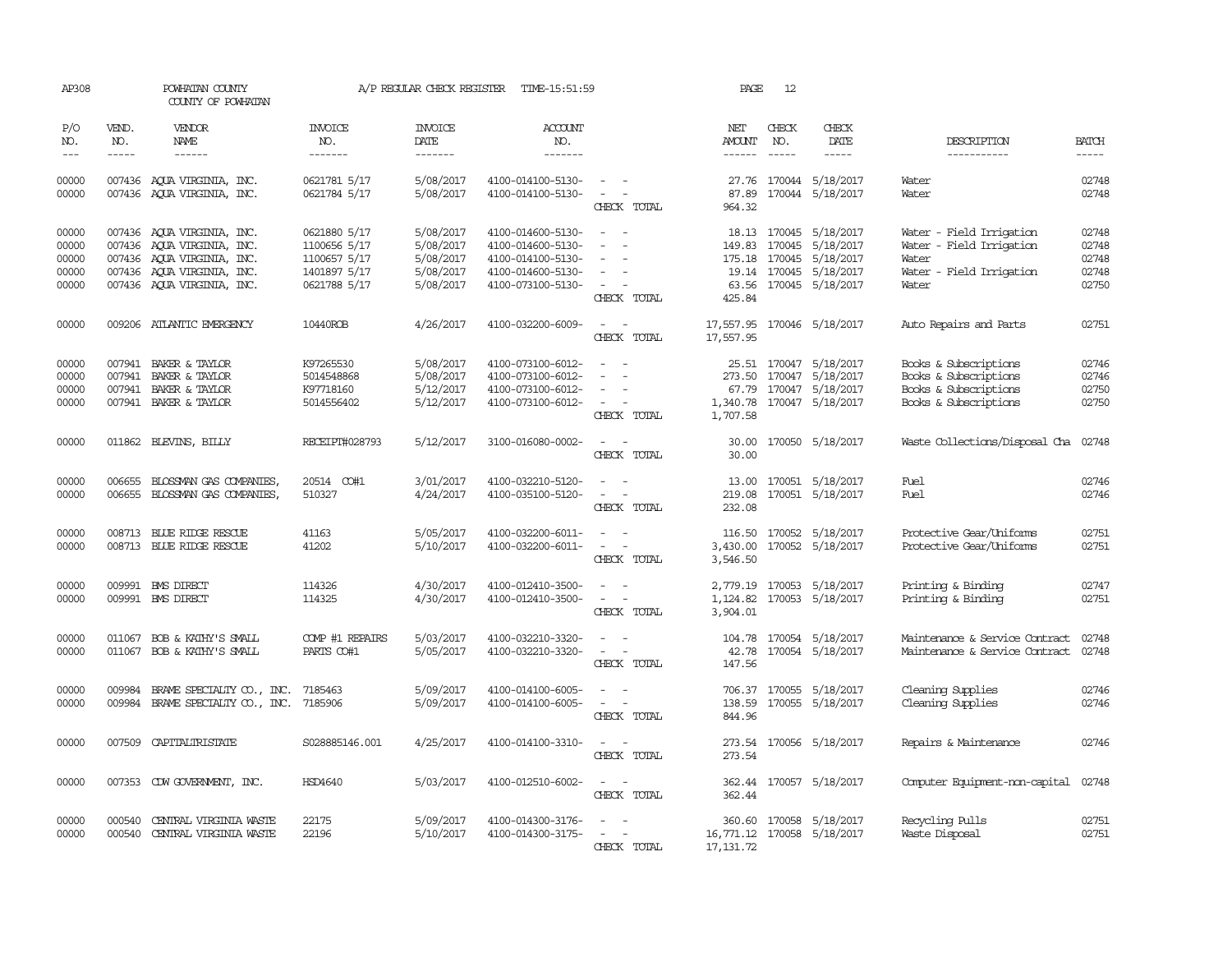| AP308                                                                                  |                                                                                                                                                                                                                                                                                                                                                                                                                                                                                                     | POWHATAN COUNTY<br>COUNTY OF POWHATAN                                                                                                                                                                                                                                                                                                                                                                                                                                     |                                                                                                                                                                                            | A/P REGULAR CHECK REGISTER                                                                                                     | TIME-15:51:59                                                                                                                                                                                                  |                                                                                                                                                                                                                       | PAGE                                    | 13                                            |                                                                                                                                                                                                                                                              |                                                                                                                                                                      |                                                                                        |
|----------------------------------------------------------------------------------------|-----------------------------------------------------------------------------------------------------------------------------------------------------------------------------------------------------------------------------------------------------------------------------------------------------------------------------------------------------------------------------------------------------------------------------------------------------------------------------------------------------|---------------------------------------------------------------------------------------------------------------------------------------------------------------------------------------------------------------------------------------------------------------------------------------------------------------------------------------------------------------------------------------------------------------------------------------------------------------------------|--------------------------------------------------------------------------------------------------------------------------------------------------------------------------------------------|--------------------------------------------------------------------------------------------------------------------------------|----------------------------------------------------------------------------------------------------------------------------------------------------------------------------------------------------------------|-----------------------------------------------------------------------------------------------------------------------------------------------------------------------------------------------------------------------|-----------------------------------------|-----------------------------------------------|--------------------------------------------------------------------------------------------------------------------------------------------------------------------------------------------------------------------------------------------------------------|----------------------------------------------------------------------------------------------------------------------------------------------------------------------|----------------------------------------------------------------------------------------|
| P/O<br>NO.<br>$---$                                                                    | VEND.<br>NO.<br>$\begin{tabular}{ccccc} \multicolumn{2}{c}{} & \multicolumn{2}{c}{} & \multicolumn{2}{c}{} & \multicolumn{2}{c}{} & \multicolumn{2}{c}{} & \multicolumn{2}{c}{} & \multicolumn{2}{c}{} & \multicolumn{2}{c}{} & \multicolumn{2}{c}{} & \multicolumn{2}{c}{} & \multicolumn{2}{c}{} & \multicolumn{2}{c}{} & \multicolumn{2}{c}{} & \multicolumn{2}{c}{} & \multicolumn{2}{c}{} & \multicolumn{2}{c}{} & \multicolumn{2}{c}{} & \multicolumn{2}{c}{} & \multicolumn{2}{c}{} & \mult$ | VENDOR<br>NAME<br>$\begin{tabular}{ccccc} \multicolumn{2}{c }{\multicolumn{2}{c }{\multicolumn{2}{c }{\multicolumn{2}{c}}{\hspace{-2.2cm}}}} \multicolumn{2}{c }{\multicolumn{2}{c }{\hspace{-2.2cm}}\hline} \multicolumn{2}{c }{\hspace{-2.2cm}}\hline \multicolumn{2}{c }{\hspace{-2.2cm}}\hline \multicolumn{2}{c }{\hspace{-2.2cm}}\hline \multicolumn{2}{c }{\hspace{-2.2cm}}\hline \multicolumn{2}{c }{\hspace{-2.2cm}}\hline \multicolumn{2}{c }{\hspace{-2.2cm}}$ | <b>INVOICE</b><br>NO.<br>-------                                                                                                                                                           | <b>INVOICE</b><br>DATE<br>-------                                                                                              | <b>ACCOUNT</b><br>NO.<br>-------                                                                                                                                                                               |                                                                                                                                                                                                                       | NET<br>AMOUNT<br>------                 | CHECK<br>NO.<br>$- - - - -$                   | CHECK<br>DATE<br>$\cdots \cdots \cdots$                                                                                                                                                                                                                      | DESCRIPTION<br>-----------                                                                                                                                           | <b>BATCH</b><br>-----                                                                  |
| 00000<br>00000<br>00000<br>00000<br>00000<br>00000<br>00000<br>00000                   | 006965<br>006965<br>006965<br>006965<br>006965                                                                                                                                                                                                                                                                                                                                                                                                                                                      | CINTAS CORPORATION<br>CINIAS CORPORATION<br>CINIAS CORPORATION<br>CINIAS CORPORATION<br>CINIAS CORPORATION<br>006965 CINIAS CORPORATION<br>009636 CMS COMMUNICATIONS<br>007282 COBB TECHNOLOGIES, INC.                                                                                                                                                                                                                                                                    | 143179945<br>143179945<br>143179946<br>143183656<br>143183656<br>143183657<br>1711392-IN<br>861389                                                                                         | 5/03/2017<br>5/03/2017<br>5/03/2017<br>5/10/2017<br>5/10/2017<br>5/10/2017<br>5/12/2017<br>5/10/2017                           | 4100-014100-6011-<br>4100-014500-6011-<br>4100-014300-6011-<br>4100-014100-6011-<br>4100-014500-6011-<br>4100-014300-6011-<br>4100-012510-6002-<br>4100-032200-3320-                                           | $\overline{\phantom{a}}$<br>$\sim$<br>$\overline{\phantom{a}}$<br>$\sim$<br>CHECK TOTAL<br>CHECK TOTAL                                                                                                                | 466.28<br>554.00                        | 63.90 170059<br>65.34 170059<br>103.90 170059 | 5/18/2017<br>5/18/2017<br>5/18/2017<br>63.90 170059 5/18/2017<br>65.34 170059 5/18/2017<br>103.90 170059 5/18/2017<br>554.00 170060 5/18/2017<br>476.72 170061 5/18/2017                                                                                     | Uniforms<br>Uniforms<br>Uniforms<br>Uniforms<br>Uniforms<br>Uniforms<br>Computer Equipment-non-capital 02748<br>Maintenance & Service Contract                       | 02746<br>02746<br>02746<br>02751<br>02751<br>02751<br>02751                            |
| 00000<br>00000                                                                         | 009178                                                                                                                                                                                                                                                                                                                                                                                                                                                                                              | 009178 COMCAST<br>COMCAST                                                                                                                                                                                                                                                                                                                                                                                                                                                 | 0120089859 5/17<br>0120093562 5/17                                                                                                                                                         | 5/07/2017<br>5/05/2017                                                                                                         | 4100-014300-5260-<br>4100-035500-5230-                                                                                                                                                                         | CHECK TOTAL<br>$\overline{\phantom{a}}$<br>CHECK TOTAL                                                                                                                                                                | 476.72<br>74.90<br>31.32<br>106.22      |                                               | 170062 5/18/2017<br>170062 5/18/2017                                                                                                                                                                                                                         | Internet<br>Telephone Services                                                                                                                                       | 02751<br>02751                                                                         |
| 00000                                                                                  |                                                                                                                                                                                                                                                                                                                                                                                                                                                                                                     | 011861 COMUNITY LIFE CHURCH                                                                                                                                                                                                                                                                                                                                                                                                                                               | MOU                                                                                                                                                                                        | 5/15/2017                                                                                                                      | 4100-053910-5642-                                                                                                                                                                                              | $\frac{1}{2} \left( \frac{1}{2} \right) \left( \frac{1}{2} \right) = \frac{1}{2} \left( \frac{1}{2} \right)$<br>CHECK TOTAL                                                                                           | 29,950.00                               |                                               | 29,950.00 170063 5/18/2017                                                                                                                                                                                                                                   | PCCAA Services - TANF                                                                                                                                                | 02748                                                                                  |
| 00000<br>00000<br>00000<br>00000<br>00000<br>00000                                     | 006240<br>006240                                                                                                                                                                                                                                                                                                                                                                                                                                                                                    | 006240 DIAMOND SPRINGS WATER, INC 2952881<br>DIAMOND SPRINGS WATER, INC<br>DIAMOND SPRINGS WATER, INC<br>006240 DIAMOND SPRINGS WATER, INC 419070091<br>006240 DIAMOND SPRINGS WATER, INC 419070110<br>006240 DIAMOND SPRINGS WATER, INC 503070091                                                                                                                                                                                                                        | 2952893<br>2952912                                                                                                                                                                         | 5/05/2017<br>5/05/2017<br>5/05/2017<br>4/19/2017<br>4/19/2017<br>5/03/2017                                                     | 4100-014100-5130-<br>4100-014100-5130-<br>4100-014100-5130-<br>4100-014100-5130-<br>4100-014100-5130-<br>4100-014100-5130-                                                                                     | $\frac{1}{2} \left( \frac{1}{2} \right) \left( \frac{1}{2} \right) = \frac{1}{2} \left( \frac{1}{2} \right)$<br>$\overline{\phantom{a}}$<br>$\overline{\phantom{a}}$<br>$\sim$<br>$\sim$<br>$\sim$ $-$<br>CHECK TOTAL | 8.95<br>11.95<br>6.25<br>13.98<br>65.06 |                                               | 9.95 170066 5/18/2017<br>170066 5/18/2017<br>170066 5/18/2017<br>13.98 170066 5/18/2017<br>170066 5/18/2017<br>170066 5/18/2017                                                                                                                              | Water<br>Water<br>Water<br>Water<br>Water<br>Water                                                                                                                   | 02748<br>02749<br>02749<br>02749<br>02749<br>02749                                     |
| 00000<br>00000<br>00000<br>00000<br>00000<br>00000<br>00000<br>00000<br>00000<br>00000 | 000860<br>000860<br>000860<br>000860<br>000860<br>000860<br>000860<br>000860<br>000860<br>000860                                                                                                                                                                                                                                                                                                                                                                                                    | DOMINION VIRGINIA POWER<br>DOMINION VIRGINIA POWER<br>DOMINION VIRGINIA POWER<br>DOMINION VIRGINIA POWER<br>DOMINION VIRGINIA POWER<br>DOMINION VIRGINIA POWER<br>DOMINION VIRGINIA POWER<br>DOMINION VIRGINIA POWER<br>DOMINION VIRGINIA POWER<br>DOMINION VIRGINIA POWER                                                                                                                                                                                                | 0432180008 5/17<br>0863807277 5/17<br>1223507334 5/17<br>1498464559 5/17<br>2142337506 5/17<br>2312285006 5/17<br>2346327501 5/17<br>2346327501 5/17<br>2352270009 5/17<br>1221667833 5/17 | 5/03/2017<br>5/03/2017<br>5/03/2017<br>5/03/2017<br>5/03/2017<br>5/03/2017<br>5/03/2017<br>5/03/2017<br>5/03/2017<br>5/03/2017 | 4100-014600-5110-<br>4100-014600-5110-<br>4100-014300-5110-<br>4100-014600-5110-<br>4100-014600-5110-<br>4100-014100-5110-<br>4100-014100-5110-<br>4100-031200-5110-<br>4100-014100-5110-<br>4100-031210-5110- | $\overline{\phantom{a}}$<br>$\overline{\phantom{a}}$<br>$\sim$<br>$\sim$<br>$\sim$<br>$\sim$<br>$\overline{\phantom{a}}$<br>$\sim$<br>$\sim$<br>CHECK TOTAL                                                           | 170.73<br>234.76<br>4,727.87            |                                               | 292.55 170067 5/18/2017<br>49.14 170067 5/18/2017<br>170067 5/18/2017<br>49.57 170067 5/18/2017<br>53.19 170067 5/18/2017<br>64.82 170067 5/18/2017<br>1,830.13 170067 5/18/2017<br>1,830.14 170067 5/18/2017<br>152.84 170067 5/18/2017<br>170067 5/18/2017 | Electricity<br>Electricity<br>Electricity<br>Electricity<br>Electricity<br>Electricity<br>Electricity<br>Electricity<br>Electricity<br>Electricity - Comunications H | 02749<br>02749<br>02749<br>02749<br>02749<br>02749<br>02749<br>02749<br>02749<br>02751 |
| 00000<br>00000<br>00000<br>00000<br>00000<br>00000<br>00000<br>00000                   | 000860<br>000860<br>000860<br>000860<br>000860<br>000860<br>000860                                                                                                                                                                                                                                                                                                                                                                                                                                  | DOMINION VIRGINIA POWER<br>DOMINION VIRGINIA POWER<br>DOMINION VIRGINIA POWER<br>DOMINION VIRGINIA POWER<br>DOMINION VIRGINIA POWER<br>DOMINION VIRGINIA POWER<br>DOMINION VIRGINIA POWER<br>000860 DOMINION VIRGINIA POWER                                                                                                                                                                                                                                               | 2442170003 5/17<br>2462222502 5/17<br>2476067034 5/17<br>2912605595 5/17<br>2972120006 5/17<br>3451094936 5/17<br>3496131156 5/17<br>3507951824 5/17                                       | 5/03/2017<br>5/03/2017<br>5/03/2017<br>5/03/2017<br>5/03/2017<br>5/03/2017<br>5/03/2017<br>5/03/2017                           | 4100-014100-5110-<br>4100-014100-5110-<br>4100-014100-5110-<br>4100-014100-5110-<br>4100-014100-5110-<br>4100-014600-5110-<br>4100-014100-5110-<br>4100-014600-5110-                                           | $\overline{\phantom{a}}$<br>$\overline{\phantom{a}}$<br>$\sim$<br>$\overline{\phantom{a}}$<br>$\overline{\phantom{a}}$<br>$\overline{\phantom{a}}$<br>$\sim$<br>CHECK TOTAL                                           | 1,010.99<br>104.78<br>6.59<br>5,973.22  |                                               | 170068 5/18/2017<br>3,215.12 170068 5/18/2017<br>86.47 170068 5/18/2017<br>170068 5/18/2017<br>1,207.75 170068 5/18/2017<br>277.94 170068 5/18/2017<br>170068 5/18/2017<br>63.58 170068 5/18/2017                                                            | Electricity<br>Electricity<br>Electricity<br>Electricity<br>Electricity<br>Electricity<br>Electricity<br>Electricity                                                 | 02749<br>02749<br>02749<br>02749<br>02749<br>02749<br>02749<br>02749                   |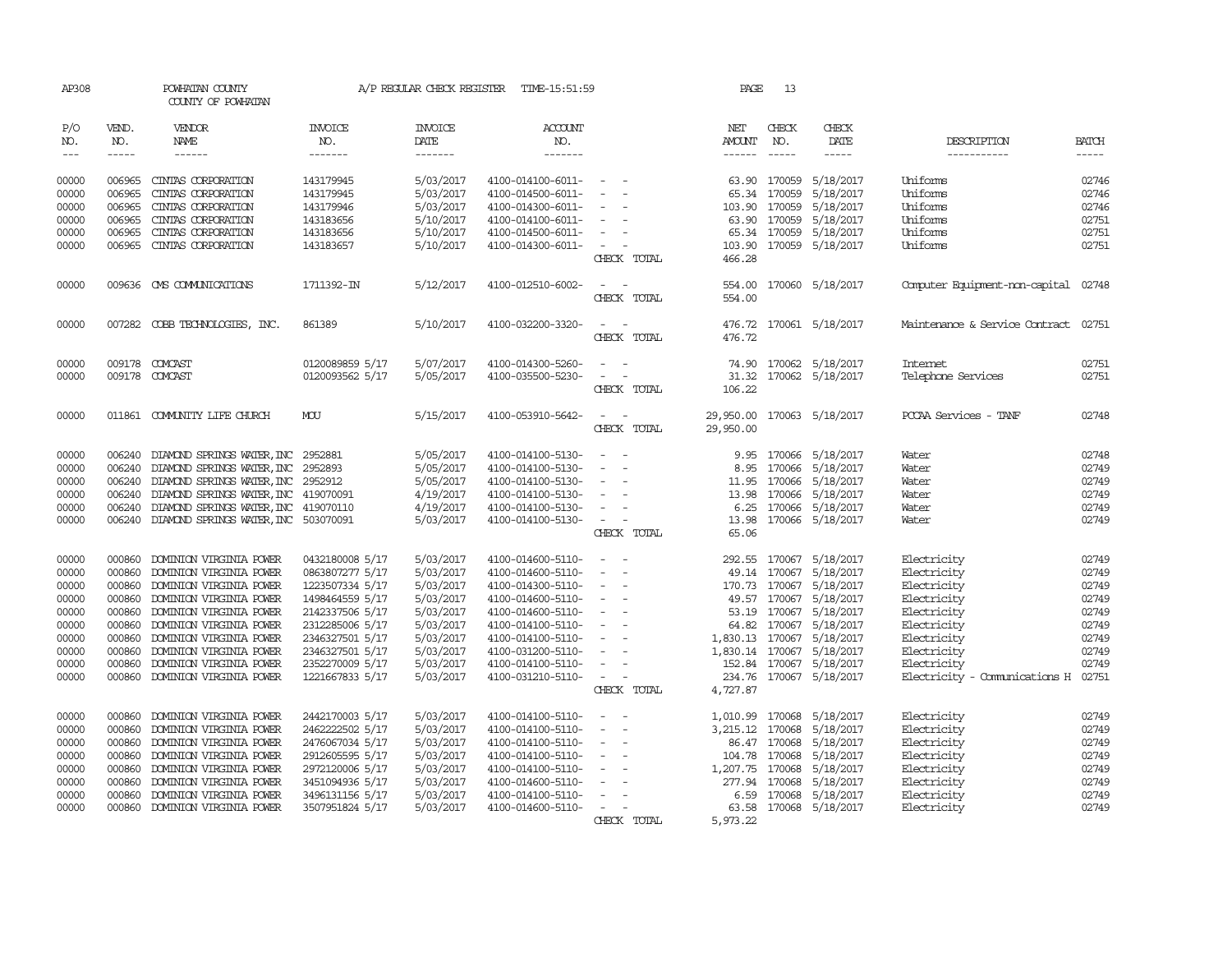| AP308                   |                            | POWHATAN COUNTY<br>COUNTY OF POWHATAN                                         |                                                       | A/P REGULAR CHECK REGISTER          | TIME-15:51:59                                               |                                                                                                                             | PAGE                            | 14               |                                                    |                                                                                     |                |
|-------------------------|----------------------------|-------------------------------------------------------------------------------|-------------------------------------------------------|-------------------------------------|-------------------------------------------------------------|-----------------------------------------------------------------------------------------------------------------------------|---------------------------------|------------------|----------------------------------------------------|-------------------------------------------------------------------------------------|----------------|
| P/O<br>NO.              | VEND.<br>NO.               | VENDOR<br><b>NAME</b>                                                         | INVOICE<br>NO.                                        | <b>INVOICE</b><br>DATE              | <b>ACCOUNT</b><br>NO.                                       |                                                                                                                             | NET<br><b>AMOUNT</b>            | CHECK<br>NO.     | CHECK<br>DATE                                      | DESCRIPTION                                                                         | <b>BATCH</b>   |
| $\frac{1}{2}$           | $\frac{1}{2}$              | ------                                                                        | -------                                               | -------                             | -------                                                     |                                                                                                                             | $- - - - - -$                   | $\frac{1}{2}$    | -----                                              | -----------                                                                         | $- - - - -$    |
| 00000<br>00000          | 000860<br>000860           | DOMINION VIRGINIA POWER<br>DOMINION VIRGINIA POWER                            | 7765134072 4/17<br>4691491015 5/17                    | 4/28/2017<br>5/03/2017              | 4100-014100-5110-<br>4100-014600-5110-                      | $\sim$                                                                                                                      | 633.93 170069<br>46.09          | 170069           | 5/18/2017<br>5/18/2017                             | Electricity<br>Electricity                                                          | 02746<br>02749 |
| 00000<br>00000          | 000860<br>000860           | DOMINION VIRGINIA POWER<br>DOMINION VIRGINIA POWER                            | 4732217502 5/17<br>5652237503 5/17                    | 5/03/2017<br>5/03/2017              | 4100-014600-5110-<br>4100-014600-5110-                      | $\overline{\phantom{a}}$<br>$\sim$<br>$\overline{\phantom{a}}$                                                              | 91.22<br>167.64 170069          | 170069           | 5/18/2017<br>5/18/2017                             | Electricity<br>Electricity                                                          | 02749<br>02749 |
| 00000<br>00000<br>00000 | 000860<br>000860<br>000860 | DOMINION VIRGINIA POWER<br>DOMINION VIRGINIA POWER<br>DOMINION VIRGINIA POWER | 6024003557 5/17<br>4062035391 5/17<br>4165680929 5/17 | 5/04/2017<br>5/03/2017<br>5/04/2017 | 4100-014100-5110-<br>4100-031210-5110-<br>4100-031210-5110- | $\overline{\phantom{a}}$<br>$\sim$                                                                                          | 20.21<br>96.25<br>136.67 170069 | 170069<br>170069 | 5/18/2017<br>5/18/2017<br>5/18/2017                | Electricity<br>Electricity - Comunications H<br>Electricity - Comunications H 02751 | 02749<br>02751 |
| 00000                   | 000860                     | DOMINION VIRGINIA POWER                                                       | 6211789810 5/17                                       | 5/03/2017                           | 4100-031210-5110-                                           | $\sim$<br>CHECK TOTAL                                                                                                       | 121.83<br>1,313.84              | 170069           | 5/18/2017                                          | Electricity - Comunications H                                                       | 02751          |
| 00000<br>00000          | 000860<br>000860           | DOMINION VIRGINIA POWER<br>DOMINION VIRGINIA POWER                            | 8971069334 5/17<br>8009370571 5/17                    | 5/03/2017<br>5/04/2017              | 4100-014300-5110-<br>4100-031210-5110-                      | $\sim$<br>$\overline{\phantom{a}}$<br>CHECK TOTAL                                                                           | 98.81<br>137.30                 |                  | 170070 5/18/2017<br>38.49 170070 5/18/2017         | Electricity<br>Electricity - Comunications H 02751                                  | 02749          |
| 00000                   |                            | 011160 DUNIVAN, DAVID                                                         | VA BEACHPERDIEM                                       | 5/15/2017                           | 4100-034100-5510-                                           | CHECK TOTAL                                                                                                                 | 124.00<br>124.00                |                  | 170071 5/18/2017                                   | Travel/Mileage/Parking/Tolls                                                        | 02746          |
| 00000<br>00000          | 009945<br>009945           | ENTRUST RECORDS MGMT<br>ENTRUST RECORDS MGMT                                  | 17M-16 COURTS<br>17M-16REGISTRAR                      | 4/20/2017<br>4/20/2017              | 4100-021200-6001-<br>4100-013200-3500-                      | $\overline{\phantom{a}}$<br>CHECK TOTAL                                                                                     | 69.00<br>241.50                 |                  | 170072 5/18/2017<br>172.50 170072 5/18/2017        | Office Supplies<br>Printing & Binding                                               | 02746<br>02746 |
| 00000                   |                            | 006074 EVIDENT, INC.                                                          | 110839C                                               | 5/08/2017                           | 4100-031200-6011-                                           | $\sim$<br>$\sim$<br>CHECK TOTAL                                                                                             | 199.50                          |                  | 199.50 170073 5/18/2017                            | Uniforms                                                                            | 02746          |
| 00000                   |                            | 010410 FAIRWAY SERVICES LLC                                                   | 051017                                                | 5/09/2017                           | 4100-014600-3310-                                           | $\frac{1}{2} \left( \frac{1}{2} \right) \left( \frac{1}{2} \right) = \frac{1}{2} \left( \frac{1}{2} \right)$<br>CHECK TOTAL | 900.00                          |                  | 900.00 170074 5/18/2017                            | Repairs and Maintenance                                                             | 02750          |
| 00000<br>00000          | 008336<br>008336           | FERGUSON ENTERPRISES INC.<br>FERGUSON ENTERPRISES INC.                        | 4301692<br>4305755                                    | 4/24/2017<br>4/25/2017              | 4100-032210-3310-<br>4100-014100-3310-                      | $\sim$<br>$\overline{\phantom{a}}$<br>CHECK TOTAL                                                                           | 61.20<br>102.23                 |                  | 41.03 170075 5/18/2017<br>170075 5/18/2017         | Repairs & Maintenance<br>Repairs & Maintenance                                      | 02746<br>02746 |
| 00000                   |                            | 000338 FIRE PROTECTION EQUIP. CO 00066607                                     |                                                       | 4/05/2017                           | 4100-032200-3310-                                           | $\frac{1}{2} \left( \frac{1}{2} \right) \left( \frac{1}{2} \right) = \frac{1}{2} \left( \frac{1}{2} \right)$<br>CHECK TOTAL | 141.60<br>141.60                |                  | 170076 5/18/2017                                   | Equipment Repair                                                                    | 02751          |
| 00000                   |                            | 006522 FOOD LION                                                              | 2813611911638                                         | 5/08/2017                           | 4100-035100-6022-                                           | CHECK TOTAL                                                                                                                 | 184.47                          |                  | 184.47 170077 5/18/2017                            | Dog Food/Supplies                                                                   | 02746          |
| 00000<br>00000          | 008700                     | GRADWELL, MELISSA LOWE<br>008700 GRADWELL, MELISSA LOWE                       | FLORIA TRIP5/17<br>SHRM CONF 5/17                     | 5/15/2017<br>5/15/2017              | 4100-032200-5540-<br>4100-012220-5540-MG1-                  | $\overline{\phantom{a}}$<br>CHECK TOTAL                                                                                     | 996.11                          |                  | 636.16 170078 5/18/2017<br>359.95 170078 5/18/2017 | Travel - Convention & Educatio<br>SHRM Conference                                   | 02750<br>02750 |
| 00000                   |                            | 011149 HERTLESS BROTHERS                                                      | 9487                                                  | 4/21/2017                           | 4100-014100-3310-                                           | $\sim$<br>$\sim$<br>CHECK TOTAL                                                                                             | 275.00<br>275.00                |                  | 170079 5/18/2017                                   | Repairs & Maintenance                                                               | 02746          |
| 00000                   |                            | 010755 INNOVATIVE TURF                                                        | 3393                                                  | 5/05/2017                           | 4100-014500-3319-                                           | $\sim 100$ km s $^{-1}$<br>CHECK TOTAL                                                                                      | 161.26<br>161.26                |                  | 170081 5/18/2017                                   | Equipment Repairs and Maintena                                                      | 02746          |
| 00000<br>00000          |                            | 010231 J & K HEAVY TRUCKS &<br>010231 J & K HEAVY TRUCKS &                    | 8714<br>8712                                          | 5/09/2017<br>5/10/2017              | 4100-032200-6009-<br>4100-032200-6009-                      | $\overline{a}$<br>CHECK TOTAL                                                                                               | 143.95 170082<br>895.13         |                  | 5/18/2017<br>751.18 170082 5/18/2017               | Auto Repairs and Parts<br>Auto Repairs and Parts                                    | 02751<br>02752 |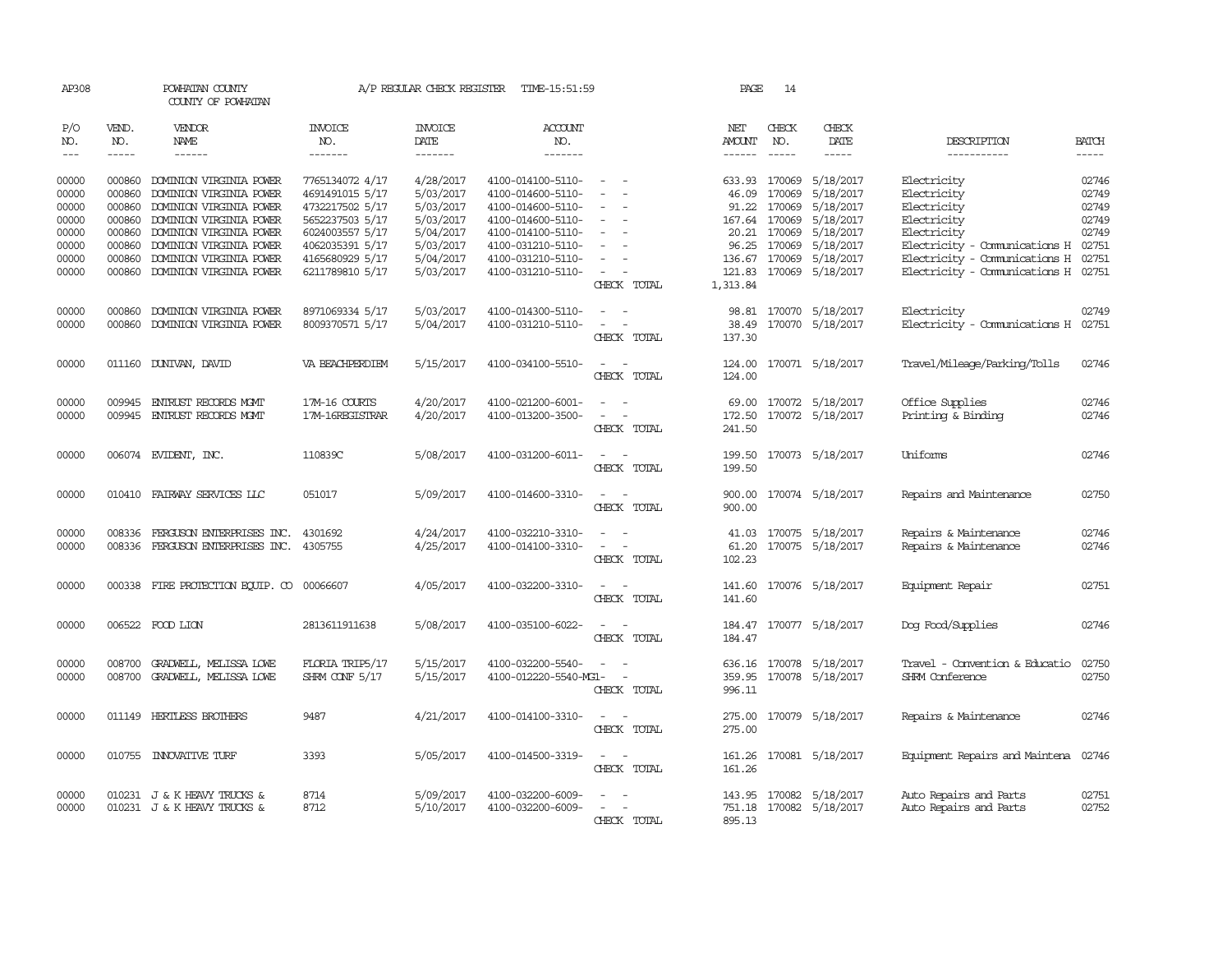| AP308                                                                                           | POWHATAN COUNTY<br>COUNTY OF POWHATAN          |                                                                                                                                                                                                                                                                                                                                        |                                                                                                 | A/P REGULAR CHECK REGISTER                                                                                                                  | TIME-15:51:59                                                                                                                                                                                                                       |                                                                                                                         | PAGE                                                                 | 15                                                                                         |                                                                                                                                                                                       |                                                                                                                                                                                                                                                |                                                                                                 |
|-------------------------------------------------------------------------------------------------|------------------------------------------------|----------------------------------------------------------------------------------------------------------------------------------------------------------------------------------------------------------------------------------------------------------------------------------------------------------------------------------------|-------------------------------------------------------------------------------------------------|---------------------------------------------------------------------------------------------------------------------------------------------|-------------------------------------------------------------------------------------------------------------------------------------------------------------------------------------------------------------------------------------|-------------------------------------------------------------------------------------------------------------------------|----------------------------------------------------------------------|--------------------------------------------------------------------------------------------|---------------------------------------------------------------------------------------------------------------------------------------------------------------------------------------|------------------------------------------------------------------------------------------------------------------------------------------------------------------------------------------------------------------------------------------------|-------------------------------------------------------------------------------------------------|
| P/O<br>NO.<br>$---$                                                                             | VEND.<br>NO.<br>$- - - - -$                    | VENDOR<br>NAME<br>$- - - - - -$                                                                                                                                                                                                                                                                                                        | <b>INVOICE</b><br>NO.<br>--------                                                               | <b>INVOICE</b><br>DATE<br>--------                                                                                                          | ACCOUNT<br>NO.<br>-------                                                                                                                                                                                                           |                                                                                                                         | NET<br><b>AMOUNT</b><br>$- - - - - -$                                | CHECK<br>NO.<br>$- - - - -$                                                                | CHECK<br>DATE<br>-----                                                                                                                                                                | DESCRIPTION<br>-----------                                                                                                                                                                                                                     | <b>BATCH</b><br>$- - - - -$                                                                     |
| 00000<br>00000<br>00000                                                                         | 000120<br>000120<br>000120                     | JAMES RIVER AIR<br><b>JAMES RIVER AIR</b><br>JAMES RIVER AIR                                                                                                                                                                                                                                                                           | S79156<br>S79545<br>S75851                                                                      | 4/27/2017<br>4/27/2017<br>2/28/2017                                                                                                         | 4100-014100-3308-<br>4100-032210-3310-<br>4100-014100-3308-                                                                                                                                                                         | CHECK TOTAL                                                                                                             | 1,118.00<br>172.00<br>215.00<br>1,505.00                             | 170083                                                                                     | 170083 5/18/2017<br>5/18/2017<br>170083 5/18/2017                                                                                                                                     | HVAC Service and Repairs<br>Repairs & Maintenance<br>HVAC Service and Repairs                                                                                                                                                                  | 02746<br>02746<br>02750                                                                         |
| 00000                                                                                           |                                                | 010811 LAND AND COATES, INC                                                                                                                                                                                                                                                                                                            | 779807                                                                                          | 5/05/2017                                                                                                                                   | 4100-014500-3319-                                                                                                                                                                                                                   | $\sim$<br>CHECK TOTAL                                                                                                   | 127.11                                                               |                                                                                            | 127.11 170085 5/18/2017                                                                                                                                                               | Equipment Repairs and Maintena                                                                                                                                                                                                                 | 02746                                                                                           |
| 00000                                                                                           |                                                | 006629 LANDSCAPE SUPPLY, INC.                                                                                                                                                                                                                                                                                                          | 0606280-IN                                                                                      | 5/09/2017                                                                                                                                   | 4100-014500-3190-                                                                                                                                                                                                                   | CHECK TOTAL                                                                                                             | 377.00<br>377.00                                                     |                                                                                            | 170086 5/18/2017                                                                                                                                                                      | Grounds Maintenance                                                                                                                                                                                                                            | 02750                                                                                           |
| 00000                                                                                           |                                                | 000160 LIEWELLYN'S TOWING &                                                                                                                                                                                                                                                                                                            | 0027493                                                                                         | 5/11/2017                                                                                                                                   | 4100-032200-6009-                                                                                                                                                                                                                   | CHECK TOTAL                                                                                                             | 337.50<br>337.50                                                     |                                                                                            | 170087 5/18/2017                                                                                                                                                                      | Auto Repairs and Parts                                                                                                                                                                                                                         | 02752                                                                                           |
| 00000                                                                                           |                                                | 000166 LUCK STONE CORP.                                                                                                                                                                                                                                                                                                                | IV-100698051                                                                                    | 4/15/2017                                                                                                                                   | 4100-032210-3190-                                                                                                                                                                                                                   | CHECK TOTAL                                                                                                             | 288.20<br>288.20                                                     |                                                                                            | 170088 5/18/2017                                                                                                                                                                      | Grounds Maintenance                                                                                                                                                                                                                            | 02750                                                                                           |
| 00000                                                                                           |                                                | 011354 MATTHEW BENDER & CO, INC.                                                                                                                                                                                                                                                                                                       | 93155905                                                                                        | 5/09/2017                                                                                                                                   | 4100-011010-3002-                                                                                                                                                                                                                   | $\equiv$<br>CHECK TOTAL                                                                                                 | 65.93<br>65.93                                                       |                                                                                            | 170089 5/18/2017                                                                                                                                                                      | County Code                                                                                                                                                                                                                                    | 02750                                                                                           |
| 00000<br>00000<br>00000<br>00000<br>00000<br>00000<br>00000<br>00000<br>00000<br>00000<br>00000 |                                                | 006610 MO-JOHNS SANITATION<br>006610 MO-JOHNS SANITATION<br>006610 MO-JOHNS SANITATION<br>006610 MO-JOHNS SANITATION<br>006610 MO-JOHNS SANITATION<br>006610 MO-JOHNS SANITATION<br>006610 MO-JOHNS SANITATION<br>006610 MO-JOHNS SANITATION<br>006610 MO-JOHNS SANITATION<br>006610 MO-JOHNS SANITATION<br>006610 MO-JOHNS SANITATION | 99846<br>99847<br>99848<br>99849<br>99850<br>99851<br>99852<br>99853<br>99854<br>99906<br>99908 | 5/01/2017<br>5/01/2017<br>5/01/2017<br>5/01/2017<br>5/01/2017<br>5/01/2017<br>5/01/2017<br>5/01/2017<br>5/01/2017<br>5/01/2017<br>5/01/2017 | 4100-014600-3311-<br>4100-014600-3311-<br>4100-014600-3311-<br>4100-014600-3311-<br>4100-014600-3311-<br>4100-014600-3311-<br>4100-014600-3311-<br>4100-014600-3311-<br>4100-014600-3311-<br>4100-014600-3311-<br>4100-014600-3311- | $\sim$<br>$\sim$<br>$\overline{\phantom{a}}$<br>$\overline{\phantom{a}}$<br>$\sim$<br>$\equiv$<br>$\sim$<br>CHECK TOTAL | 103.00<br>103.00<br>103.00<br>334.00<br>103.00<br>103.00<br>1,286.00 | 170090<br>103.00 170090<br>170090<br>170090<br>170090<br>170090<br>103.00 170090<br>170090 | 128.00 170090 5/18/2017<br>5/18/2017<br>5/18/2017<br>5/18/2017<br>5/18/2017<br>5/18/2017<br>5/18/2017<br>5/18/2017<br>5/18/2017<br>103.00 170090 5/18/2017<br>103.00 170091 5/18/2017 | Portable Bathrooms<br>Portable Bathrooms<br>Portable Bathrooms<br>Portable Bathrooms<br>Portable Bathrooms<br>Portable Bathrooms<br>Portable Bathrooms<br>Portable Bathrooms<br>Portable Bathrooms<br>Portable Bathrooms<br>Portable Bathrooms | 02746<br>02746<br>02746<br>02746<br>02746<br>02746<br>02746<br>02746<br>02746<br>02747<br>02746 |
| 00000<br>00000                                                                                  |                                                | 006610 MO-JOHNS SANITATION<br>006610 MO-JOHNS SANITATION                                                                                                                                                                                                                                                                               | 99907<br>99909                                                                                  | 5/01/2017<br>5/01/2017                                                                                                                      | 4100-014600-3311-<br>4100-014600-3311-                                                                                                                                                                                              | $\sim$<br>CHECK TOTAL                                                                                                   | 206.00<br>125.00<br>434.00                                           |                                                                                            | 170091 5/18/2017<br>170091 5/18/2017                                                                                                                                                  | Portable Bathrooms<br>Portable Bathrooms                                                                                                                                                                                                       | 02747<br>02747                                                                                  |
| 00000                                                                                           |                                                | 007136 MOORE, JASON                                                                                                                                                                                                                                                                                                                    | 8035454                                                                                         | 4/28/2017                                                                                                                                   | 4100-021200-3150-                                                                                                                                                                                                                   | $\equiv$<br>CHECK TOTAL                                                                                                 | 137.40<br>137.40                                                     |                                                                                            | 170092 5/18/2017                                                                                                                                                                      | Outside Counsel                                                                                                                                                                                                                                | 02747                                                                                           |
| 00000                                                                                           |                                                | 011595 NOLAN, THOMAS P.                                                                                                                                                                                                                                                                                                                | VA BEACH TRIP                                                                                   | 5/03/2017                                                                                                                                   | 4100-031210-5510-                                                                                                                                                                                                                   | $\equiv$<br>$\sim$<br>CHECK TOTAL                                                                                       | 149.80<br>149.80                                                     |                                                                                            | 170093 5/18/2017                                                                                                                                                                      | Travel - Mileage                                                                                                                                                                                                                               | 02747                                                                                           |
| 00000                                                                                           |                                                | 000375 PIEDMONT REGIONAL JAIL                                                                                                                                                                                                                                                                                                          | 18                                                                                              | 4/30/2017                                                                                                                                   | 4100-033400-3841-                                                                                                                                                                                                                   | CHECK TOTAL                                                                                                             | 29,280.00                                                            |                                                                                            | 29,280.00 170094 5/18/2017                                                                                                                                                            | Detention of Adults                                                                                                                                                                                                                            | 02747                                                                                           |
| 00000<br>00000<br>00000<br>00000<br>00000                                                       | 001250<br>001250<br>001250<br>001250<br>001250 | POWHATAN AUTO & TRACTOR<br>POWHATAN AUTO & TRACTOR<br>POWHATAN AUTO & TRACTOR<br>POWHATAN AUTO & TRACTOR<br>POWHATAN AUTO & TRACTOR                                                                                                                                                                                                    | 443929<br>443996<br>445160<br>446031<br>446287                                                  | 4/11/2017<br>4/11/2017<br>4/19/2017<br>4/25/2017<br>4/27/2017                                                                               | 4100-014500-6008-<br>4100-014500-3319-<br>4100-014500-3319-<br>4100-014500-6008-<br>4100-014500-6008-                                                                                                                               |                                                                                                                         | 15.96<br>168.96                                                      | 170095<br>170095<br>40.47 170095                                                           | 5/18/2017<br>5/18/2017<br>5/18/2017<br>9.49 170095 5/18/2017<br>26.94 170095 5/18/2017                                                                                                | Gas/Grease/Oil<br>Equipment Repairs and Maintena<br>Equipment Repairs and Maintena<br>Gas/Grease/Oil<br>Gas/Grease/Oil                                                                                                                         | 02747<br>02747<br>02747<br>02747<br>02747                                                       |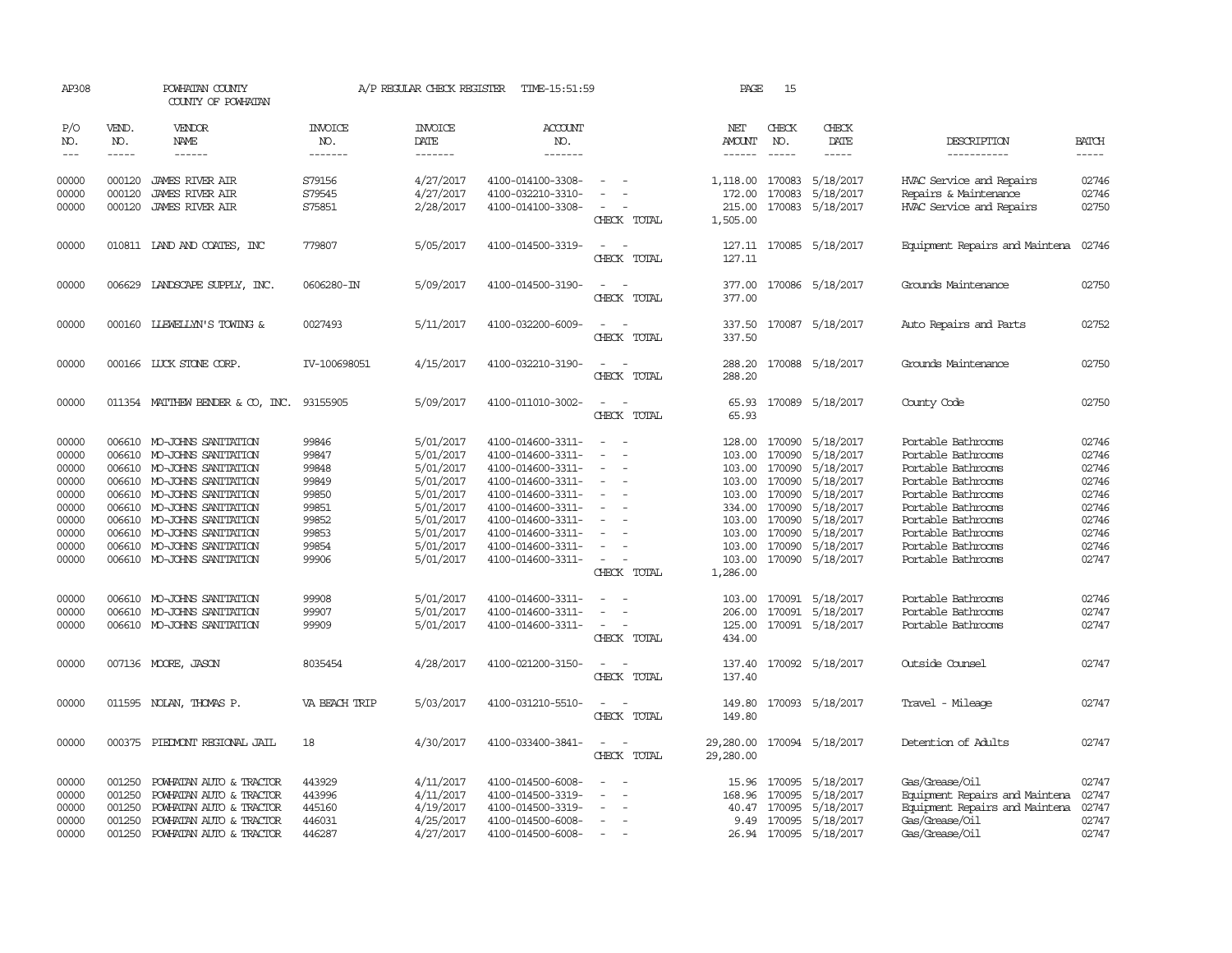| AP308                                                       |                                      | POWHATAN COUNTY<br>COUNTY OF POWHATAN                                                                                                                                                                                                           |                                                                           | A/P REGULAR CHECK REGISTER                                                              | TIME-15:51:59                                                                                                                                   |                                                                           | PAGE                                               | 16                         |                                                                                                                                  |                                                                                                                                                                   |                                                             |
|-------------------------------------------------------------|--------------------------------------|-------------------------------------------------------------------------------------------------------------------------------------------------------------------------------------------------------------------------------------------------|---------------------------------------------------------------------------|-----------------------------------------------------------------------------------------|-------------------------------------------------------------------------------------------------------------------------------------------------|---------------------------------------------------------------------------|----------------------------------------------------|----------------------------|----------------------------------------------------------------------------------------------------------------------------------|-------------------------------------------------------------------------------------------------------------------------------------------------------------------|-------------------------------------------------------------|
| P/O<br>NO.                                                  | VEND.<br>NO.                         | VENDOR<br>NAME                                                                                                                                                                                                                                  | INVOICE<br>NO.                                                            | <b>INVOICE</b><br>DATE                                                                  | ACCOUNT<br>NO.                                                                                                                                  |                                                                           | NET<br>AMOUNT                                      | CHECK<br>NO.               | CHECK<br>DATE                                                                                                                    | DESCRIPTION                                                                                                                                                       | <b>BATCH</b>                                                |
| $---$                                                       |                                      | $- - - - - -$                                                                                                                                                                                                                                   | --------                                                                  | -------                                                                                 | -------                                                                                                                                         |                                                                           |                                                    | $\frac{1}{2}$              | -----                                                                                                                            | -----------                                                                                                                                                       | $- - - - -$                                                 |
| 00000<br>00000<br>00000                                     | 001250<br>001250<br>001250           | POWHATAN AUTO & TRACTOR<br>POWHATAN AUTO & TRACTOR<br>POWHATAN AUTO & TRACTOR                                                                                                                                                                   | 443250<br>444313<br>445732                                                | 4/06/2017<br>4/13/2017<br>4/22/2017                                                     | 4100-032200-6009-<br>4100-032200-6009-<br>4100-032200-6009-                                                                                     | CHECK TOTAL                                                               | 3.99<br>33.09<br>33.94<br>332.84                   | 170095                     | 170095 5/18/2017<br>5/18/2017<br>170095 5/18/2017                                                                                | Auto Repairs and Parts<br>Auto Repairs and Parts<br>Auto Repairs and Parts                                                                                        | 02752<br>02752<br>02752                                     |
| 00000<br>00000                                              |                                      | 006914 POWHATAN AUTO REPAIR<br>006914 POWHATAN AUTO REPAIR                                                                                                                                                                                      | 888<br>889                                                                | 5/08/2017<br>5/08/2017                                                                  | 4100-034100-6008-<br>4100-034100-6008-                                                                                                          | CHECK TOTAL                                                               | 57.07<br>29.70<br>86.77                            |                            | 170096 5/18/2017<br>170096 5/18/2017                                                                                             | Gas/Grease/Oil<br>Gas/Grease/Oil                                                                                                                                  | 02747<br>02747                                              |
| 00000<br>00000                                              |                                      | 006474 PROGRESSIVE AUTO WORKS<br>006474 PROGRESSIVE AUTO WORKS                                                                                                                                                                                  | 33741<br>33854                                                            | 4/20/2017<br>5/08/2017                                                                  | 4100-035100-6009-<br>4100-031200-6009-                                                                                                          | $\equiv$<br>CHECK TOTAL                                                   | 733.88<br>785.54                                   |                            | 51.66 170099 5/18/2017<br>170099 5/18/2017                                                                                       | Auto Parts/Repairs<br>Auto Parts/Repairs                                                                                                                          | 02747<br>02747                                              |
| 00000<br>00000<br>00000<br>00000                            | 000780<br>000780<br>000780<br>000780 | <b>CUILL CORPORATION</b><br><b>QUILL CORPORATION</b><br><b>CUILL CORPORATION</b><br><b>QUILL CORPORATION</b>                                                                                                                                    | 6400630<br>6400630<br>6618504<br>6624442                                  | 4/28/2017<br>4/28/2017<br>5/08/2017<br>5/09/2017                                        | 4100-014400-6001-<br>4100-014100-6005-<br>4100-012310-6001-<br>4100-012310-6001-                                                                | $\equiv$<br>$\overline{\phantom{a}}$<br>$\sim$<br>CHECK TOTAL             | 34.20<br>13.49<br>245.84<br>408.94                 | 170100<br>170100<br>170100 | 5/18/2017<br>5/18/2017<br>5/18/2017<br>115.41 170100 5/18/2017                                                                   | Stationery/Office Supplies<br>Cleaning Supplies<br>Office Supplies<br>Office Supplies                                                                             | 02747<br>02747<br>02750<br>02750                            |
| 00000<br>00000<br>00000<br>00000<br>00000<br>00000<br>00000 | 000620                               | 000620 R. C. GOODWYN & SONS, INC<br>R. C. GOODWYN & SONS, INC<br>000620 R. C. GOODWYN & SONS, INC<br>000620 R. C. GOODWYN & SONS, INC<br>000620 R.C. GOODWYN & SONS, INC<br>000620 R.C. GOODWYN & SONS, INC<br>000620 R. C. GOODWYN & SONS, INC | 0763023<br>0763024<br>0763252<br>0763253<br>0763319<br>0763875<br>0766515 | 4/21/2017<br>4/21/2017<br>4/24/2017<br>4/24/2017<br>4/24/2017<br>4/27/2017<br>5/16/2017 | 4100-014100-3310-<br>4100-014100-3310-<br>4100-032210-3310-<br>4100-014100-3310-<br>4100-014500-3190-<br>4100-014100-6005-<br>4100-032200-5815- | $\overline{\phantom{a}}$<br>$\overline{\phantom{a}}$<br>CHECK TOTAL       | 21.99<br>23.98<br>20.60<br>7.98<br>10.99<br>481.16 | 170101<br>170101<br>170101 | 170101 5/18/2017<br>5/18/2017<br>18.00 170101 5/18/2017<br>5/18/2017<br>5/18/2017<br>170101 5/18/2017<br>377.62 170101 5/18/2017 | Repairs & Maintenance<br>Repairs & Maintenance<br>Repairs & Maintenance<br>Repairs & Maintenance<br>Grounds Maintenance<br>Cleaning Supplies<br>Training/Seminars | 02747<br>02747<br>02747<br>02747<br>02747<br>02747<br>02752 |
| 00000<br>00000                                              | 006466<br>006466                     | RADIO COMMUNICATION OF VA 400012887-1<br>RADIO COMMUNICATION OF VA 602001192-1                                                                                                                                                                  |                                                                           | 5/09/2017<br>5/11/2017                                                                  | 4100-032200-3310-<br>4100-032200-3310-                                                                                                          | CHECK TOTAL                                                               | 60.00<br>389.00<br>449.00                          |                            | 170102 5/18/2017<br>170102 5/18/2017                                                                                             | Equipment Repair<br>Equipment Repair                                                                                                                              | 02752<br>02752                                              |
| 00000<br>00000                                              | 006945<br>006945                     | RECORDED BOOKS, LLC<br>RECORDED BOOKS, LLC                                                                                                                                                                                                      | 75529660<br>75531236                                                      | 5/05/2017<br>5/09/2017                                                                  | 4100-073100-6012-<br>4100-073100-6012-                                                                                                          | $\equiv$<br>$\sim$<br>$\equiv$<br>$\overline{\phantom{a}}$<br>CHECK TOTAL | 14.99<br>59.98<br>74.97                            |                            | 170103 5/18/2017<br>170103 5/18/2017                                                                                             | Books & Subscriptions<br>Books & Subscriptions                                                                                                                    | 02747<br>02747                                              |
| 00000                                                       |                                      | 009047 RED WING SHOES                                                                                                                                                                                                                           | 484130075                                                                 | 5/01/2017                                                                               | 4100-014500-6100-                                                                                                                               | CHECK TOTAL                                                               | 123.24<br>123.24                                   |                            | 170104 5/18/2017                                                                                                                 | Personal Protective Equipment                                                                                                                                     | 02747                                                       |
| 00000                                                       |                                      | 009037 REYNOLDS LIGHTING SUPPLY                                                                                                                                                                                                                 | 122574                                                                    | 4/26/2017                                                                               | 4100-014100-3310-                                                                                                                               | $\sim$<br>CHECK TOTAL                                                     | 213.60<br>213.60                                   |                            | 170105 5/18/2017                                                                                                                 | Repairs & Maintenance                                                                                                                                             | 02747                                                       |
| 00000                                                       |                                      | 007325 RICHMOND OXYGEN CO.                                                                                                                                                                                                                      | 253870                                                                    | 4/30/2017                                                                               | 4100-032200-3320-                                                                                                                               | $\overline{\phantom{a}}$<br>CHECK TOTAL                                   | 255.00<br>255.00                                   |                            | 170106 5/18/2017                                                                                                                 | Maintenance & Service Contract                                                                                                                                    | 02752                                                       |
| 00000<br>00000                                              |                                      | 007942 RICHMOND SUBURBAN<br>007942 RICHMOND SUBURBAN                                                                                                                                                                                            | I00005148440412<br>I00005208640426                                        | 4/12/2017<br>4/26/2017                                                                  | 4100-011010-3600-<br>4100-013200-3600-                                                                                                          | $\equiv$<br>$\sim$<br>CHECK TOTAL                                         | 491.80<br>338.25<br>830.05                         |                            | 170107 5/18/2017<br>170107 5/18/2017                                                                                             | Advertising<br>Advertising                                                                                                                                        | 02747<br>02747                                              |
| 00000                                                       |                                      | 008981 ROBO'S DETAIL SUPPPLIES                                                                                                                                                                                                                  | 119329                                                                    | 5/04/2017                                                                               | 4100-032200-6009-                                                                                                                               | $\overline{\phantom{a}}$<br>CHECK TOTAL                                   | 165.00<br>165.00                                   |                            | 170108 5/18/2017                                                                                                                 | Auto Repairs and Parts                                                                                                                                            | 02752                                                       |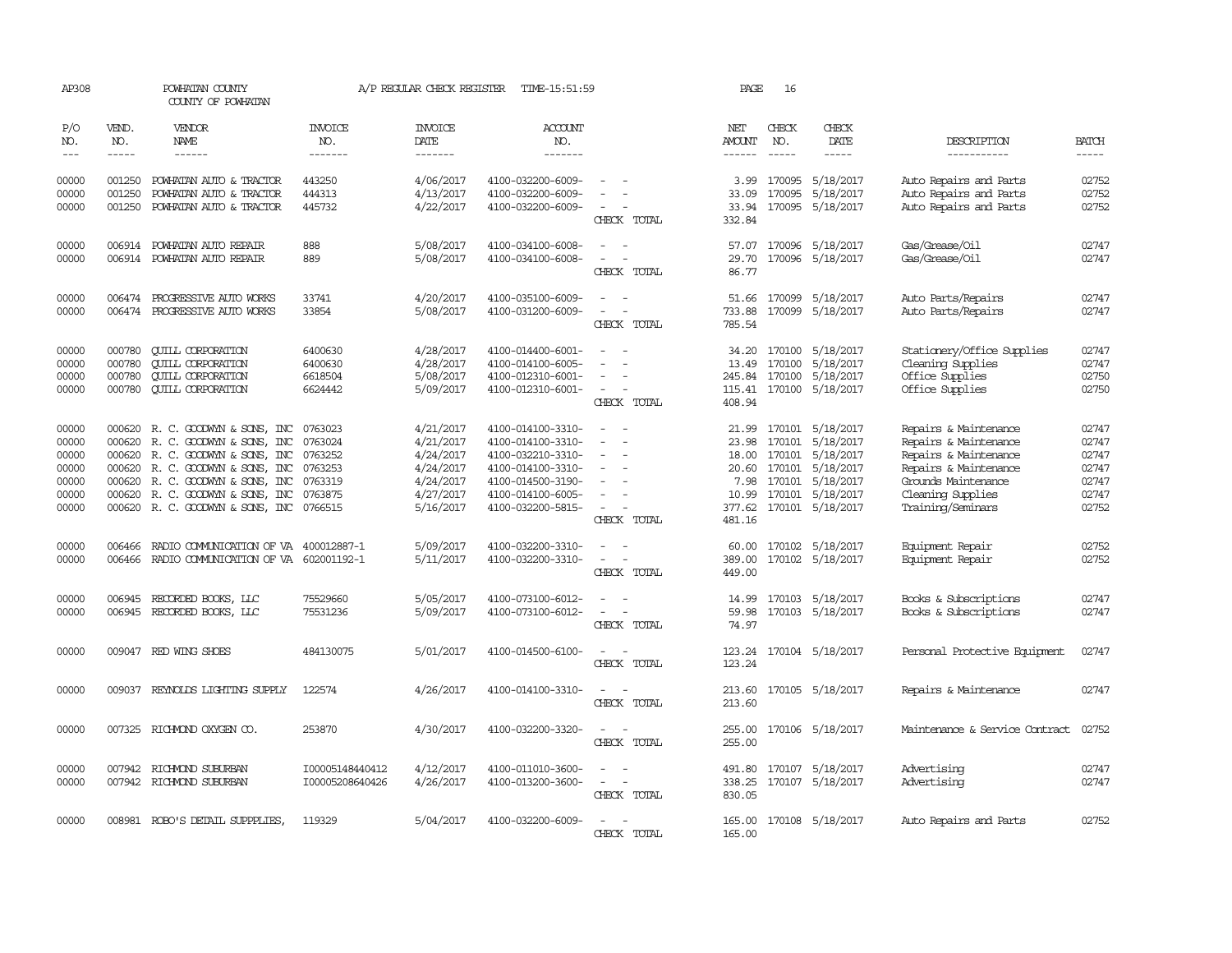| AP308                 | POWHATAN COUNTY<br>COUNTY OF POWHATAN |                                                          | 17<br>A/P REGULAR CHECK REGISTER<br>TIME-15:51:59<br>PAGE |                                   |                                        |                                    |                                |                               |                                      |                                           |                             |
|-----------------------|---------------------------------------|----------------------------------------------------------|-----------------------------------------------------------|-----------------------------------|----------------------------------------|------------------------------------|--------------------------------|-------------------------------|--------------------------------------|-------------------------------------------|-----------------------------|
| P/O<br>NO.<br>$- - -$ | VEND.<br>NO.<br>$\frac{1}{2}$         | <b>VENDOR</b><br>NAME<br>------                          | <b>INVOICE</b><br>NO.<br>-------                          | <b>INVOICE</b><br>DATE<br>------- | ACCOUNT<br>NO.<br>-------              |                                    | NET<br>AMOUNT<br>$- - - - - -$ | CHECK<br>NO.<br>$\frac{1}{2}$ | CHECK<br>DATE<br>-----               | DESCRIPTION<br>-----------                | <b>BATCH</b><br>$- - - - -$ |
| 00000                 | 007062                                | RUTHERFORD JANITOR SUPPLY                                | 982252                                                    | 5/05/2017                         | 4100-032220-6005-                      |                                    | 173.52                         | 170109                        | 5/18/2017                            | Cleaning Supplies                         | 02747                       |
| 00000                 |                                       | 007062 RUTHERFORD JANITOR SUPPLY                         | 982253                                                    | 5/05/2017                         | 4100-032210-6005-                      | CHECK TOTAL                        | 48.40<br>221.92                | 170109                        | 5/18/2017                            | Cleaning Supplies                         | 02747                       |
| 00000                 |                                       | 010282 SCHUBERT, CHARLA                                  | VGFOA 2017 CONF                                           | 5/15/2017                         | 4100-012200-5540-                      | CHECK TOTAL                        | 606.55<br>606.55               |                               | 170110 5/18/2017                     | Conferences & Training                    | 02750                       |
| 00000                 | 006594                                | SOUTHSIDE ELECTRIC COOP                                  | 63504005 5/17                                             | 5/08/2017                         | 4100-031210-5110-                      | CHECK TOTAL                        | 106.52<br>106.52               |                               | 170112 5/18/2017                     | Electricity - Comunications H             | 02752                       |
| 00000<br>00000        | 008578                                | STAPLES BUSINESS AD-                                     | 3338306600                                                | 4/29/2017                         | 4100-012510-6001-                      |                                    | 53.82                          |                               | 170113 5/18/2017                     | Office Supplies                           | 02747<br>02752              |
|                       | 008578                                | STAPLES BUSINESS AD-                                     | 3337929257                                                | 4/27/2017                         | 4100-032200-6001-                      | CHECK TOTAL                        | 37.78<br>91.60                 |                               | 170113 5/18/2017                     | Stationery/Office Supplies                |                             |
| 00000                 |                                       | 007543 SYDNOR, LEON                                      | <b>INSTRUCTOR CPR</b>                                     | 5/11/2017                         | 4100-032200-5815-                      | $\sim$<br>$\overline{\phantom{a}}$ | 90.00                          |                               | 170114 5/18/2017                     | Training/Seminars                         | 02752                       |
|                       |                                       |                                                          |                                                           |                                   |                                        | CHECK TOTAL                        | 90.00                          |                               |                                      |                                           |                             |
| 00000<br>00000        |                                       | 011436 U.S. POSTAL SERVICE<br>011436 U.S. POSTAL SERVICE | P O BOX 133 '17<br>5/17<br><b>BOX 87</b>                  | 5/10/2017<br>5/17/2017            | 4100-031200-5210-<br>4100-012410-3320- |                                    | 36.00<br>48.00                 |                               | 170117 5/18/2017<br>170117 5/18/2017 | Postage<br>Maintenance & Service Contract | 02747<br>02751              |
|                       |                                       |                                                          |                                                           |                                   |                                        | CHECK TOTAL                        | 84.00                          |                               |                                      |                                           |                             |
| 00000                 |                                       | 009574 UNIQUE MANAGEMENT                                 | 444187                                                    | 5/01/2017                         | 4100-073100-6012-                      |                                    | 50.00                          |                               | 170118 5/18/2017                     | Books & Subscriptions                     | 02747                       |
|                       |                                       |                                                          |                                                           |                                   |                                        | CHECK TOTAL                        | 50.00                          |                               |                                      |                                           |                             |
| 00000                 | 008126                                | VERIZON                                                  | 9784897469                                                | 5/01/2017                         | 4100-012100-5250-                      |                                    | 360.35                         | 170120                        | 5/18/2017                            | Cell Phones                               | 02750                       |
| 00000                 | 008126                                | VERIZON                                                  | 9784897469                                                | 5/01/2017                         | 4100-012510-5250-                      |                                    | 45.20                          | 170120                        | 5/18/2017                            | Cell Phones                               | 02750                       |
| 00000                 | 008126                                | VERIZON                                                  | 9784897469                                                | 5/01/2017                         | 4100-012510-5270-                      |                                    | 200.02                         | 170120                        | 5/18/2017                            | Network Service Connection                | 02750                       |
| 00000                 | 008126                                | VERIZON                                                  | 9784897469                                                | 5/01/2017                         | 4100-014100-5250-                      |                                    | 458.20 170120                  |                               | 5/18/2017                            | Cell Phones                               | 02750                       |
| 00000                 | 008126                                | VERIZON                                                  | 9784897469                                                | 5/01/2017                         | 4100-032200-5250-                      |                                    | 632.22                         | 170120                        | 5/18/2017                            | Cell Phones                               | 02750                       |
| 00000                 | 008126                                | VERIZON                                                  | 9784897469                                                | 5/01/2017                         | 4100-033300-5250-                      |                                    | 16.92                          | 170120                        | 5/18/2017                            | Cell Phones                               | 02750                       |
| 00000                 | 008126                                | VERIZON                                                  | 9784897469                                                | 5/01/2017                         | 4100-034100-5250-                      |                                    | 149.31                         | 170120                        | 5/18/2017                            | Cell Phones                               | 02750                       |
| 00000                 | 008126                                | VERIZON                                                  | 9784897469                                                | 5/01/2017                         | 4100-035500-5250-                      |                                    | 49.77                          | 170120                        | 5/18/2017                            | Cell Phones                               | 02750                       |
| 00000                 | 008126                                | VERIZON                                                  | 9784897469                                                | 5/01/2017                         | 4100-071110-5250-                      |                                    | 35.20                          | 170120                        | 5/18/2017                            | Cell Phones                               | 02750                       |
| 00000                 | 008126                                | VERIZON                                                  | 9784897469                                                | 5/01/2017                         | 4100-073100-5250-                      |                                    | 70.40                          | 170120                        | 5/18/2017                            | Cell Phones                               | 02750                       |
| 00000                 | 008126                                | VERIZON                                                  | 9784897469                                                | 5/01/2017                         | 4100-081100-5250-                      |                                    | 33.01                          | 170120                        | 5/18/2017                            | Cell Phones                               | 02750                       |
| 00000                 |                                       | 008126 VERIZON                                           | 9784833488                                                | 5/01/2017                         | 4100-032200-5250-                      | CHECK TOTAL                        | 242.70<br>2,293.30             | 170120                        | 5/18/2017                            | Cell Phones                               | 02752                       |
| 00000                 | 011169                                | VERIZON                                                  | 1357471455Y4/17                                           | 4/28/2017                         | 100-000100-0006-                       |                                    | 103.30                         | 170121                        | 5/18/2017                            | Due from Other Agencies                   | 02750                       |
| 00000                 | 011169                                | VERIZON                                                  | 1357471455Y4/17                                           | 4/28/2017                         | 4100-012310-5230-                      |                                    | 43.37                          | 170121                        | 5/18/2017                            | Telephone Services                        | 02750                       |
| 00000                 | 011169                                | VERIZON                                                  | 1357471455Y4/17                                           | 4/28/2017                         | 4100-012410-5230-                      |                                    | 43.37                          | 170121                        | 5/18/2017                            | Telephone Services                        | 02750                       |
| 00000                 | 011169                                | VERIZON                                                  | 1357471455Y4/17                                           | 4/28/2017                         | 4100-012510-5230-                      |                                    | 116.18                         | 170121                        | 5/18/2017                            | Telephone Services                        | 02750                       |
| 00000                 | 011169                                | VERIZON                                                  | 1357471455Y4/17                                           | 4/28/2017                         | 4100-014100-5230-                      |                                    | 180.24                         | 170121                        | 5/18/2017                            | Telephone Services                        | 02750                       |
| 00000                 | 011169                                | VERIZON                                                  | 1357471455Y4/17                                           | 4/28/2017                         | 4100-032210-5230-                      |                                    | 59.90                          | 170121                        | 5/18/2017                            | Telephone Services                        | 02750                       |
| 00000                 |                                       | 011169 VERIZON                                           | 1357471455Y4/17                                           | 4/28/2017                         | 4100-034100-5230-                      |                                    |                                | 43.37 170121                  | 5/18/2017                            | Telephone Services                        | 02750                       |
| 00000                 | 011169                                | VERIZON                                                  | 1357471455Y4/17                                           | 4/28/2017                         | 4100-035500-5230-                      |                                    | 37.58                          | 170121                        | 5/18/2017                            | Telephone Services                        | 02750                       |
| 00000                 | 011169                                | VERIZON                                                  | 1357471455Y4/17                                           | 4/28/2017                         | 4100-071110-5230-                      |                                    | 37.58                          | 170121                        | 5/18/2017                            | Telephone Services                        | 02750                       |
| 00000                 | 011169                                | VERIZON                                                  | 1357471455Y4/17                                           | 4/28/2017                         | 4100-073100-5230-                      |                                    | 86.74                          | 170121                        | 5/18/2017                            | Telephone Services                        | 02750                       |
| 00000                 | 011169                                | VERIZON                                                  | 1357471455Y4/17                                           | 4/28/2017                         | 4100-014300-5230-                      |                                    | 73.48                          | 170121                        | 5/18/2017                            | Telephone Services                        | 02750                       |
| 00000                 | 011169                                | VERIZON                                                  | 1357471455Y4/17                                           | 4/28/2017                         | 4100-021200-5230-                      |                                    |                                | 37.58 170121                  | 5/18/2017                            | Telephone Services                        | 02750                       |
| 00000                 | 011169                                | VERIZON                                                  | 1357471455Y4/17                                           | 4/28/2017                         | 4100-031200-5230-                      |                                    | 240.25                         |                               | 170121 5/18/2017                     | Telephone Services                        | 02750                       |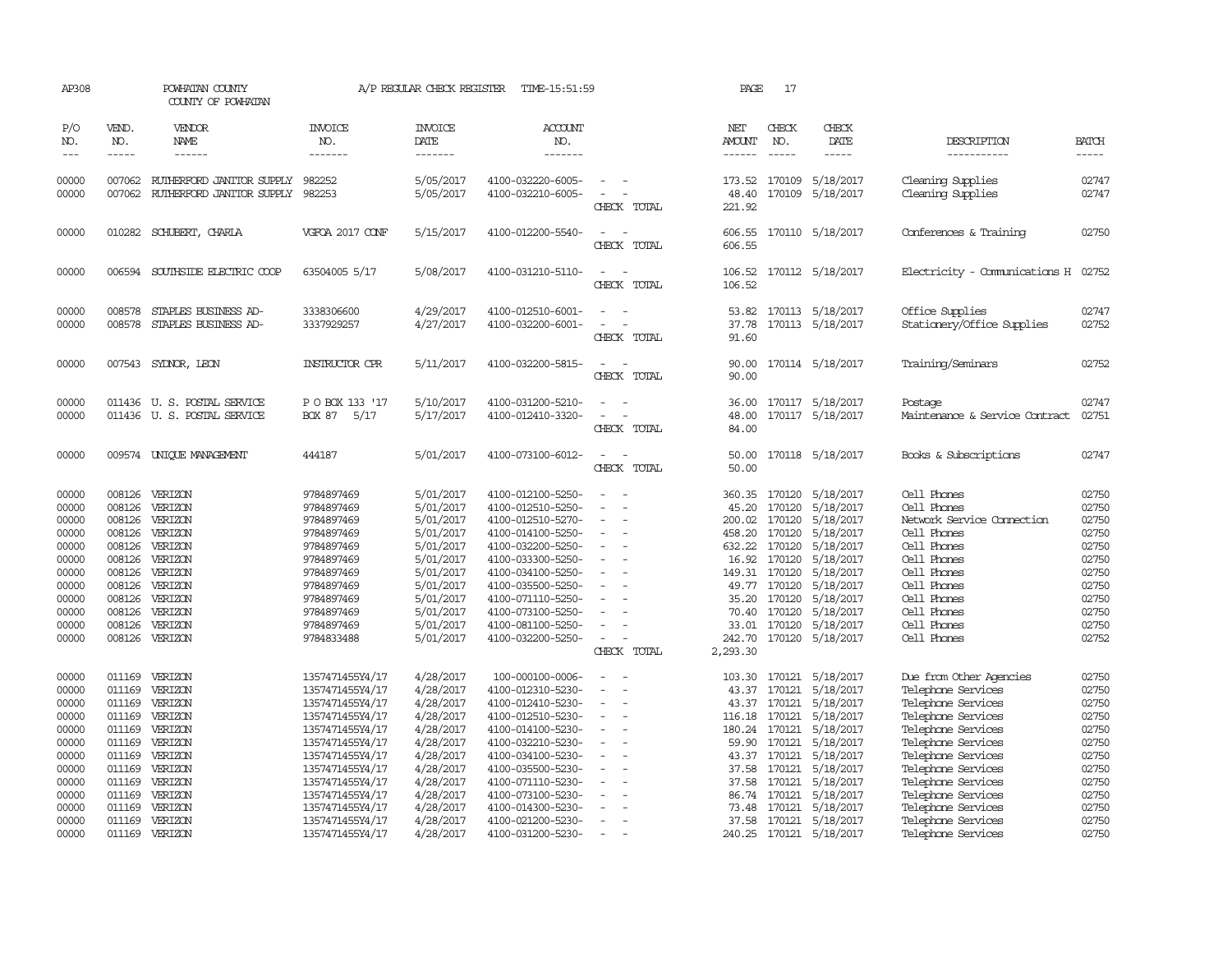| AP308                            |              | POWHATAN COUNTY<br>COUNTY OF POWHATAN                            |                                                                          | A/P REGULAR CHECK REGISTER                       | TIME-15:51:59                                                                    |                                                   | PAGE                       | 18           |                                                                                              |                                                                |                                  |
|----------------------------------|--------------|------------------------------------------------------------------|--------------------------------------------------------------------------|--------------------------------------------------|----------------------------------------------------------------------------------|---------------------------------------------------|----------------------------|--------------|----------------------------------------------------------------------------------------------|----------------------------------------------------------------|----------------------------------|
| P/O<br>NO.                       | VEND.<br>NO. | VENDOR<br>NAME                                                   | INVOICE<br>NO.                                                           | <b>INVOICE</b><br>DATE                           | <b>ACCOUNT</b><br>NO.                                                            |                                                   | NET<br>AMOUNT              | CHECK<br>NO. | CHECK<br>DATE                                                                                | DESCRIPTION                                                    | <b>BATCH</b>                     |
| $---$                            | $- - - - -$  | $- - - - - -$                                                    | -------                                                                  | -------                                          | -------                                                                          |                                                   | $- - - - - -$              | $- - - - -$  | $- - - - -$                                                                                  | -----------                                                    | $- - - - -$                      |
| 00000<br>00000<br>00000<br>00000 | 011169       | 011169 VERIZON<br>VERIZON<br>011169 VERIZON<br>011169 VERIZON    | 1357471455Y4/17<br>1357471455Y4/17<br>1658107717Y5/17<br>8045983715 4/17 | 4/28/2017<br>4/28/2017<br>5/01/2017<br>4/28/2017 | 4100-032200-5230-<br>4100-032200-5260-<br>4100-031210-5232-<br>4100-031210-5232- | $\overline{\phantom{a}}$<br>CHECK TOTAL           | 164.67<br>3,050.62         | 170121       | 252.00 170121 5/18/2017<br>5/18/2017<br>1,403.26 170121 5/18/2017<br>127.75 170121 5/18/2017 | Telephone Services<br>Internet<br>Wireline 911<br>Wireline 911 | 02750<br>02750<br>02752<br>02752 |
| 00000                            |              | 006302 VIRGINIA INFORMATION                                      | T309828                                                                  | 4/28/2017                                        | 4100-012510-5260-                                                                | $\sim$<br>CHECK TOTAL                             | 290.40                     |              | 290.40 170122 5/18/2017                                                                      | Internet Usage                                                 | 02750                            |
| 00000                            |              | 001680 WASTE MANAGEMENT OF                                       | 3192505-2424-0                                                           | 5/01/2017                                        | 4100-014300-3175-                                                                | $\sim$<br>CHECK TOTAL                             | 287.85                     |              | 287.85 170124 5/18/2017                                                                      | Waste Disposal                                                 | 02750                            |
| 00000                            |              | 007755 WITMER ASSOCIATES INC.                                    | 1772200                                                                  | 5/08/2017                                        | 4100-032200-6011-                                                                | $\overline{\phantom{a}}$<br>- -<br>CHECK TOTAL    | 916.64<br>916.64           |              | 170125 5/18/2017                                                                             | Protective Gear/Uniforms                                       | 02752                            |
| 00000<br>00000                   |              | 006175 ADAMS OIL COMPANY, INC.<br>006175 ADAMS OIL COMPANY, INC. | 14420<br>14210                                                           | 5/10/2017<br>5/17/2017                           | 4100-014500-6008-<br>4100-014500-6008-                                           | CHECK TOTAL                                       | 78.18<br>56.98<br>135.16   |              | 170126 5/25/2017<br>170126 5/25/2017                                                         | Gas/Grease/Oil<br>Gas/Grease/Oil                               | 02753<br>02756                   |
| 00000                            |              | 011434 AGA JANITORIAL SOLUTIONS,                                 | 1772                                                                     | 5/18/2017                                        | 4100-014100-3180-                                                                | CHECK TOTAL                                       | 965.00<br>965.00           |              | 170127 5/25/2017                                                                             | Cleaning Service                                               | 02753                            |
| 00000                            |              | 010780 ALL GOOD AUTOMOTTVE LLC                                   | 4380                                                                     | 5/18/2017                                        | 4100-031200-6008-                                                                | $\sim$<br>$\sim$<br>CHECK TOTAL                   | 33.95                      |              | 33.95 170129 5/25/2017                                                                       | Gas/Grease/Oil                                                 | 02756                            |
| 00000                            |              | 006815 ANTHEM BLUE CROSS/SHIELD                                  | CTY200 APRIL'17                                                          | 5/12/2017                                        | 4100-033400-3845-                                                                | $\overline{\phantom{a}}$<br>CHECK TOTAL           | 1,088.62                   |              | 1,088.62 170130 5/25/2017                                                                    | Detention of Adults - Health C                                 | 02756                            |
| 00000                            |              | 007436 AQUA VIRGINIA, INC.                                       | 0574341 5/17                                                             | 5/08/2017                                        | 4100-022100-5130-                                                                | $\sim$ $\sim$<br>CHECK TOTAL                      | 26.24                      |              | 26.24 170131 5/25/2017                                                                       | Water                                                          | 02753                            |
| 00000                            |              | 011479 ATLANTIC EMERGENCY                                        | 3086RIC                                                                  | 5/18/2017                                        | 4100-032200-6009-                                                                | $ -$<br>CHECK TOTAL                               | 81.81                      |              | 81.81 170132 5/25/2017                                                                       | Auto Repairs and Parts                                         | 02754                            |
| 00000                            |              | 011016 BAI ACCOUNTING GROUP                                      | 2017/2018 DUES                                                           | 7/01/2017                                        | 4100-012200-5810-                                                                | $\sim$<br>$\overline{\phantom{a}}$<br>CHECK TOTAL | 500.00<br>500.00           |              | 170133 5/25/2017                                                                             | Dues/Association Memberships                                   | 02754                            |
| 00000<br>00000                   |              | 007941 BAKER & TAYLOR<br>007941 BAKER & TAYLOR                   | 5014556566<br>5014562343                                                 | 5/12/2017<br>5/17/2017                           | 4100-073100-6012-<br>4100-073100-6012-                                           | CHECK TOTAL                                       | 128.97<br>405.89<br>534.86 |              | 170134 5/25/2017<br>170134 5/25/2017                                                         | Books & Subscriptions<br>Books & Subscriptions                 | 02753<br>02753                   |
| 00000                            | 006655       | BLOSSMAN GAS COMPANIES,                                          | 20575                                                                    | 5/01/2017                                        | 4100-032220-5120-                                                                | CHECK TOTAL                                       | 2.00<br>2.00               |              | 170136 5/25/2017                                                                             | Fuel                                                           | 02753                            |
| 00000                            | 008564       | BRIDGFORTH, BASKERVILLE                                          | GIS USER GROUP                                                           | 5/16/2017                                        | 4100-012520-5510-                                                                | $\overline{\phantom{a}}$<br>CHECK TOTAL           | 36.59<br>36.59             |              | 170137 5/25/2017                                                                             | Travel/Mileage/Parking/Tolls                                   | 02753                            |
| 00000                            |              | 008651 C & L AUTOMOTTVE                                          | 9828                                                                     | 5/11/2017                                        | 4100-031200-6009-                                                                | $\sim$<br>$\sim$<br>CHECK TOTAL                   | 1,224.03                   |              | 1,224.03 170138 5/25/2017                                                                    | Auto Parts/Repairs                                             | 02756                            |
| 00000                            |              | 007509 CAPITALIRISTATE                                           | S029074851.001                                                           | 5/12/2017                                        | 4100-014100-3310-                                                                | $\sim$ $\sim$<br>CHRCK TOTAL                      | 39.06                      |              | 39.06 170139 5/25/2017                                                                       | Repairs & Maintenance                                          | 02756                            |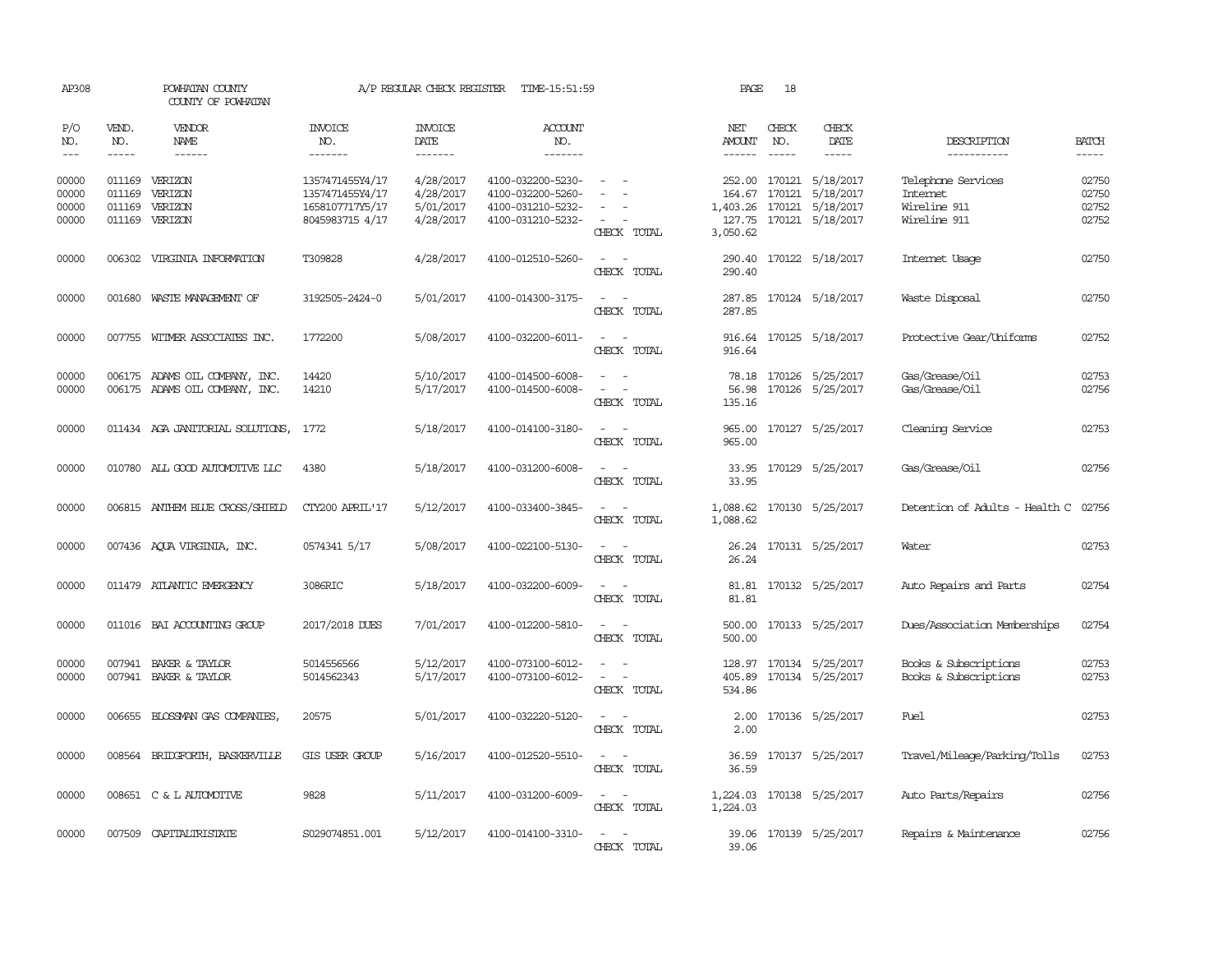| AP308                                                                | POWHATAN COUNTY<br>COUNTY OF POWHATAN                              |                                                                                                                                                                                                                                                  |                                                                                             | A/P REGULAR CHECK REGISTER                                                                           | TIME-15:51:59                                                                                                                                                        |                                                                                           | PAGE                    | 19                            |                                                                                                                                                                                                                  |                                                                                                                                              |                                                                      |
|----------------------------------------------------------------------|--------------------------------------------------------------------|--------------------------------------------------------------------------------------------------------------------------------------------------------------------------------------------------------------------------------------------------|---------------------------------------------------------------------------------------------|------------------------------------------------------------------------------------------------------|----------------------------------------------------------------------------------------------------------------------------------------------------------------------|-------------------------------------------------------------------------------------------|-------------------------|-------------------------------|------------------------------------------------------------------------------------------------------------------------------------------------------------------------------------------------------------------|----------------------------------------------------------------------------------------------------------------------------------------------|----------------------------------------------------------------------|
| P/O<br>NO.<br>$---$                                                  | VEND.<br>NO.<br>$- - - - -$                                        | <b>VENDOR</b><br>NAME<br>$- - - - - -$                                                                                                                                                                                                           | <b>INVOICE</b><br>NO.<br>-------                                                            | <b>INVOICE</b><br>DATE<br>-------                                                                    | ACCOUNT<br>NO.<br>-------                                                                                                                                            |                                                                                           | NET<br>AMOUNT<br>------ | CHECK<br>NO.<br>$\frac{1}{2}$ | CHECK<br>DATE<br>$- - - - -$                                                                                                                                                                                     | DESCRIPTION<br>-----------                                                                                                                   | <b>BATCH</b><br>-----                                                |
| 00000                                                                |                                                                    | 007353 CDW GOVERNMENT, INC.                                                                                                                                                                                                                      | <b>HTR9997</b>                                                                              | 5/10/2017                                                                                            | 4100-012510-6002-                                                                                                                                                    | $\equiv$<br>CHECK TOTAL                                                                   | 30.82<br>30.82          |                               | 170140 5/25/2017                                                                                                                                                                                                 | Computer Equipment-non-capital                                                                                                               | 02755                                                                |
| 00000                                                                |                                                                    | 008276 CENGAGE LEARNING INC.                                                                                                                                                                                                                     | 60576877                                                                                    | 5/12/2017                                                                                            | 4100-073100-6012-                                                                                                                                                    | CHECK TOTAL                                                                               | 317.47                  |                               | 317.47 170141 5/25/2017                                                                                                                                                                                          | Books & Subscriptions                                                                                                                        | 02753                                                                |
| 00000                                                                |                                                                    | 008959 COSBY, HANK                                                                                                                                                                                                                               | K.HOWELL RENT                                                                               | 5/23/2017                                                                                            | 4100-053910-5642-                                                                                                                                                    | $\sim$<br>$\sim$<br>CHECK TOTAL                                                           | 800.00<br>800.00        |                               | 170143 5/25/2017                                                                                                                                                                                                 | PCCAA Services - TANF                                                                                                                        | 02757                                                                |
| 00000                                                                |                                                                    | 006011 DEER CREEK EQUINE CLINIC                                                                                                                                                                                                                  | 17294                                                                                       | 5/12/2017                                                                                            | 4100-035100-3110-                                                                                                                                                    | CHECK TOTAL                                                                               | 135.00                  |                               | 135.00 170144 5/25/2017                                                                                                                                                                                          | Professional Health Services                                                                                                                 | 02756                                                                |
| 00000                                                                |                                                                    | 006042 DEPT. OF MOTOR VEHICLES                                                                                                                                                                                                                   | 17118728                                                                                    | 4/28/2017                                                                                            | 4100-012410-3320-                                                                                                                                                    | $\sim$ $\sim$<br>CHECK TOTAL                                                              | 840.00<br>840.00        |                               | 170145 5/25/2017                                                                                                                                                                                                 | Maintenance & Service Contract                                                                                                               | 02755                                                                |
| 00000<br>00000<br>00000<br>00000<br>00000<br>00000                   | 006240<br>006240                                                   | 006240 DIAMOND SPRINGS WATER, INC 2953131<br>DIAMOND SPRINGS WATER, INC<br>006240 DIAMOND SPRINGS WATER, INC 2952901<br>DIAMOND SPRINGS WATER, INC<br>006240 DIAMOND SPRINGS WATER, INC 419070170<br>006240 DIAMOND SPRINGS WATER, INC 426075450 | 425074500<br>412075450                                                                      | 5/05/2017<br>4/26/2017<br>5/05/2017<br>4/12/2017<br>4/19/2017<br>4/26/2017                           | 4100-014300-5130-<br>4100-014300-5130-<br>4100-031200-5130-<br>4100-031200-5130-<br>4100-031200-5130-<br>4100-031200-5130-                                           | $\overline{\phantom{a}}$<br>$\overline{\phantom{a}}$<br>CHECK TOTAL                       | 145.70                  |                               | 11.95 170146 5/25/2017<br>34.95 170146 5/25/2017<br>11.95 170146 5/25/2017<br>20.97 170146 5/25/2017<br>44.91 170146 5/25/2017<br>20.97 170146 5/25/2017                                                         | Water<br>Water<br>Water<br>Water<br>Water<br>Water                                                                                           | 02754<br>02754<br>02756<br>02756<br>02756<br>02756                   |
| 00000<br>00000<br>00000<br>00000<br>00000                            | 000860<br>000860<br>000860<br>000860                               | DOMINION VIRGINIA POWER<br>DOMINION VIRGINIA POWER<br>DOMINION VIRGINIA POWER<br>DOMINION VIRGINIA POWER<br>000860 DOMINION VIRGINIA POWER                                                                                                       | 2613832712 5/17<br>0962041034 5/17<br>1982170001 5/17<br>2932352368 5/17<br>9750120975 5/17 | 5/03/2017<br>5/03/2017<br>5/03/2017<br>5/03/2017<br>5/03/2017                                        | 4100-022100-5110-<br>4100-032210-5110-<br>4100-014100-5110-<br>4100-032220-5110-<br>4100-032220-5110-                                                                | $\sim$<br>$\sim$<br>$\overline{\phantom{a}}$<br>CHECK TOTAL                               | 11.47<br>2,563.53       |                               | 113.17 170147 5/25/2017<br>831.75 170147 5/25/2017<br>170147 5/25/2017<br>20.07 170147 5/25/2017<br>1,587.07 170147 5/25/2017                                                                                    | Electricity<br>Electricity<br>Electricity<br>Electricity<br>Electricity                                                                      | 02753<br>02756<br>02756<br>02756<br>02756                            |
| 00000                                                                |                                                                    | 008336 FERGUSON ENTERPRISES INC.                                                                                                                                                                                                                 | 4340521                                                                                     | 5/12/2017                                                                                            | 4100-014100-3310-                                                                                                                                                    | CHECK TOTAL                                                                               | 582.52<br>582.52        |                               | 170150 5/25/2017                                                                                                                                                                                                 | Repairs & Maintenance                                                                                                                        | 02756                                                                |
| 00000                                                                |                                                                    | 006013 GRAINGER                                                                                                                                                                                                                                  | 9439305443                                                                                  | 5/09/2017                                                                                            | 4100-014100-3310-                                                                                                                                                    | CHECK TOTAL                                                                               | 12.82<br>12.82          |                               | 170151 5/25/2017                                                                                                                                                                                                 | Repairs & Maintenance                                                                                                                        | 02756                                                                |
| 00000                                                                |                                                                    | 007752 ID NEIWORKS, INC.                                                                                                                                                                                                                         | 272015                                                                                      | 6/01/2017                                                                                            | 4100-031200-3320-                                                                                                                                                    | CHECK TOTAL                                                                               | 775.00                  |                               | 775.00 170153 5/25/2017                                                                                                                                                                                          | Maintenance & Service Contract                                                                                                               | 02756                                                                |
| 00000                                                                |                                                                    | 010231 J & K HEAVY TRUCKS &                                                                                                                                                                                                                      | 8750                                                                                        | 5/17/2017                                                                                            | 4100-032200-6009-                                                                                                                                                    | CHECK TOTAL                                                                               | 686.16<br>686.16        |                               | 170154 5/25/2017                                                                                                                                                                                                 | Auto Repairs and Parts                                                                                                                       | 02754                                                                |
| 00000<br>00000<br>00000<br>00000<br>00000<br>00000<br>00000<br>00000 | 008381<br>008381<br>008381<br>008381<br>008381<br>008381<br>008381 | JAMES RIVER PEIROLEUM<br>JAMES RIVER PETROLEUM<br>JAMES RIVER PEIROLEUM<br>JAMES RIVER PETROLEUM<br>JAMES RIVER PEIROLEUM<br>JAMES RIVER PETROLEUM<br>JAMES RIVER PETROLEUM<br>008381 JAMES RIVER PETROLEUM                                      | 99G<br>99I<br>99<br>99<br>99A<br>99C<br>99C<br>99E                                          | 4/30/2017<br>4/30/2017<br>4/30/2017<br>4/30/2017<br>4/30/2017<br>5/19/2017<br>5/19/2017<br>4/30/2017 | 4100-081100-6008-<br>4100-014300-6008-<br>4100-035100-6008-<br>4100-031200-6008-<br>4100-032200-5120-<br>4100-014100-6008-<br>4100-014500-6008-<br>4100-034100-6008- | $\overline{\phantom{a}}$<br>$\overline{\phantom{a}}$<br>$\equiv$<br>$\sim$<br>CHECK TOTAL | 61.63<br>10, 162.87     |                               | 170156 5/25/2017<br>32.15 170156 5/25/2017<br>632.18 170156 5/25/2017<br>4,484.33 170156 5/25/2017<br>4,046.45 170156 5/25/2017<br>370.20 170156 5/25/2017<br>304.13 170156 5/25/2017<br>231.80 170156 5/25/2017 | Gas/Grease/Oil<br>Gas/Grease/Oil<br>Gas/Grease/Oil<br>Gas/Grease/Oil<br>Apparatus Fuel<br>Gas/Grease/Oil<br>Gas/Grease/Oil<br>Gas/Grease/0il | 02755<br>02755<br>02757<br>02757<br>02757<br>02757<br>02757<br>02757 |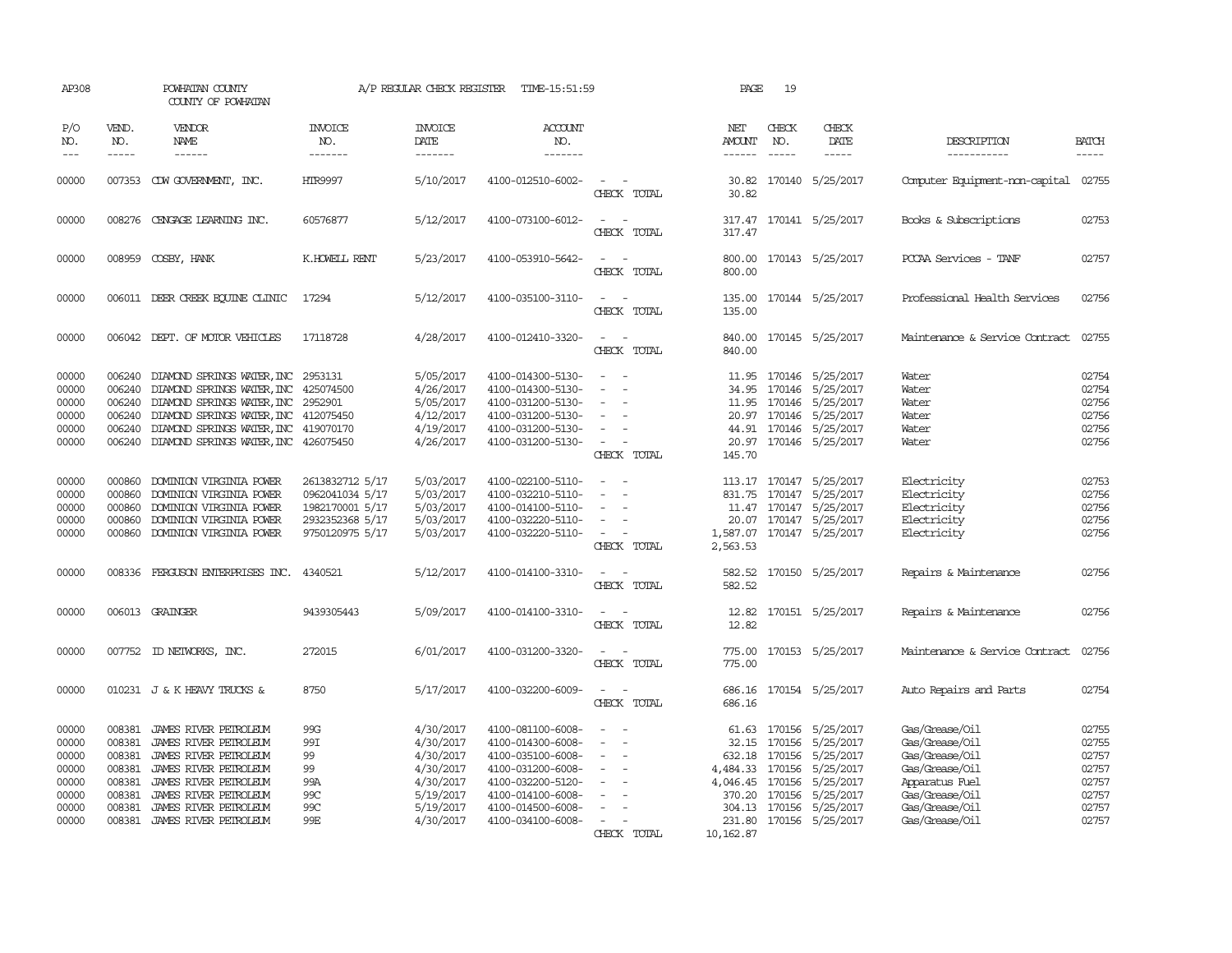| AP308                                                       |                               | POWHATAN COUNTY<br>COUNTY OF POWHATAN                                                                                                                                                                                                                                 |                                                             | A/P REGULAR CHECK REGISTER                                                              | TIME-15:51:59                                                                                                                                   |                                                                     | PAGE                                            | 20                            |                                                                                                                                                                 |                                                                                                                                                                           |                                                             |
|-------------------------------------------------------------|-------------------------------|-----------------------------------------------------------------------------------------------------------------------------------------------------------------------------------------------------------------------------------------------------------------------|-------------------------------------------------------------|-----------------------------------------------------------------------------------------|-------------------------------------------------------------------------------------------------------------------------------------------------|---------------------------------------------------------------------|-------------------------------------------------|-------------------------------|-----------------------------------------------------------------------------------------------------------------------------------------------------------------|---------------------------------------------------------------------------------------------------------------------------------------------------------------------------|-------------------------------------------------------------|
| P/O<br>NO.<br>$---$                                         | VEND.<br>NO.<br>$\frac{1}{2}$ | VENDOR<br>NAME<br>$- - - - - -$                                                                                                                                                                                                                                       | <b>INVOICE</b><br>NO.<br>-------                            | <b>INVOICE</b><br>DATE<br>-------                                                       | <b>ACCOUNT</b><br>NO.<br>-------                                                                                                                |                                                                     | NET<br>AMOUNT<br>$- - - - - -$                  | CHECK<br>NO.<br>$\frac{1}{2}$ | CHECK<br>DATE<br>$- - - - -$                                                                                                                                    | DESCRIPTION<br>-----------                                                                                                                                                | <b>BATCH</b><br>-----                                       |
| 00000                                                       |                               | 010811 LAND AND COATES, INC                                                                                                                                                                                                                                           | 784578                                                      | 5/17/2017                                                                               | 4100-014500-6008-                                                                                                                               | $\overline{\phantom{a}}$<br>CHECK TOTAL                             | 26.88<br>26.88                                  |                               | 170157 5/25/2017                                                                                                                                                | Gas/Grease/Oil                                                                                                                                                            | 02756                                                       |
| 00000                                                       |                               | 009691 LAYMAN IRRIGATION &                                                                                                                                                                                                                                            | 20374                                                       | 5/19/2017                                                                               | 4100-014600-3310-                                                                                                                               | $\sim$<br>CHECK TOTAL                                               | 103.30                                          |                               | 103.30 170158 5/25/2017                                                                                                                                         | Repairs and Maintenance                                                                                                                                                   | 02756                                                       |
| 00000                                                       |                               | 011437 LEADSONLINE                                                                                                                                                                                                                                                    | 241140                                                      | 5/15/2017                                                                               | 4100-031200-3320-                                                                                                                               | $\sim$<br>$\sim$<br>CHECK TOTAL                                     | 3,133.00<br>3,133.00                            |                               | 170159 5/25/2017                                                                                                                                                | Maintenance & Service Contract                                                                                                                                            | 02756                                                       |
| 00000                                                       |                               | 008885 MARTIN, PEGGY                                                                                                                                                                                                                                                  | CALD MTG 5/17                                               | 5/22/2017                                                                               | 4100-073100-5510-                                                                                                                               | CHECK TOTAL                                                         | 48.37                                           |                               | 48.37 170160 5/25/2017                                                                                                                                          | Travel/Mileage/Parking/Tolls                                                                                                                                              | 02755                                                       |
| 00000<br>00000                                              |                               | 011354 MATTHEW BENDER & CO, INC.<br>011354 MATTHEW BENDER & CO, INC.                                                                                                                                                                                                  | 93146205<br>93156642                                        | 5/09/2017<br>5/09/2017                                                                  | 4100-012210-6012-<br>4100-031200-5810-                                                                                                          | $\overline{\phantom{a}}$<br>CHECK TOTAL                             | 65.93<br>131.86                                 |                               | 65.93 170161 5/25/2017<br>170161 5/25/2017                                                                                                                      | Books & Subscriptions<br>Dues/Association Memberships                                                                                                                     | 02753<br>02756                                              |
| 00000                                                       |                               | 011840 MCI COMM SERVICE                                                                                                                                                                                                                                               | 2DG92625 5/17                                               | 5/11/2017                                                                               | 4100-031200-5240-                                                                                                                               | CHECK TOTAL                                                         | 167.50<br>167.50                                |                               | 170162 5/25/2017                                                                                                                                                | Long Distance                                                                                                                                                             | 02755                                                       |
| 00000                                                       |                               | 011839 MINUTEMPN PRESS OF GLEN                                                                                                                                                                                                                                        | 24420                                                       | 5/22/2017                                                                               | 4100-031710-6001-                                                                                                                               | CHECK TOTAL                                                         | 571.71                                          |                               | 571.71 170163 5/25/2017                                                                                                                                         | Office Supplies                                                                                                                                                           | 02756                                                       |
| 00000                                                       |                               | 007297 NAFECO, INC.                                                                                                                                                                                                                                                   | 878450                                                      | 5/15/2017                                                                               | 4100-032200-6011-                                                                                                                               | CHECK TOTAL                                                         | 648.70<br>648.70                                |                               | 170165 5/25/2017                                                                                                                                                | Protective Gear/Uniforms                                                                                                                                                  | 02754                                                       |
| 00000                                                       |                               | 008967 PACIELLO, BRIGID                                                                                                                                                                                                                                               | PACIELLO4/14/17                                             | 4/14/2017                                                                               | 4100-012510-5510-                                                                                                                               | CHECK TOTAL                                                         | 111.28<br>111.28                                |                               | 170166 5/25/2017                                                                                                                                                | Travel/Mileage/Parking/Tolls                                                                                                                                              | 02753                                                       |
| 00000<br>00000<br>00000                                     | 006928<br>006928              | POWHATAN COUNTY DEPT. OF<br>POWHATAN COUNTY DEPT. OF<br>006928 POWHATAN COUNTY DEPT. OF                                                                                                                                                                               | BENILEY UITLITY<br><b>INFANT SUPPLIES</b><br>M.CAVE UTILITY | 5/23/2017<br>5/23/2017<br>5/23/2017                                                     | 4100-053910-5642-<br>4100-053910-5643-<br>4100-053910-5642-                                                                                     | CHECK TOTAL                                                         | 600.00<br>347.95<br>443.48<br>1,391.43          |                               | 170167 5/25/2017<br>170167 5/25/2017<br>170167 5/25/2017                                                                                                        | PCCAA Services - TANF<br>PCCAA Services - Federal CSBG<br>PCCAA Services - TANF                                                                                           | 02757<br>02757<br>02757                                     |
| 00000<br>00000<br>00000<br>00000                            | 006474<br>006474<br>006474    | PROGRESSIVE AUTO WORKS<br>PROGRESSIVE AUTO WORKS<br>PROGRESSIVE AUTO WORKS<br>006474 PROGRESSIVE AUTO WORKS                                                                                                                                                           | 33897<br>33920<br>33941<br>33984                            | 5/11/2017<br>5/12/2017<br>5/16/2017<br>5/22/2017                                        | 4100-031200-6009-<br>4100-031200-6009-<br>4100-031200-6009-<br>4100-031200-6009-                                                                | $\equiv$<br>$\overline{\phantom{a}}$<br>$\sim$<br>CHECK TOTAL       | 640.85<br>29.48<br>649.60<br>162.80<br>1,482.73 |                               | 170169 5/25/2017<br>170169 5/25/2017<br>170169 5/25/2017<br>170169 5/25/2017                                                                                    | Auto Parts/Repairs<br>Auto Parts/Repairs<br>Auto Parts/Repairs<br>Auto Parts/Repairs                                                                                      | 02756<br>02756<br>02756<br>02756                            |
| 00000<br>00000<br>00000                                     | 000780<br>000780<br>000780    | <b>CUILL CORPORATION</b><br><b>CUILL CORPORATION</b><br><b>CUILL CORPORATION</b>                                                                                                                                                                                      | 6529998<br>6547900<br>6547900                               | 5/04/2017<br>5/04/2017<br>5/04/2017                                                     | 4100-071110-6001-<br>4100-071110-6001-<br>4100-014400-6001-                                                                                     | $\overline{\phantom{a}}$<br>$\overline{\phantom{a}}$<br>CHECK TOTAL | 147.57<br>175.72                                |                               | 17.00 170170 5/25/2017<br>170170 5/25/2017<br>11.15 170170 5/25/2017                                                                                            | Office Supplies<br>Office Supplies<br>Stationery/Office Supplies                                                                                                          | 02753<br>02753<br>02753                                     |
| 00000<br>00000<br>00000<br>00000<br>00000<br>00000<br>00000 |                               | 000620 R.C. GOODWYN & SONS, INC<br>000620 R.C. GOODWYN & SONS, INC<br>000620 R. C. GOODWYN & SONS, INC<br>000620 R. C. GOODWYN & SONS, INC<br>000620 R.C. GOODWYN & SONS, INC<br>000620 R. C. GOODWYN & SONS, INC 0765326<br>000620 R. C. GOODWYN & SONS, INC 0765477 | 0765680<br>0765694<br>765913<br>0764821<br>0765106          | 5/10/2017<br>5/10/2017<br>5/11/2017<br>5/04/2017<br>5/05/2017<br>5/08/2017<br>5/09/2017 | 4100-014100-3310-<br>4100-014100-3310-<br>4100-014100-3310-<br>4100-014100-3310-<br>4100-014500-3190-<br>4100-014100-3310-<br>4100-014100-3310- | $\sim$<br>$\sim$<br>$\overline{\phantom{a}}$<br>$\sim$<br>$\sim$    | 52.29<br>14.98<br>37.00                         |                               | 16.17 170171 5/25/2017<br>170171 5/25/2017<br>3.80 170171 5/25/2017<br>170171 5/25/2017<br>170171 5/25/2017<br>11.58 170171 5/25/2017<br>79.94 170171 5/25/2017 | Repairs & Maintenance<br>Repairs & Maintenance<br>Repairs & Maintenance<br>Repairs & Maintenance<br>Grounds Maintenance<br>Repairs & Maintenance<br>Repairs & Maintenance | 02756<br>02756<br>02756<br>02757<br>02757<br>02757<br>02757 |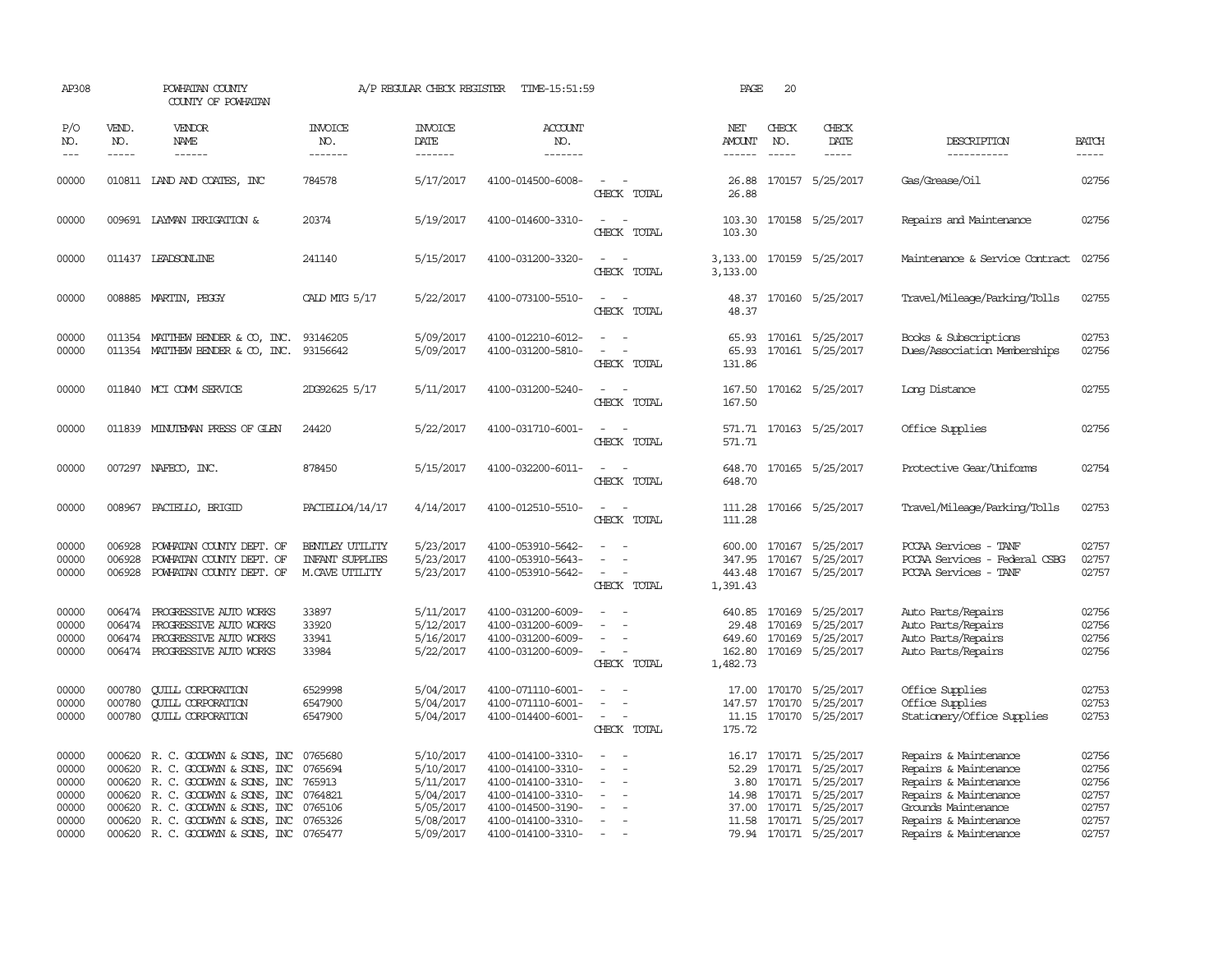| AP308                                                                                                                                                                                                                                                                                                                                                                                                      |                                                          | POWHATAN COUNTY<br>COUNTY OF POWHATAN                                                                                                                                                            |                                                                                                                     | A/P REGULAR CHECK REGISTER                                                              | TIME-15:51:59                                                                                                                                   |                                                                                                   | PAGE                                                                                 | 21                               |                                                                                                        |                                                                                                                                  |                                                             |
|------------------------------------------------------------------------------------------------------------------------------------------------------------------------------------------------------------------------------------------------------------------------------------------------------------------------------------------------------------------------------------------------------------|----------------------------------------------------------|--------------------------------------------------------------------------------------------------------------------------------------------------------------------------------------------------|---------------------------------------------------------------------------------------------------------------------|-----------------------------------------------------------------------------------------|-------------------------------------------------------------------------------------------------------------------------------------------------|---------------------------------------------------------------------------------------------------|--------------------------------------------------------------------------------------|----------------------------------|--------------------------------------------------------------------------------------------------------|----------------------------------------------------------------------------------------------------------------------------------|-------------------------------------------------------------|
| P/O<br>NO.<br>$\frac{1}{2} \frac{1}{2} \frac{1}{2} \frac{1}{2} \frac{1}{2} \frac{1}{2} \frac{1}{2} \frac{1}{2} \frac{1}{2} \frac{1}{2} \frac{1}{2} \frac{1}{2} \frac{1}{2} \frac{1}{2} \frac{1}{2} \frac{1}{2} \frac{1}{2} \frac{1}{2} \frac{1}{2} \frac{1}{2} \frac{1}{2} \frac{1}{2} \frac{1}{2} \frac{1}{2} \frac{1}{2} \frac{1}{2} \frac{1}{2} \frac{1}{2} \frac{1}{2} \frac{1}{2} \frac{1}{2} \frac{$ | VEND.<br>NO.<br>$- - - - -$                              | <b>VENDOR</b><br>NAME<br>------                                                                                                                                                                  | <b>INVOICE</b><br>NO.<br>-------                                                                                    | <b>INVOICE</b><br>DATE<br>-------                                                       | <b>ACCOUNT</b><br>NO.<br>-------                                                                                                                |                                                                                                   | NET<br>AMOUNT<br>$- - - - - -$                                                       | CHECK<br>NO.<br>$\frac{1}{2}$    | CHECK<br>DATE<br>-----                                                                                 | DESCRIPTION<br>-----------                                                                                                       | <b>BATCH</b><br>-----                                       |
| 00000<br>00000<br>00000<br>00000<br>00000                                                                                                                                                                                                                                                                                                                                                                  | 000620<br>000620                                         | 000620 R. C. GOODWYN & SONS, INC<br>000620 R. C. GOODWYN & SONS, INC<br>R. C. GOODWYN & SONS, INC<br>R. C. GOODWYN & SONS, INC<br>000620 R. C. GOODWYN & SONS, INC 0765914                       | 0765613<br>0765613<br>0765715<br>0765914                                                                            | 5/09/2017<br>5/09/2017<br>5/10/2017<br>5/11/2017<br>5/11/2017                           | 4100-014100-3310-<br>4100-032220-3310-<br>4100-014100-3310-<br>4100-014500-3319-<br>4100-014500-3190-                                           | $\overline{\phantom{a}}$<br>$\hspace{0.1mm}-\hspace{0.1mm}$<br>CHECK TOTAL                        | 9.38<br>11.98<br>3.20<br>11.98<br>302.29                                             |                                  | 170171 5/25/2017<br>49.99 170171 5/25/2017<br>170171 5/25/2017<br>170171 5/25/2017<br>170171 5/25/2017 | Repairs & Maintenance<br>Repairs & Maintenance<br>Repairs & Maintenance<br>Equipment Repairs and Maintena<br>Grounds Maintenance | 02757<br>02757<br>02757<br>02757<br>02757                   |
| 00000                                                                                                                                                                                                                                                                                                                                                                                                      |                                                          | 000620 R. C. GOODWYN & SONS, INC 766016                                                                                                                                                          |                                                                                                                     | 5/12/2017                                                                               | 4100-032200-3310-                                                                                                                               | CHECK TOTAL                                                                                       | 45.00<br>45.00                                                                       |                                  | 170172 5/25/2017                                                                                       | Equipment Repair                                                                                                                 | 02754                                                       |
| 00000                                                                                                                                                                                                                                                                                                                                                                                                      |                                                          | 006466 RADIO COMMUNICATION OF VA 602001166-1                                                                                                                                                     |                                                                                                                     | 5/12/2017                                                                               | 4100-031200-3310-                                                                                                                               | CHECK TOTAL                                                                                       | 888.75<br>888.75                                                                     |                                  | 170173 5/25/2017                                                                                       | Repairs & Maintenance                                                                                                            | 02757                                                       |
| 00000<br>00000                                                                                                                                                                                                                                                                                                                                                                                             | 009037                                                   | REYNOLDS LIGHTING SUPPLY<br>009037 REYNOLDS LIGHTING SUPPLY                                                                                                                                      | 122781<br>122867                                                                                                    | 5/09/2017<br>5/12/2017                                                                  | 4100-014100-3310-<br>4100-014100-3310-                                                                                                          | CHECK TOTAL                                                                                       | 227.00<br>290.00<br>517.00                                                           |                                  | 170175 5/25/2017<br>170175 5/25/2017                                                                   | Repairs & Maintenance<br>Repairs & Maintenance                                                                                   | 02757<br>02757                                              |
| 00000                                                                                                                                                                                                                                                                                                                                                                                                      |                                                          | 006579 RICHMOND ALARM COMPANY                                                                                                                                                                    | 177593                                                                                                              | 5/01/2017                                                                               | 4100-032210-3310-                                                                                                                               | CHECK TOTAL                                                                                       | 295.00<br>295.00                                                                     |                                  | 170176 5/25/2017                                                                                       | Repairs & Maintenance                                                                                                            | 02757                                                       |
| 00000                                                                                                                                                                                                                                                                                                                                                                                                      |                                                          | 007380 RICHMOND SECURITY INC.                                                                                                                                                                    | 23170                                                                                                               | 5/17/2017                                                                               | 4100-014100-3310-                                                                                                                               | CHECK TOTAL                                                                                       | 216.47<br>216.47                                                                     |                                  | 170177 5/25/2017                                                                                       | Repairs & Maintenance                                                                                                            | 02757                                                       |
| 00000<br>00000<br>00000                                                                                                                                                                                                                                                                                                                                                                                    |                                                          | 007942 RICHMOND SUBURBAN<br>007942 RICHMOND SUBURBAN<br>007942 RICHMOND SUBURBAN                                                                                                                 | I00005003010329<br>I00005172850419<br>I00005172850426                                                               | 3/29/2017<br>4/19/2017<br>4/26/2017                                                     | 4100-081100-3600-<br>4100-081100-3600-<br>4100-081100-3600-                                                                                     | $\overline{\phantom{a}}$<br>CHECK TOTAL                                                           | 146.25<br>438.75                                                                     |                                  | 170178 5/25/2017<br>146.25 170178 5/25/2017<br>146.25 170178 5/25/2017                                 | Advertising<br>Advertising<br>Advertising                                                                                        | 02753<br>02753<br>02753                                     |
| 00000                                                                                                                                                                                                                                                                                                                                                                                                      |                                                          | 006253 SALISBURY TIRE & EXHAUST                                                                                                                                                                  | 94865                                                                                                               | 5/15/2017                                                                               | 4100-031200-6009-                                                                                                                               | CHECK TOTAL                                                                                       | 640.52<br>640.52                                                                     |                                  | 170179 5/25/2017                                                                                       | Auto Parts/Repairs                                                                                                               | 02757                                                       |
| 00000                                                                                                                                                                                                                                                                                                                                                                                                      |                                                          | 006921 SEA-CLEAR AQUARIUM                                                                                                                                                                        | 4916                                                                                                                | 5/15/2017                                                                               | 4100-073100-3320-                                                                                                                               | - -<br>CHECK TOTAL                                                                                | 80.00<br>80.00                                                                       |                                  | 170180 5/25/2017                                                                                       | Maintenance & Service Contract                                                                                                   | 02753                                                       |
| 00000<br>00000<br>00000                                                                                                                                                                                                                                                                                                                                                                                    | 008654<br>008654                                         | SEAY'S TOWING<br>SEAY'S TOWING<br>008654 SEAY'S TOWING                                                                                                                                           | HUB CAPS BARDEN<br>HUB CAPS RIO<br>TOW UNIT 15                                                                      | 5/08/2017<br>5/08/2017<br>5/09/2017                                                     | 4100-031200-6009-<br>4100-031200-6009-<br>4100-031200-6009-                                                                                     | $\sim$<br>CHECK TOTAL                                                                             | 75.00<br>75.00<br>65.00<br>215.00                                                    | 170181<br>170181                 | 5/25/2017<br>5/25/2017<br>170181 5/25/2017                                                             | Auto Parts/Repairs<br>Auto Parts/Repairs<br>Auto Parts/Repairs                                                                   | 02757<br>02757<br>02757                                     |
| 00000                                                                                                                                                                                                                                                                                                                                                                                                      | 006593                                                   | SHEEHY FORD                                                                                                                                                                                      | NOHB994743                                                                                                          | 5/04/2017                                                                               | 4100-031200-6009-                                                                                                                               | $\overline{\phantom{a}}$<br>$\overline{\phantom{a}}$<br>CHECK TOTAL                               | 219.00<br>219.00                                                                     |                                  | 170182 5/25/2017                                                                                       | Auto Parts/Repairs                                                                                                               | 02757                                                       |
| 00000<br>00000<br>00000<br>00000<br>00000<br>00000<br>00000                                                                                                                                                                                                                                                                                                                                                | 006594<br>006594<br>006594<br>006594<br>006594<br>006594 | SOUTHSIDE ELECTRIC COOP<br>SOUTHSIDE ELECTRIC COOP<br>SOUTHSIDE ELECTRIC COOP<br>SOUTHSIDE ELECTRIC COOP<br>SOUTHSIDE ELECTRIC COOP<br>SOUTHSIDE ELECTRIC COOP<br>006594 SOUTHSIDE ELECTRIC COOP | 63504001 5/17<br>63504006 5/17<br>63504008 5/17<br>63504009 5/17<br>63504010 5/17<br>63504011 5/17<br>63504004 5/17 | 5/15/2017<br>5/15/2017<br>5/15/2017<br>5/15/2017<br>5/15/2017<br>5/15/2017<br>5/15/2017 | 4100-073100-5110-<br>4100-014600-5110-<br>4100-014600-5110-<br>4100-014600-5110-<br>4100-014600-5110-<br>4100-014100-5110-<br>4100-035100-5110- | $\sim$<br>$\overline{\phantom{a}}$<br>$\overline{\phantom{a}}$<br>$\sim$<br>$\sim$<br>CHECK TOTAL | 2,903.54 170185<br>154.47<br>289.90<br>3, 102.14 170185<br>117.39 170185<br>6,837.75 | 170185<br>170185<br>23.28 170185 | 5/25/2017<br>5/25/2017<br>5/25/2017<br>5/25/2017<br>5/25/2017<br>5/25/2017<br>247.03 170185 5/25/2017  | Electricity<br>Electricity<br>Electricity<br>Electricity<br>Electricity<br>Electricity<br>Electricity                            | 02753<br>02754<br>02754<br>02754<br>02754<br>02754<br>02757 |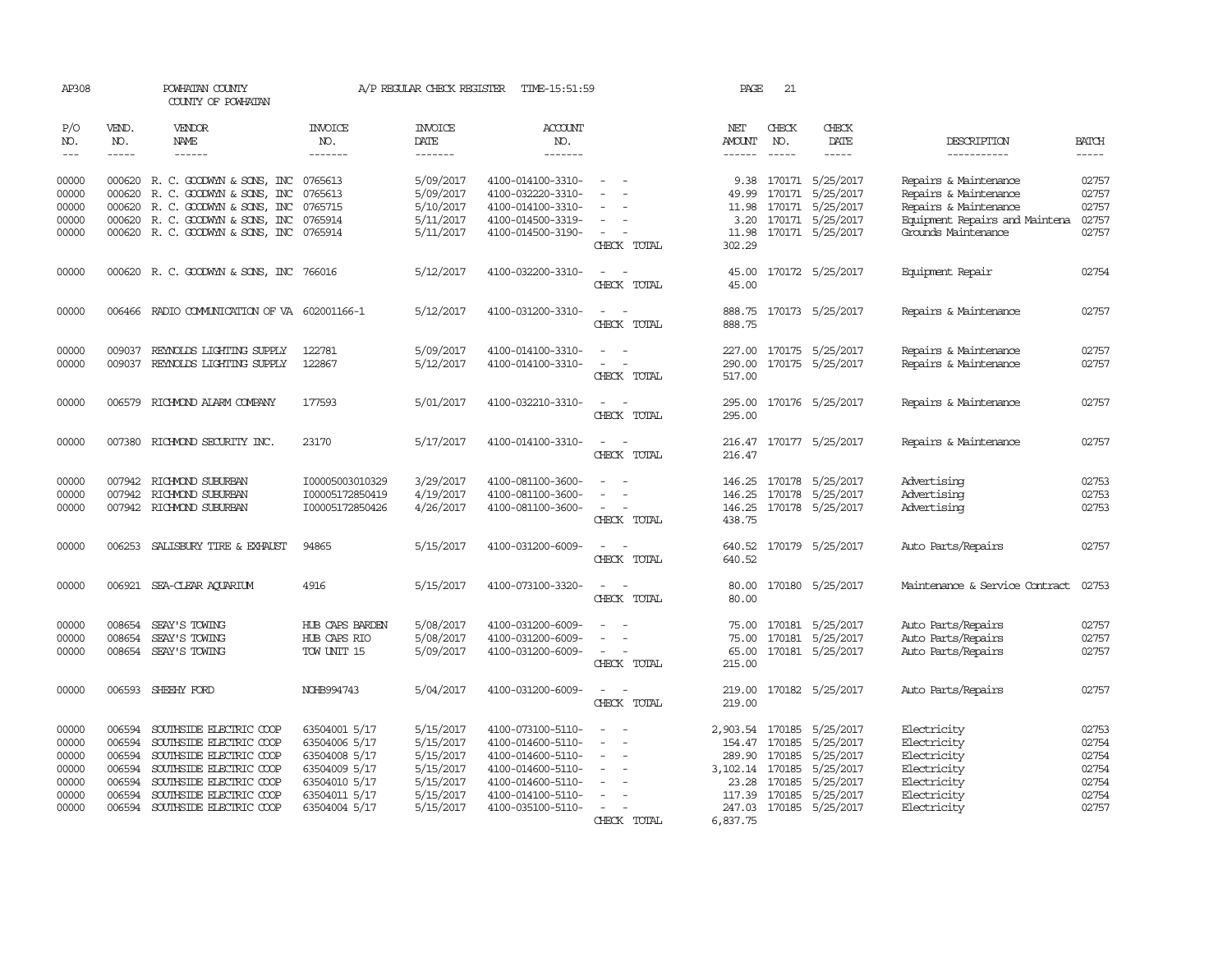| AP308      |              | POWHATAN COUNTY<br>COUNTY OF POWHATAN |                        | A/P REGULAR CHECK REGISTER | TIME-15:51:59         |                                              | PAGE                   | 22            |                           |                                |                                                                |
|------------|--------------|---------------------------------------|------------------------|----------------------------|-----------------------|----------------------------------------------|------------------------|---------------|---------------------------|--------------------------------|----------------------------------------------------------------|
| P/O<br>NO. | VEND.<br>NO. | VENDOR<br>NAME                        | <b>INVOICE</b><br>NO.  | <b>INVOICE</b><br>DATE     | <b>ACCOUNT</b><br>NO. |                                              | NET<br>AMOUNT          | CHECK<br>NO.  | CHECK<br>DATE             | DESCRIPTION                    | BATCH                                                          |
| $---$      | $- - - - -$  | ------                                | -------                | -------                    | -------               |                                              | $- - - - - -$          | $\frac{1}{2}$ | -----                     | -----------                    | $\begin{tabular}{ccccc} - & - & - & - \\ \hline \end{tabular}$ |
| 00000      | 006608       | ST. JOHN NEUMANN CATHOLIC             | HUMAN CONCERNS         | 5/23/2017                  | 4100-053910-5642-     |                                              |                        |               | 2,000.00 170187 5/25/2017 | PCCAA Services - TANF          | 02757                                                          |
| 00000      | 006608       | ST. JOHN NEUMANN CATHOLIC             | <b>MOU REPAIRS</b>     | 5/23/2017                  | 4100-053910-5643-     | $\sim$<br>CHECK TOTAL                        | 13,000.00<br>15,000.00 |               | 170187 5/25/2017          | PCCAA Services - Federal CSBG  | 02757                                                          |
| 00000      | 008578       | STAPLES BUSINESS AD-                  | 3337767286             | 4/25/2017                  | 4100-034100-6001-     | $\sim$ 100 $\mu$                             |                        |               | 72.86 170188 5/25/2017    | Office Supplies                | 02753                                                          |
| 00000      | 008578       | STAPLES BUSINESS AD-                  | 3337767286             | 4/25/2017                  | 4100-081100-6001-     | $\sim$                                       | 39.37                  |               | 170188 5/25/2017          | Office Supplies                | 02753                                                          |
| 00000      | 008578       | STAPLES BUSINESS AD-                  | 3338995484             | 5/03/2017                  | 4100-034100-6001-     | $\sim$                                       |                        |               | 122.16 170188 5/25/2017   | Office Supplies                | 02753                                                          |
| 00000      | 008578       | STAPLES BUSINESS AD-                  | 3339574011             | 5/10/2017                  | 4100-083500-6001-     | $\sim$                                       |                        | 5.44 170188   | 5/25/2017                 | Office Supplies                | 02755                                                          |
| 00000      | 008578       | STAPLES BUSINESS AD-                  | 3339717559             | 5/12/2017                  | 4100-083500-6001-     | $\sim$                                       |                        | 65.98 170188  | 5/25/2017                 | Office Supplies                | 02755                                                          |
| 00000      | 008578       | STAPLES BUSINESS AD-                  | 3338948438             | 5/02/2017                  | 4100-031200-6001-     | $\sim$                                       | 44.68                  |               | 170188 5/25/2017          | Office Supplies                | 02757                                                          |
| 00000      | 008578       | STAPLES BUSINESS AD-                  | 3339148389             | 5/05/2017                  | 4100-031200-6001-     | $\sim$                                       | 220.39                 |               | 170188 5/25/2017          | Office Supplies                | 02757                                                          |
| 00000      | 008578       | STAPLES BUSINESS AD-                  | 3339278501             | 5/06/2017                  | 4100-031200-6001-     | $\sim$                                       |                        |               | 62.59 170188 5/25/2017    | Office Supplies                | 02757                                                          |
|            |              |                                       |                        |                            |                       | CHECK TOTAL                                  | 633.47                 |               |                           |                                |                                                                |
| 00000      | 009520       | STONE'S OFFICE EQUIPMENT              | 84266                  | 5/18/2017                  | 4100-073100-3320-     |                                              | 512.04                 |               | 170189 5/25/2017          | Maintenance & Service Contract | 02755                                                          |
| 00000      | 009520       | STONE'S OFFICE EQUIPMENT              | 84267                  | 5/18/2017                  | 4100-073100-3320-     | $\sim$                                       | 146.63                 |               | 170189 5/25/2017          | Maintenance & Service Contract | 02755                                                          |
|            |              |                                       |                        |                            |                       | CHECK TOTAL                                  | 658.67                 |               |                           |                                |                                                                |
| 00000      |              | 011727 THE MERCER GROUP, INC.         | <b>3RD BILLREISSUE</b> | 4/10/2017                  | 4100-012220-5580-     |                                              |                        |               | 5,344.45 170190 5/25/2017 | Recruitment                    | 02758                                                          |
|            |              |                                       |                        |                            |                       | CHECK TOTAL                                  | 5,344.45               |               |                           |                                |                                                                |
| 00000      | 000845       | TOWN POLICE SUPPLY OF                 | 8827                   | 5/08/2017                  | 4100-031200-6011-     | $\sim$                                       | 93.00                  |               | 170191 5/25/2017          | Uniforms                       | 02757                                                          |
| 00000      | 000845       | TOWN POLICE SUPPLY OF                 | 8834                   | 5/11/2017                  | 4100-031200-6011-     |                                              | 78.50                  |               | 170191 5/25/2017          | Uniforms                       | 02757                                                          |
| 00000      | 000845       | TOWN POLICE SUPPLY OF                 | 8838                   | 5/12/2017                  | 4100-031200-6011-     | $\sim$                                       | 88.17                  |               | 170191 5/25/2017          | Uniforms                       | 02757                                                          |
| 00000      |              | 000845 TOWN POLICE SUPPLY OF          | 8848                   | 5/18/2017                  | 4100-031200-6011-     | $\sim$ $-$                                   |                        |               | 75.60 170191 5/25/2017    | Uniforms                       | 02757                                                          |
|            |              |                                       |                        |                            |                       | CHECK TOTAL                                  | 335.27                 |               |                           |                                |                                                                |
| 00000      | 007905       | TREASURER OF VIRGINIA                 | BARDEN, III R.T.       | 5/03/2017                  | 4100-035300-3110-     | $\sim$                                       | 20.00                  |               | 170192 5/25/2017          | Professional Health Services   | 02757                                                          |
| 00000      |              | 007905 TREASURER OF VIRGINIA          | BUSER, J. M.           | 4/12/2017                  | 4100-035300-3110-     | $\sim$ $-$                                   | 20.00                  |               | 170192 5/25/2017          | Professional Health Services   | 02757                                                          |
|            |              |                                       |                        |                            |                       | CHECK TOTAL                                  | 40.00                  |               |                           |                                |                                                                |
| 00000      | 008126       | VERIZON                               | 9785204174             | 5/06/2017                  | 100-000100-0006-      |                                              |                        |               | 40.05 170194 5/25/2017    | Due from Other Agencies        | 02753                                                          |
| 00000      | 008126       | VERIZON                               | 9785204174             | 5/06/2017                  | 4100-012510-5260-     |                                              | 40.01                  |               | 170194 5/25/2017          | Internet Usage                 | 02753                                                          |
| 00000      |              | 008126 VERIZON                        | 9785204174             | 5/06/2017                  | 4100-035500-5260-     | $\sim$ 100 $\mu$<br>$\overline{\phantom{a}}$ | 40.01                  |               | 170194 5/25/2017          | <b>Internet</b>                | 02753                                                          |
|            |              |                                       |                        |                            |                       | CHECK TOTAL                                  | 120.07                 |               |                           |                                |                                                                |
| 00000      |              | 011169 VERIZON                        | 8045985671 5/17        | 5/11/2017                  | 4100-073100-5230-     |                                              | 45.49                  |               | 170195 5/25/2017          | Telephone Services             | 02755                                                          |
|            |              |                                       |                        |                            |                       | CHECK TOTAL                                  | 45.49                  |               |                           |                                |                                                                |
| 00000      |              | 010504 WALTERS, ALLISON               | MILEAGE 4&5/17         | 5/19/2017                  | 4100-083500-6008-     |                                              | 8.90                   |               | 170196 5/25/2017          | Gas/Grease/Oil                 | 02755                                                          |
|            |              |                                       |                        |                            |                       | CHECK TOTAL                                  | 8.90                   |               |                           |                                |                                                                |
|            |              |                                       |                        |                            |                       | CHECK TYPE TOTAL                             | 351, 181.44            |               |                           |                                |                                                                |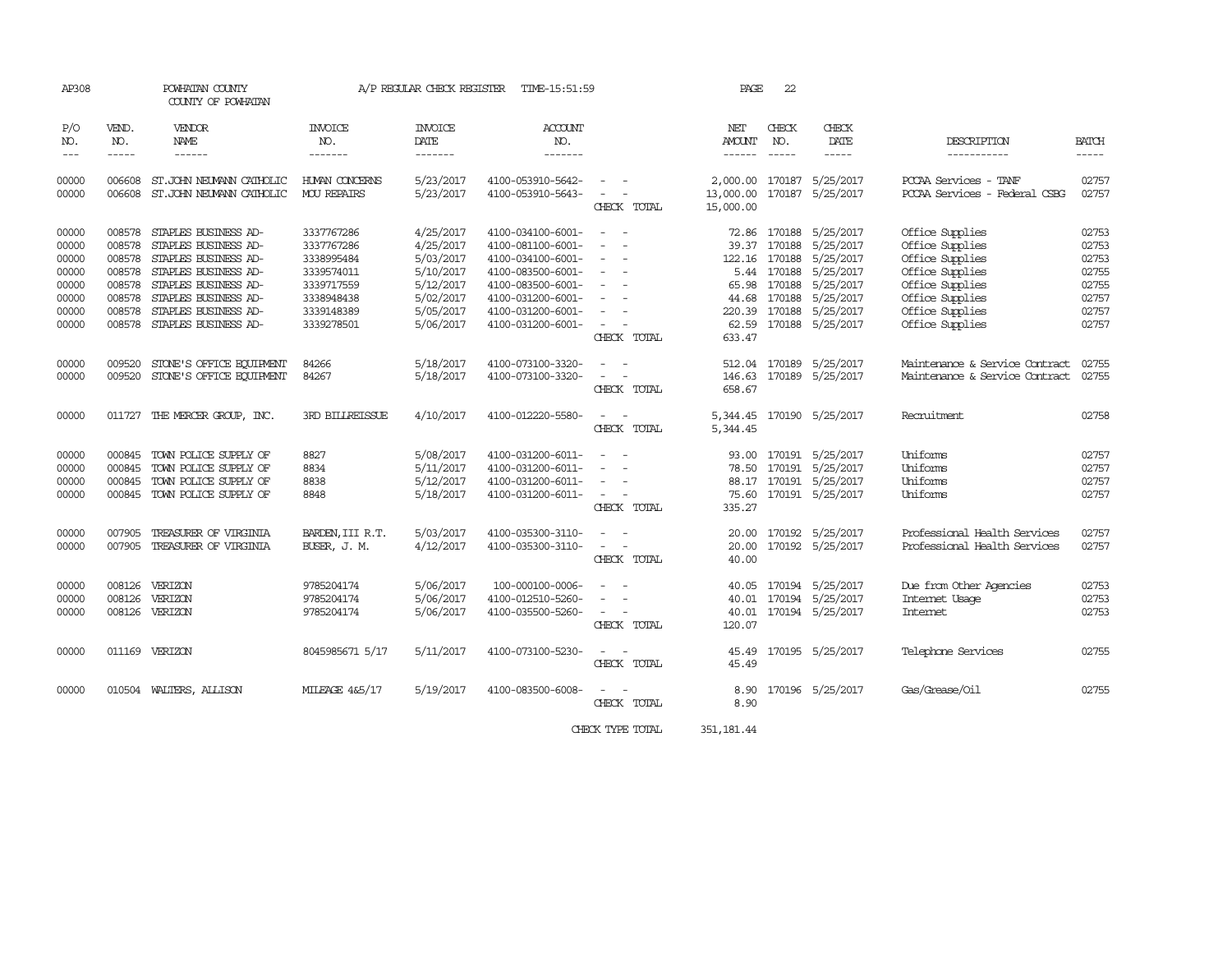| AP308                               | POWHATAN COUNTY<br>COUNTY OF POWHATAN |                                  |                                   | A/P VOID CHECK REGISTER TIME-15:51:59 |                               | 23<br>PAGE                                   |                        |                            |                       |
|-------------------------------------|---------------------------------------|----------------------------------|-----------------------------------|---------------------------------------|-------------------------------|----------------------------------------------|------------------------|----------------------------|-----------------------|
| P/O<br>VEND.<br>NO.<br>NO.<br>----- | VENDOR<br>NAME<br>------              | <b>INVOICE</b><br>NO.<br>------- | <b>INVOICE</b><br>DATE<br>------- | ACCOUNT<br>NO.<br>-------             |                               | CHECK<br>NET<br>AMOUNT<br>NO.<br>$- - - - -$ | CHECK<br>DATE<br>----- | DESCRIPTION<br>----------- | <b>BATCH</b><br>----- |
| 00000<br>011528                     | WINDOW GANG                           | 55844 REISSUE                    | 2/25/2017                         | 4100-014100-3310-                     | $\sim$ $ \sim$<br>CHECK TOTAL | 450.00-169961 5/05/2017<br>450.00-           |                        | Repairs & Maintenance      | 00390                 |
| 00000                               | 006074 EVIDENT, INC.                  | 110839C                          | 5/08/2017                         | 4100-031200-6011-                     | $\sim$ $ \sim$<br>CHECK TOTAL | 199.50-170073 5/18/2017<br>199.50-           |                        | Uniforms                   | 00387                 |
|                                     |                                       |                                  |                                   |                                       | CHECK TYPE TOTAL              | 649.50-                                      |                        |                            |                       |
|                                     |                                       |                                  |                                   |                                       | FINAL TOTAL                   | 350,531.94                                   |                        |                            |                       |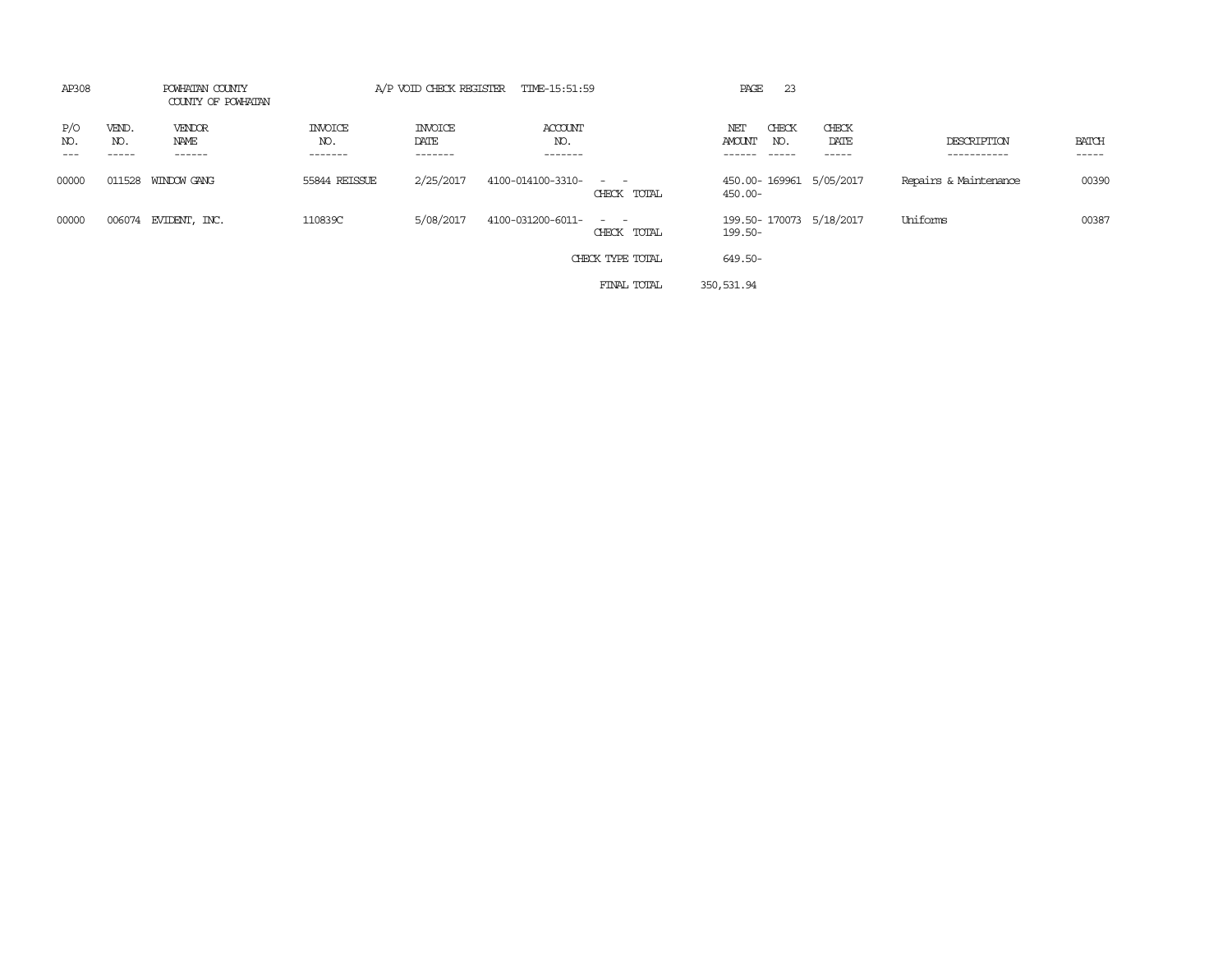| AP308          |                  | POWHATAN COUNTY<br>COUNTY OF POWHATAN                                                                                                                                                                                                                                                                                                                                                                                                                                      |                       | A/P REGULAR CHECK REGISTER | TIME-15:56:38                          |                                                                                                                             | PAGE                       | 1                |                           |                                      |                                                                                                                                                                                                                                                                                                                                                                                                                                                                                     |
|----------------|------------------|----------------------------------------------------------------------------------------------------------------------------------------------------------------------------------------------------------------------------------------------------------------------------------------------------------------------------------------------------------------------------------------------------------------------------------------------------------------------------|-----------------------|----------------------------|----------------------------------------|-----------------------------------------------------------------------------------------------------------------------------|----------------------------|------------------|---------------------------|--------------------------------------|-------------------------------------------------------------------------------------------------------------------------------------------------------------------------------------------------------------------------------------------------------------------------------------------------------------------------------------------------------------------------------------------------------------------------------------------------------------------------------------|
| P/O<br>NO.     | VEND.<br>NO.     | <b>VENDOR</b><br>NAME                                                                                                                                                                                                                                                                                                                                                                                                                                                      | <b>INVOICE</b><br>NO. | <b>INVOICE</b><br>DATE     | <b>ACCOUNT</b><br>NO.                  |                                                                                                                             | NET<br>AMOUNT              | CHECK<br>NO.     | CHECK<br>DATE             | DESCRIPTION                          | <b>BATCH</b>                                                                                                                                                                                                                                                                                                                                                                                                                                                                        |
| $---$          | $\frac{1}{2}$    | $\frac{1}{2} \left( \frac{1}{2} \right) \left( \frac{1}{2} \right) \left( \frac{1}{2} \right) \left( \frac{1}{2} \right) \left( \frac{1}{2} \right) \left( \frac{1}{2} \right) \left( \frac{1}{2} \right) \left( \frac{1}{2} \right) \left( \frac{1}{2} \right) \left( \frac{1}{2} \right) \left( \frac{1}{2} \right) \left( \frac{1}{2} \right) \left( \frac{1}{2} \right) \left( \frac{1}{2} \right) \left( \frac{1}{2} \right) \left( \frac{1}{2} \right) \left( \frac$ | -------               | -------                    | -------                                |                                                                                                                             | $- - - - - -$              | $- - - - -$      | $- - - - -$               | -----------                          | $\begin{tabular}{ccccc} \multicolumn{2}{c}{} & \multicolumn{2}{c}{} & \multicolumn{2}{c}{} & \multicolumn{2}{c}{} & \multicolumn{2}{c}{} & \multicolumn{2}{c}{} & \multicolumn{2}{c}{} & \multicolumn{2}{c}{} & \multicolumn{2}{c}{} & \multicolumn{2}{c}{} & \multicolumn{2}{c}{} & \multicolumn{2}{c}{} & \multicolumn{2}{c}{} & \multicolumn{2}{c}{} & \multicolumn{2}{c}{} & \multicolumn{2}{c}{} & \multicolumn{2}{c}{} & \multicolumn{2}{c}{} & \multicolumn{2}{c}{} & \mult$ |
|                |                  |                                                                                                                                                                                                                                                                                                                                                                                                                                                                            |                       |                            |                                        |                                                                                                                             |                            |                  |                           |                                      |                                                                                                                                                                                                                                                                                                                                                                                                                                                                                     |
| 00000          |                  | 009183 AIR, WATER & SOIL LABORA- V17002804                                                                                                                                                                                                                                                                                                                                                                                                                                 |                       | 4/25/2017                  | 4501-043400-3142-                      | $\sim$ $ \sim$                                                                                                              | 975.00 169890              |                  | 5/05/2017                 | Professional Services - Sewer        | 02735                                                                                                                                                                                                                                                                                                                                                                                                                                                                               |
| 00000          | 009183           | AIR, WATER & SOIL LABORA- V17002819                                                                                                                                                                                                                                                                                                                                                                                                                                        |                       | 4/25/2017                  | 4501-043400-3142-                      |                                                                                                                             | 133.60                     | 169890           | 5/05/2017                 | Professional Services - Sewer        | 02735                                                                                                                                                                                                                                                                                                                                                                                                                                                                               |
| 00000          | 009183           | AIR, WATER & SOIL LABORA- V17002835                                                                                                                                                                                                                                                                                                                                                                                                                                        |                       | 4/26/2017                  | 4501-043400-3142-                      |                                                                                                                             | 975.00                     | 169890           | 5/05/2017                 | Professional Services - Sewer        | 02735                                                                                                                                                                                                                                                                                                                                                                                                                                                                               |
| 00000          | 009183           | AIR, WATER & SOIL LABORA- V17002869                                                                                                                                                                                                                                                                                                                                                                                                                                        |                       | 4/26/2017                  | 4501-043400-3142-                      | $\sim$                                                                                                                      | 2,995.25                   | 169890           | 5/05/2017                 | Professional Services - Sewer        | 02735                                                                                                                                                                                                                                                                                                                                                                                                                                                                               |
| 00000          | 009183           | AIR, WATER & SOIL LABORA- V17002956                                                                                                                                                                                                                                                                                                                                                                                                                                        |                       | 4/28/2017                  | 4501-043400-3140-                      | $\sim$                                                                                                                      | 40.00                      | 169890           | 5/05/2017                 | Professional Services - Water        | 02735                                                                                                                                                                                                                                                                                                                                                                                                                                                                               |
| 00000          |                  | 009183 AIR, WATER & SOIL LABORA- V17002971                                                                                                                                                                                                                                                                                                                                                                                                                                 |                       | 5/01/2017                  | 4501-043400-3142-                      | $\sim$ 100 $\mu$                                                                                                            | 40.00                      |                  | 169890 5/05/2017          | Professional Services - Sewer        | 02735                                                                                                                                                                                                                                                                                                                                                                                                                                                                               |
|                |                  |                                                                                                                                                                                                                                                                                                                                                                                                                                                                            |                       |                            |                                        | CHECK TOTAL                                                                                                                 | 5,158.85                   |                  |                           |                                      |                                                                                                                                                                                                                                                                                                                                                                                                                                                                                     |
| 00000          |                  | 011367 CAPITAL WASTE SERVICE, INC 93942                                                                                                                                                                                                                                                                                                                                                                                                                                    |                       | 4/25/2017                  | 4116-084000-8200-                      |                                                                                                                             | 100.00                     |                  | 169897 5/05/2017          | Earth Day Donations                  | 02733                                                                                                                                                                                                                                                                                                                                                                                                                                                                               |
|                |                  |                                                                                                                                                                                                                                                                                                                                                                                                                                                                            |                       |                            |                                        | CHECK TOTAL                                                                                                                 | 100.00                     |                  |                           |                                      |                                                                                                                                                                                                                                                                                                                                                                                                                                                                                     |
| 00000          |                  | 000540 CENTRAL VIRGINIA WASTE                                                                                                                                                                                                                                                                                                                                                                                                                                              | 22146                 | 4/26/2017                  | 4116-083500-8215-                      | $\sim$                                                                                                                      | 280.00                     |                  | 169898 5/05/2017          | DEQ - Grant for Litter Control       | 02735                                                                                                                                                                                                                                                                                                                                                                                                                                                                               |
|                |                  |                                                                                                                                                                                                                                                                                                                                                                                                                                                                            |                       |                            |                                        | CHECK TOTAL                                                                                                                 | 280.00                     |                  |                           |                                      |                                                                                                                                                                                                                                                                                                                                                                                                                                                                                     |
|                |                  |                                                                                                                                                                                                                                                                                                                                                                                                                                                                            |                       |                            |                                        | $\sim$                                                                                                                      |                            |                  |                           |                                      |                                                                                                                                                                                                                                                                                                                                                                                                                                                                                     |
| 00000          |                  | 011728 DANIEL & COMPANY, INC.                                                                                                                                                                                                                                                                                                                                                                                                                                              | APPLICATION #4        | 4/30/2017                  | 301-000200-0008-                       | $\overline{\phantom{a}}$<br>$\equiv$                                                                                        | 25,579.00-169902 5/05/2017 |                  |                           | Retainages Payable                   | 02734<br>02734                                                                                                                                                                                                                                                                                                                                                                                                                                                                      |
| 00000          |                  | 011728 DANIEL & COMPANY, INC.                                                                                                                                                                                                                                                                                                                                                                                                                                              | APPLICATION #4        | 4/30/2017                  | 4301-042000-8301-                      | CHECK TOTAL                                                                                                                 | 511,571.00<br>485,992.00   |                  | 169902 5/05/2017          | Joint Maintenance Garage             |                                                                                                                                                                                                                                                                                                                                                                                                                                                                                     |
|                |                  |                                                                                                                                                                                                                                                                                                                                                                                                                                                                            |                       |                            |                                        |                                                                                                                             |                            |                  |                           |                                      |                                                                                                                                                                                                                                                                                                                                                                                                                                                                                     |
| 00000          |                  | 000076 DELL MARKETING L.P.                                                                                                                                                                                                                                                                                                                                                                                                                                                 | 10154858815           | 3/16/2017                  | 4116-032201-8214-                      |                                                                                                                             | 2,574.08                   |                  | 169904 5/05/2017          | STATE - VFIRS Hardware Grant         | 02733                                                                                                                                                                                                                                                                                                                                                                                                                                                                               |
| 00000          |                  | 000076 DELL MARKETING L.P.                                                                                                                                                                                                                                                                                                                                                                                                                                                 | 10158952893           | 4/08/2017                  | 4301-012510-8304-                      | $\sim$ 10 $\pm$<br>$\overline{\phantom{a}}$                                                                                 | 291.99                     |                  | 169904 5/05/2017          | PC Replacement                       | 02733                                                                                                                                                                                                                                                                                                                                                                                                                                                                               |
|                |                  |                                                                                                                                                                                                                                                                                                                                                                                                                                                                            |                       |                            |                                        | CHECK TOTAL                                                                                                                 | 2,866.07                   |                  |                           |                                      |                                                                                                                                                                                                                                                                                                                                                                                                                                                                                     |
| 00000          |                  | 009639 EMS MANAGEMENT &                                                                                                                                                                                                                                                                                                                                                                                                                                                    | 029629                | 1/31/2017                  | 4120-032300-5845-                      |                                                                                                                             | 2,377.96                   |                  | 169905 5/05/2017          | EMS Transport Third Party Bill       | 02733                                                                                                                                                                                                                                                                                                                                                                                                                                                                               |
|                |                  |                                                                                                                                                                                                                                                                                                                                                                                                                                                                            |                       |                            |                                        | CHECK TOTAL                                                                                                                 | 2,377.96                   |                  |                           |                                      |                                                                                                                                                                                                                                                                                                                                                                                                                                                                                     |
|                |                  |                                                                                                                                                                                                                                                                                                                                                                                                                                                                            |                       |                            |                                        |                                                                                                                             |                            |                  |                           |                                      |                                                                                                                                                                                                                                                                                                                                                                                                                                                                                     |
| 00000          | 008805           | INTERSTATE RESCUE                                                                                                                                                                                                                                                                                                                                                                                                                                                          | 2901                  | 3/10/2017                  | 4116-032202-0001-                      |                                                                                                                             | 2,200.00                   |                  | 169914 5/05/2017          | Fire and Rescue Expenses             | 02733                                                                                                                                                                                                                                                                                                                                                                                                                                                                               |
|                |                  |                                                                                                                                                                                                                                                                                                                                                                                                                                                                            |                       |                            |                                        | CHECK TOTAL                                                                                                                 | 2,200.00                   |                  |                           |                                      |                                                                                                                                                                                                                                                                                                                                                                                                                                                                                     |
| 00000          |                  | 011807 MALOUF ENGINEERING                                                                                                                                                                                                                                                                                                                                                                                                                                                  | 1704121V1             | 4/04/2017                  | 4301-012510-0001-                      | $\sim$                                                                                                                      | 1,000.00                   |                  | 169918 5/05/2017          | Radio Towers/Broadband               | 02734                                                                                                                                                                                                                                                                                                                                                                                                                                                                               |
|                |                  |                                                                                                                                                                                                                                                                                                                                                                                                                                                                            |                       |                            |                                        | CHECK TOTAL                                                                                                                 | 1,000.00                   |                  |                           |                                      |                                                                                                                                                                                                                                                                                                                                                                                                                                                                                     |
|                |                  |                                                                                                                                                                                                                                                                                                                                                                                                                                                                            |                       |                            |                                        |                                                                                                                             |                            |                  |                           |                                      |                                                                                                                                                                                                                                                                                                                                                                                                                                                                                     |
| 00000          |                  | 008579 POWHATAN COMMERCIAL                                                                                                                                                                                                                                                                                                                                                                                                                                                 | 0085201705            | 5/05/2017                  | 4501-043400-5420-                      | $\sim$ 100 $\mu$<br>$\overline{\phantom{a}}$                                                                                | 2,509.70                   |                  | 169934 5/05/2017          | Rent - Office Space                  | 02736                                                                                                                                                                                                                                                                                                                                                                                                                                                                               |
|                |                  |                                                                                                                                                                                                                                                                                                                                                                                                                                                                            |                       |                            |                                        | CHECK TOTAL                                                                                                                 | 2,509.70                   |                  |                           |                                      |                                                                                                                                                                                                                                                                                                                                                                                                                                                                                     |
| 00000          |                  | 006761 POWHATAN VOLUNTEER FIRE                                                                                                                                                                                                                                                                                                                                                                                                                                             | 2533                  | 9/23/2016                  | 4116-032202-0001-                      |                                                                                                                             |                            |                  | 6,228.45 169936 5/05/2017 | Fire and Rescue Expenses             | 02733                                                                                                                                                                                                                                                                                                                                                                                                                                                                               |
|                |                  |                                                                                                                                                                                                                                                                                                                                                                                                                                                                            |                       |                            |                                        | CHECK TOTAL                                                                                                                 | 6,228.45                   |                  |                           |                                      |                                                                                                                                                                                                                                                                                                                                                                                                                                                                                     |
|                |                  |                                                                                                                                                                                                                                                                                                                                                                                                                                                                            |                       |                            |                                        |                                                                                                                             |                            |                  |                           |                                      |                                                                                                                                                                                                                                                                                                                                                                                                                                                                                     |
| 00000          |                  | 006253 SALISBURY TIRE & EXHAUST                                                                                                                                                                                                                                                                                                                                                                                                                                            | 0093683               | 3/28/2017                  | 4501-043400-6008-                      | $\frac{1}{2} \left( \frac{1}{2} \right) \left( \frac{1}{2} \right) = \frac{1}{2} \left( \frac{1}{2} \right)$<br>CHECK TOTAL | 81.70                      |                  | 81.70 169944 5/05/2017    | Gas/Grease/Oil/Vehicle Repairs       | 02734                                                                                                                                                                                                                                                                                                                                                                                                                                                                               |
|                |                  |                                                                                                                                                                                                                                                                                                                                                                                                                                                                            |                       |                            |                                        |                                                                                                                             |                            |                  |                           |                                      |                                                                                                                                                                                                                                                                                                                                                                                                                                                                                     |
| 00000          |                  | 009701 SHI INTERNATIONAL CORP.                                                                                                                                                                                                                                                                                                                                                                                                                                             | B06353857             | 4/05/2017                  | 4116-032201-8214-                      |                                                                                                                             | 225.92                     |                  | 169947 5/05/2017          | STATE - VFIRS Hardware Grant         | 02734                                                                                                                                                                                                                                                                                                                                                                                                                                                                               |
| 00000          |                  | 009701 SHI INTERNATIONAL CORP.                                                                                                                                                                                                                                                                                                                                                                                                                                             | B06353857             | 4/05/2017                  | 4301-012510-8304-                      | $\sim$<br>$\sim$                                                                                                            |                            |                  | 764.44 169947 5/05/2017   | PC Replacement                       | 02734                                                                                                                                                                                                                                                                                                                                                                                                                                                                               |
|                |                  |                                                                                                                                                                                                                                                                                                                                                                                                                                                                            |                       |                            |                                        | CHECK TOTAL                                                                                                                 | 990.36                     |                  |                           |                                      |                                                                                                                                                                                                                                                                                                                                                                                                                                                                                     |
| 00000          |                  | 007570 SMITH, DANNY LEE                                                                                                                                                                                                                                                                                                                                                                                                                                                    | POLICE WEEK '17       | 5/02/2017                  | 4116-031212-6015-                      | $\frac{1}{2} \left( \frac{1}{2} \right) \left( \frac{1}{2} \right) = \frac{1}{2} \left( \frac{1}{2} \right)$                | 600.00                     |                  | 169949 5/05/2017          | Ancillary Expenses                   | 02735                                                                                                                                                                                                                                                                                                                                                                                                                                                                               |
|                |                  |                                                                                                                                                                                                                                                                                                                                                                                                                                                                            |                       |                            |                                        | CHECK TOTAL                                                                                                                 | 600.00                     |                  |                           |                                      |                                                                                                                                                                                                                                                                                                                                                                                                                                                                                     |
|                |                  |                                                                                                                                                                                                                                                                                                                                                                                                                                                                            |                       |                            |                                        |                                                                                                                             |                            |                  |                           |                                      |                                                                                                                                                                                                                                                                                                                                                                                                                                                                                     |
| 00000<br>00000 | 007310<br>007310 | SOUTHEASTERN EMERGENCY<br>SOUTHEASTERN EMERGENCY                                                                                                                                                                                                                                                                                                                                                                                                                           | 751603<br>752407      | 4/11/2017<br>4/18/2017     | 4120-032301-6013-<br>4120-032301-6013- | $\sim$<br>$\sim$                                                                                                            | 369.00<br>600.00           | 169950<br>169950 | 5/05/2017<br>5/05/2017    | Medical Supplies<br>Medical Supplies | 02734<br>02734                                                                                                                                                                                                                                                                                                                                                                                                                                                                      |
| 00000          |                  | 007310 SOUTHEASTERN EMERGENCY                                                                                                                                                                                                                                                                                                                                                                                                                                              | 753888                | 4/25/2017                  | 4120-032301-6013-                      | $\sim$                                                                                                                      | 143.96                     | 169950           | 5/05/2017                 | Medical Supplies                     | 02734                                                                                                                                                                                                                                                                                                                                                                                                                                                                               |
| 00000          |                  | 007310 SOUTHEASTERN EMERGENCY                                                                                                                                                                                                                                                                                                                                                                                                                                              | 754448                | 4/26/2017                  | 4120-032301-6013-                      | $\sim$ 100 $\sim$<br>$\overline{\phantom{a}}$                                                                               |                            |                  | 95.50 169950 5/05/2017    | Medical Supplies                     | 02734                                                                                                                                                                                                                                                                                                                                                                                                                                                                               |
|                |                  |                                                                                                                                                                                                                                                                                                                                                                                                                                                                            |                       |                            |                                        |                                                                                                                             |                            |                  |                           |                                      |                                                                                                                                                                                                                                                                                                                                                                                                                                                                                     |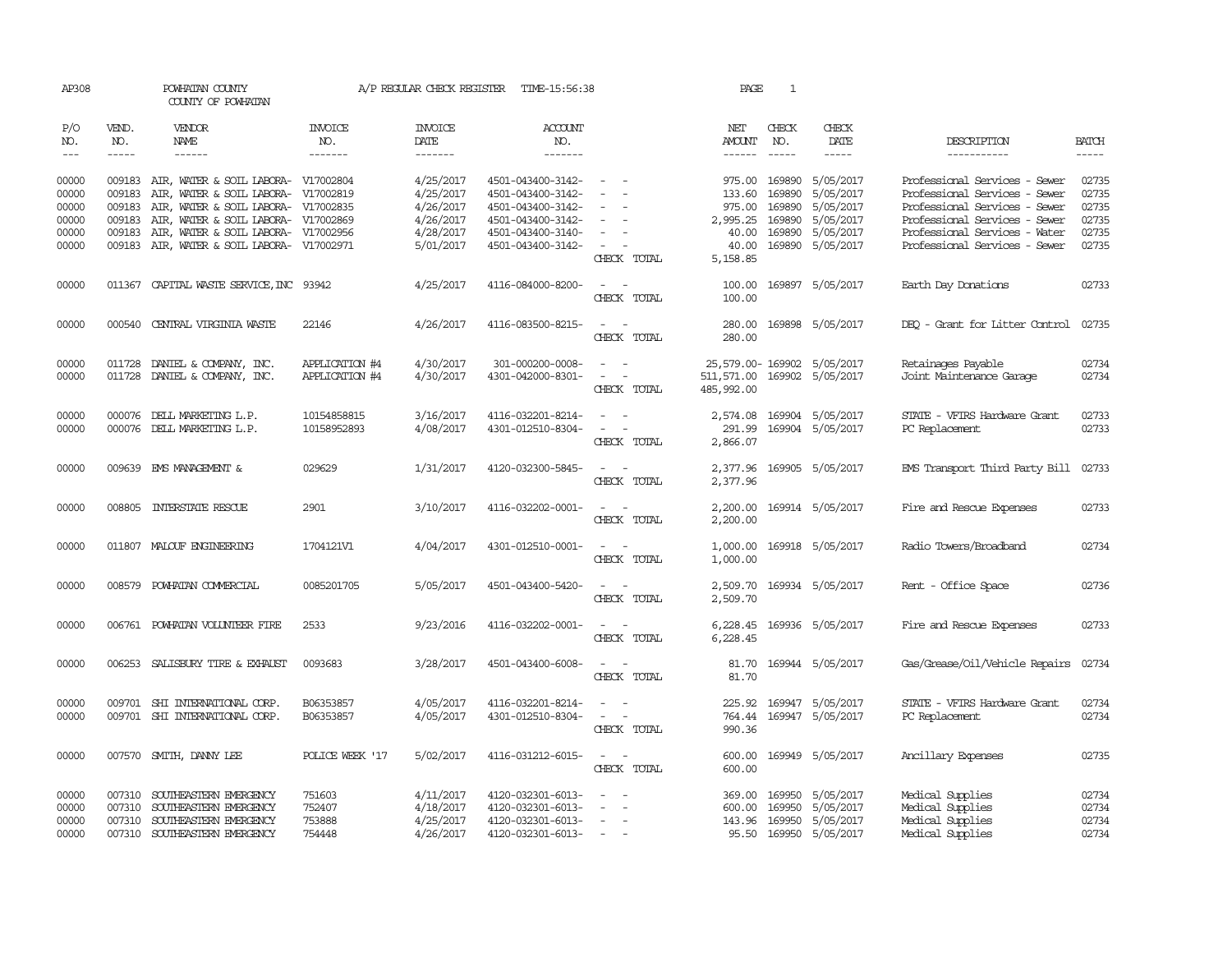| AP308                                     |                                                | POWHATAN COUNTY<br>COUNTY OF POWHATAN                                                                                                         |                                                               | A/P REGULAR CHECK REGISTER                                    | TIME-15:56:38                                                                                         |                                                                | PAGE                                                   | $\overline{c}$                |                                                                             |                                                                                                                                                                   |                                           |
|-------------------------------------------|------------------------------------------------|-----------------------------------------------------------------------------------------------------------------------------------------------|---------------------------------------------------------------|---------------------------------------------------------------|-------------------------------------------------------------------------------------------------------|----------------------------------------------------------------|--------------------------------------------------------|-------------------------------|-----------------------------------------------------------------------------|-------------------------------------------------------------------------------------------------------------------------------------------------------------------|-------------------------------------------|
| P/O<br>NO.<br>$\frac{1}{2}$               | VEND.<br>NO.<br>$- - - - -$                    | VENDOR<br>NAME<br>------                                                                                                                      | <b>INVOICE</b><br>NO.<br>-------                              | <b>INVOICE</b><br>DATE<br>-------                             | ACCOUNT<br>NO.<br>-------                                                                             |                                                                | NET<br>AMOUNT<br>$- - - - - -$                         | CHECK<br>NO.<br>$\frac{1}{2}$ | CHECK<br>DATE<br>$- - - - -$                                                | DESCRIPTION<br>-----------                                                                                                                                        | <b>BATCH</b><br>$- - - - -$               |
| 00000                                     |                                                | 007310 SOUTHEASTERN EMERGENCY                                                                                                                 | 754654                                                        | 4/27/2017                                                     | 4120-032301-6013-                                                                                     | $\equiv$<br>CHECK TOTAL                                        | 71.50<br>1,279.96                                      |                               | 169950 5/05/2017                                                            | Medical Supplies                                                                                                                                                  | 02734                                     |
| 00000                                     |                                                | 007368 WARNER, PHIL                                                                                                                           | CHIEF'S CONF217                                               | 2/25/2017                                                     | 4120-032200-8215-                                                                                     | CHECK TOTAL                                                    | 97.41                                                  |                               | 97.41 169959 5/05/2017                                                      | State Dept of Fire Programs Fu 02734                                                                                                                              |                                           |
| 00000                                     |                                                | 011181 WELLS FARGO FINANCIAL                                                                                                                  | 5003900504                                                    | 4/24/2017                                                     | 4501-043400-3320-                                                                                     | $\equiv$<br>CHECK TOTAL                                        | 234.64<br>234.64                                       |                               | 169960 5/05/2017                                                            | Maintenance and Service Contra                                                                                                                                    | 02733                                     |
| 00000                                     |                                                | 008115 ZOLL MEDICAL CORPORATION                                                                                                               | 2506613                                                       | 3/31/2017                                                     | 4120-032301-6013-                                                                                     | $\sim$<br>$\overline{\phantom{a}}$<br>CHECK TOTAL              | 1,686.27<br>1,686.27                                   |                               | 169964 5/05/2017                                                            | Medical Supplies                                                                                                                                                  | 02734                                     |
| 00000                                     |                                                | 010565 A.D. DESIGNS                                                                                                                           | 1298                                                          | 5/02/2017                                                     | 4116-032203-0001-                                                                                     | CHECK TOTAL                                                    | 917.00<br>917.00                                       |                               | 169965 5/15/2017                                                            | <b>JET</b> Program                                                                                                                                                | 02737                                     |
| 00000<br>00000<br>00000<br>00000<br>00000 | 009183<br>009183<br>009183<br>009183<br>009183 | AIR, WATER & SOIL LABORA-<br>AIR, WATER & SOIL LABORA-<br>AIR, WATER & SOIL LABORA-<br>AIR, WATER & SOIL LABORA-<br>AIR, WATER & SOIL LABORA- | V17003031<br>V17003032<br>V17003054<br>V17003103<br>V17003143 | 5/02/2017<br>5/02/2017<br>5/03/2017<br>5/04/2017<br>5/05/2017 | 4501-043400-3142-<br>4501-043400-3142-<br>4501-043400-3142-<br>4501-043400-3142-<br>4501-043400-3142- | $\sim$<br>$\overline{\phantom{a}}$<br>CHECK TOTAL              | 152.60<br>40.00<br>133.60<br>40.00<br>111.40<br>477.60 | 169970<br>169970<br>169970    | 5/15/2017<br>5/15/2017<br>5/15/2017<br>169970 5/15/2017<br>169970 5/15/2017 | Professional Services - Sewer<br>Professional Services - Sewer<br>Professional Services - Sewer<br>Professional Services - Sewer<br>Professional Services - Sewer | 02739<br>02739<br>02739<br>02739<br>02739 |
| 00000                                     |                                                | 011095 ARROW INTERNATIONAL, INC. 94817397                                                                                                     |                                                               | 5/08/2017                                                     | 4120-032301-6013-                                                                                     | $\equiv$<br>CHECK TOTAL                                        | 1,112.59<br>1,112.59                                   |                               | 169973 5/15/2017                                                            | Medical Supplies                                                                                                                                                  | 02737                                     |
| 00000<br>00000<br>00000                   | 008668<br>008668<br>008668                     | BANK OF AMERICA<br>BANK OF AMERICA<br>BANK OF AMERICA                                                                                         | 05/01/2017<br>05/01/2017<br>05/01/2017                        | 5/01/2017<br>5/01/2017<br>5/01/2017                           | 4116-032200-8215-<br>4116-032200-8215-<br>4120-032200-8215-                                           | $\equiv$                                                       | 4,797.00<br>165.00<br>205.05                           | 169975<br>169975              | 169975 5/15/2017<br>5/15/2017<br>5/15/2017                                  | State - Dept of Fire Programs<br>State - Dept of Fire Programs<br>State Dept of Fire Programs Fu                                                                  | 02744<br>02744<br>02744                   |
| 00000<br>00000<br>00000                   | 008668<br>008668<br>008668                     | BANK OF AMERICA<br>BANK OF AMERICA<br>BANK OF AMERICA                                                                                         | 05/01/2017<br>05/01/2017<br>05/01/2017                        | 5/01/2017<br>5/01/2017<br>5/01/2017                           | 4120-032200-8215-<br>4120-032200-8215-<br>4120-032200-8215-                                           | $\sim$<br>$\overline{\phantom{a}}$<br>$\overline{\phantom{a}}$ | 113.50<br>29.95<br>1,590.00                            | 169975<br>169975              | 5/15/2017<br>169975 5/15/2017<br>5/15/2017                                  | State Dept of Fire Programs Fu<br>State Dept of Fire Programs Fu<br>State Dept of Fire Programs Fu                                                                | 02744<br>02744<br>02744                   |
| 00000<br>00000<br>00000                   | 008668<br>008668<br>008668                     | BANK OF AMERICA<br>BANK OF AMERICA<br>BANK OF AMERICA                                                                                         | 05/01/2017<br>05/01/2017<br>05/01/2017                        | 5/01/2017<br>5/01/2017<br>5/01/2017                           | 4120-032200-8215-<br>4120-032200-8215-<br>4120-032200-8215-                                           | $\overline{\phantom{a}}$<br>$\sim$                             | 79.74<br>506.40<br>140.00                              | 169975<br>169975<br>169975    | 5/15/2017<br>5/15/2017<br>5/15/2017                                         | State Dept of Fire Programs Fu<br>State Dept of Fire Programs Fu<br>State Dept of Fire Programs Fu                                                                | 02744<br>02744<br>02744                   |
| 00000<br>00000                            | 008668<br>008668                               | BANK OF AMERICA<br>BANK OF AMERICA                                                                                                            | 05/01/2017<br>05/01/2017                                      | 5/01/2017<br>5/01/2017                                        | 4120-032200-8215-<br>4301-012510-8305-                                                                | $\overline{\phantom{a}}$                                       | 325.00<br>17.49                                        | 169975<br>169975              | 5/15/2017<br>5/15/2017                                                      | State Dept of Fire Programs Fu<br>County Website Replacement                                                                                                      | 02744<br>02744                            |
| 00000<br>00000<br>00000                   | 008668<br>008668<br>008668                     | BANK OF AMERICA<br>BANK OF AMERICA<br>BANK OF AMERICA                                                                                         | 05/01/2017<br>05/01/2017<br>05/01/2017                        | 5/01/2017<br>5/01/2017<br>5/01/2017                           | 4301-012500-8301-<br>4501-043400-6015-<br>4501-043400-3310-                                           | $\overline{\phantom{a}}$<br>$\sim$                             | 5.00<br>417.40<br>10.88                                | 169975<br>169975              | 169975 5/15/2017<br>5/15/2017<br>5/15/2017                                  | Sheriff's Vehicles<br>Lab Supplies<br>Repairs and Maintenance                                                                                                     | 02744<br>02744<br>02744                   |
| 00000<br>00000<br>00000                   | 008668<br>008668<br>008668                     | BANK OF AMERICA<br>BANK OF AMERICA<br>BANK OF AMERICA                                                                                         | 05/01/2017<br>05/01/2017<br>05/01/2017                        | 5/01/2017<br>5/01/2017<br>5/01/2017                           | 4501-043400-5130-<br>4501-043400-6014-<br>4501-043400-3310-                                           | $\equiv$                                                       | 14.20<br>3.84<br>237.72                                | 169975<br>169975<br>169975    | 5/15/2017<br>5/15/2017<br>5/15/2017                                         | Water<br>Other Operating Supplies<br>Repairs and Maintenance                                                                                                      | 02744<br>02744<br>02744                   |
| 00000<br>00000<br>00000                   | 008668<br>008668<br>008668                     | BANK OF AMERICA<br>BANK OF AMERICA<br>BANK OF AMERICA                                                                                         | 05/01/2017<br>05/01/2017<br>05/01/2017                        | 5/01/2017<br>5/01/2017<br>5/01/2017                           | 4501-043400-6015-<br>4501-043400-6100-<br>4501-043400-6100-                                           | $\overline{\phantom{a}}$<br>$\sim$                             | 132.84<br>61.50<br>97.90                               | 169975<br>169975<br>169975    | 5/15/2017<br>5/15/2017<br>5/15/2017                                         | Lab Supplies<br>Personal Protective Equipment<br>Personal Protective Equipment                                                                                    | 02744<br>02744<br>02744                   |
| 00000<br>00000<br>00000                   | 008668<br>008668<br>008668                     | BANK OF AMERICA<br>BANK OF AMERICA<br>BANK OF AMERICA                                                                                         | 05/01/2017<br>05/01/2017<br>05/01/2017                        | 5/01/2017<br>5/01/2017<br>5/01/2017                           | 4501-043400-3310-<br>4501-043400-3310-<br>4501-043400-3310-                                           | $\overline{\phantom{a}}$<br>$\sim$                             | 19.98<br>3.99<br>26.98                                 | 169975<br>169975<br>169975    | 5/15/2017<br>5/15/2017<br>5/15/2017                                         | Repairs and Maintenance<br>Repairs and Maintenance<br>Repairs and Maintenance                                                                                     | 02744<br>02744<br>02744                   |
| 00000<br>00000<br>00000                   | 008668<br>008668                               | BANK OF AMERICA<br>BANK OF AMERICA<br>008668 BANK OF AMERICA                                                                                  | 05/01/2017<br>05/01/2017<br>05/01/2017                        | 5/01/2017<br>5/01/2017<br>5/01/2017                           | 4501-043400-3310-<br>4501-043400-3310-<br>4501-043400-3310-                                           | $\sim$                                                         | 99.26                                                  | 169975<br>103.92-169975       | 5/15/2017<br>5/15/2017<br>92.66-169975 5/15/2017                            | Repairs and Maintenance<br>Repairs and Maintenance<br>Repairs and Maintenance                                                                                     | 02744<br>02744<br>02744                   |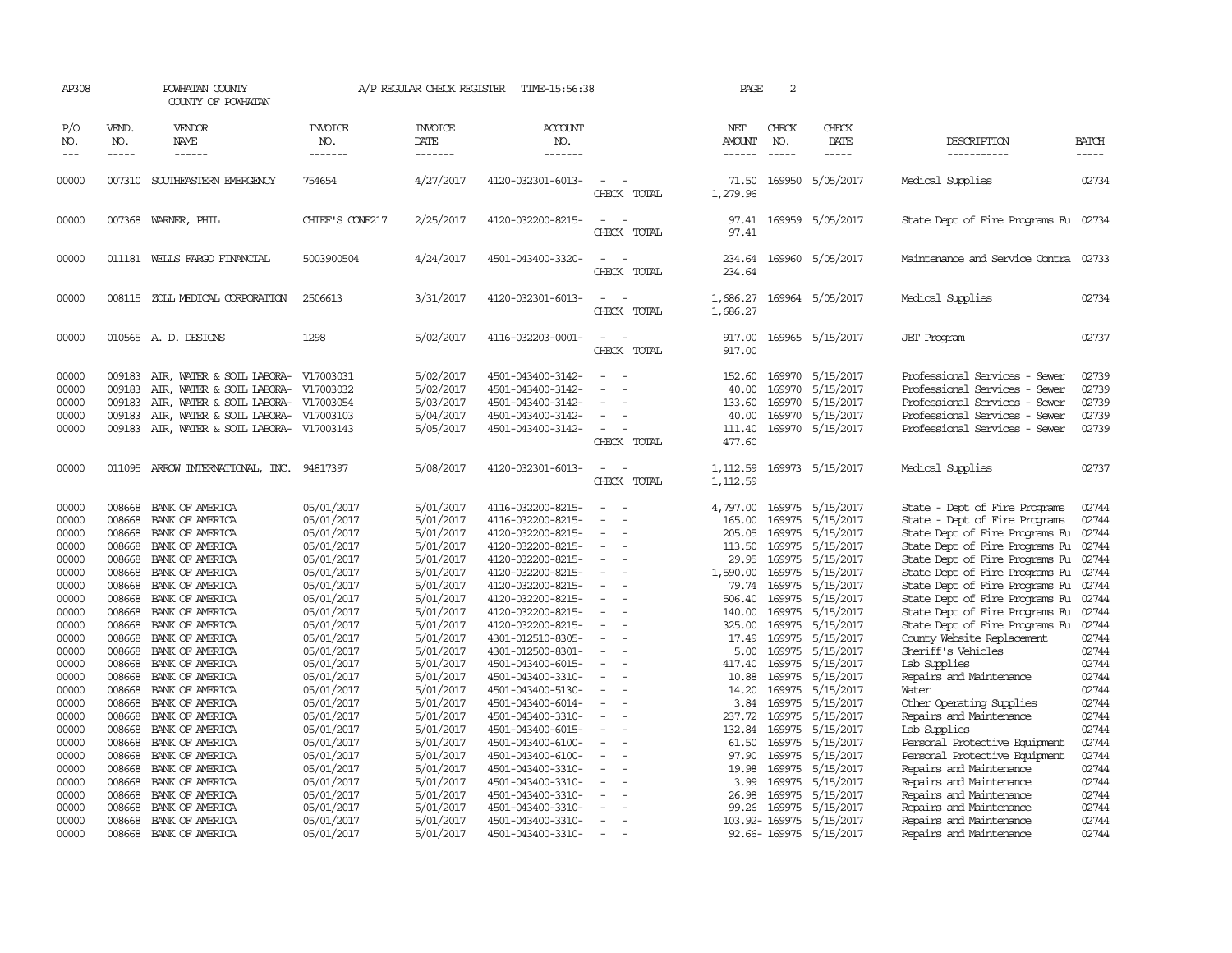| AP308                            |                             | POWHATAN COUNTY<br>COUNTY OF POWHATAN                                           |                                                      | A/P REGULAR CHECK REGISTER                       | TIME-15:56:38                                                                    |                                                                                                                             | PAGE                                                        | 3                             |                                                                       |                                                                                                           |                                  |
|----------------------------------|-----------------------------|---------------------------------------------------------------------------------|------------------------------------------------------|--------------------------------------------------|----------------------------------------------------------------------------------|-----------------------------------------------------------------------------------------------------------------------------|-------------------------------------------------------------|-------------------------------|-----------------------------------------------------------------------|-----------------------------------------------------------------------------------------------------------|----------------------------------|
| P/O<br>NO.<br>$---$              | VEND.<br>NO.<br>$- - - - -$ | <b>VENDOR</b><br>NAME<br>------                                                 | <b>INVOICE</b><br>NO.<br>-------                     | <b>INVOICE</b><br>DATE<br>$- - - - - - -$        | <b>ACCOUNT</b><br>NO.<br>-------                                                 |                                                                                                                             | NET<br>AMOUNT                                               | CHECK<br>NO.<br>$\frac{1}{2}$ | CHECK<br>DATE<br>-----                                                | DESCRIPTION<br>-----------                                                                                | <b>BATCH</b><br>$- - - - -$      |
| 00000<br>00000<br>00000<br>00000 | 008668<br>008668<br>008668  | BANK OF AMERICA<br>BANK OF AMERICA<br>BANK OF AMERICA<br>008668 BANK OF AMERICA | 05/01/2017<br>05/01/2017<br>05/01/2017<br>05/01/2017 | 5/01/2017<br>5/01/2017<br>5/01/2017<br>5/01/2017 | 4501-043400-3310-<br>4501-043400-3310-<br>4501-043400-3310-<br>4501-043400-6014- | CHECK TOTAL                                                                                                                 | 215.95<br>97.57<br>498.20<br>116.00<br>9,831.76             | 169975                        | 169975 5/15/2017<br>5/15/2017<br>169975 5/15/2017<br>169975 5/15/2017 | Repairs and Maintenance<br>Repairs and Maintenance<br>Repairs and Maintenance<br>Other Operating Supplies | 02744<br>02744<br>02744<br>02744 |
| 00000                            |                             | 011439 BUSINESS CARD                                                            | 04/27/2017                                           | 4/27/2017                                        | 4116-031201-5540-                                                                | $ -$<br>CHECK TOTAL                                                                                                         | 3,365.48<br>3,365.48                                        |                               | 169978 5/15/2017                                                      | Triad Expenses                                                                                            | 02743                            |
| 00000                            |                             | 011610 BUSINESS CARD                                                            | 04/27/2017                                           | 4/27/2017                                        | 4116-035100-6023-                                                                | $\overline{\phantom{a}}$<br>$\sim$<br>CHECK TOTAL                                                                           | 636.00<br>636.00                                            |                               | 169979 5/15/2017                                                      | Animal Shelter Supplies                                                                                   | 02742                            |
| 00000                            | 006965                      | CINTAS CORPORATION                                                              | 143176273                                            | 4/26/2017                                        | 4501-043400-6011-                                                                | CHECK TOTAL                                                                                                                 | 94.52<br>94.52                                              |                               | 169982 5/15/2017                                                      | <b>Uniforms</b>                                                                                           | 02737                            |
| 00000                            | 010233                      | DEWBERRY ENGINEERS, INC.                                                        | 1412305                                              | 4/28/2017                                        | 4502-044000-0002-                                                                | $\overline{\phantom{a}}$<br>CHECK TOTAL                                                                                     | 1,893.50<br>1,893.50                                        |                               | 169987 5/15/2017                                                      | Dutoy Creek WITP Upgrades                                                                                 | 02737                            |
| 00000                            |                             | 007147 DRAPER ADEN ASSOCIATES,                                                  | 20170100441                                          | 1/31/2017                                        | 4501-043400-3140-                                                                | CHECK TOTAL                                                                                                                 | 4,200.00<br>4,200.00                                        |                               | 169989 5/15/2017                                                      | Professional Services - Water                                                                             | 02739                            |
| 00000                            |                             | 011224 ELECTRONIC SYSTEMS, INC.                                                 | IN679838                                             | 4/26/2017                                        | 4501-043400-3320-                                                                | CHECK TOTAL                                                                                                                 | 41.55<br>41.55                                              |                               | 169991 5/15/2017                                                      | Maintenance and Service Contra 02737                                                                      |                                  |
| 00000                            |                             | 006510 EMERGENCY SERVICES                                                       | 210                                                  | 5/02/2017                                        | 4120-032300-3110-                                                                | $\frac{1}{2} \left( \frac{1}{2} \right) \left( \frac{1}{2} \right) = \frac{1}{2} \left( \frac{1}{2} \right)$<br>CHECK TOTAL | 20, 363. 25<br>20, 363. 25                                  |                               | 169992 5/15/2017                                                      | Contract Services-Daytime Cove 02737                                                                      |                                  |
| 00000                            |                             | 009639 EMS MANAGEMENT &                                                         | 030343                                               | 4/30/2017                                        | 4120-032300-5845-                                                                | CHECK TOTAL                                                                                                                 | 1,834.24<br>1,834.24                                        |                               | 169993 5/15/2017                                                      | EMS Transport Third Party Bill 02737                                                                      |                                  |
| 00000<br>00000                   | 011701                      | KENBRIDGE CONSTRUCTION<br>011701 KENBRIDGE CONSTRUCTION                         | APPLICAION #5<br>APPLICAION #5                       | 4/30/2017<br>4/30/2017                           | 301-000200-0008-<br>4301-062100-8302-                                            | $\sim$<br>$\overline{\phantom{a}}$<br>CHECK TOTAL                                                                           | 61, 139.51 170001 5/15/2017<br>1,222,790.27<br>1,283,929.78 |                               | 170001 5/15/2017                                                      | Retainages Payable<br>RJHS Replacement/Renovation De                                                      | 02738<br>02738                   |
| 00000                            |                             | 007770 ROOF CONSULTING SERVICES,                                                | 2017-04-125                                          | 4/30/2017                                        | 4301-014300-0002-                                                                | $ -$<br>CHECK TOTAL                                                                                                         | 2,325.00<br>2,325.00                                        |                               | 170018 5/15/2017                                                      | Courthouse Flat Roof                                                                                      | 02739                            |
| 00000                            |                             | 007456 SCHOEFFEL, PATRICK M.                                                    | MEALS/PRKG 4/17                                      | 4/28/2017                                        | 4120-032200-8215-                                                                | $\frac{1}{2} \left( \frac{1}{2} \right) \left( \frac{1}{2} \right) = \frac{1}{2} \left( \frac{1}{2} \right)$<br>CHECK TOTAL | 244.28<br>244.28                                            |                               | 170020 5/15/2017                                                      | State Dept of Fire Programs Fu 02738                                                                      |                                  |
| 00000                            |                             | 006722 SYDNOR HYDRO INC.                                                        | 36335                                                | 5/01/2017                                        | 4501-043400-3320-                                                                | CHECK TOTAL                                                                                                                 | 518.00<br>518.00                                            |                               | 170028 5/15/2017                                                      | Maintenance and Service Contra 02739                                                                      |                                  |
| 00000                            |                             | 011379 THROCKMORTON, C. DAVID                                                   | TRIP 4/14/17                                         | 4/27/2017                                        | 4120-032200-8215-                                                                | $\sim$<br>CHECK TOTAL                                                                                                       | 2,541.96<br>2,541.96                                        |                               | 170031 5/15/2017                                                      | State Dept of Fire Programs Fu 02738                                                                      |                                  |
| 00000                            |                             | 010641 WELLS FARGO BANK, N.A.                                                   | 11054550                                             | 4/07/2017                                        | 4209-062000-0003-                                                                | $\frac{1}{2} \left( \frac{1}{2} \right) = \frac{1}{2} \left( \frac{1}{2} \right) = \frac{1}{2}$<br>CHECK TOTAL              | 2,508.46<br>2,508.46                                        |                               | 170039 5/15/2017                                                      | Administration Fees                                                                                       | 02738                            |
| 00000                            |                             | 011841 WINDSWEPT DEVELOPMENT LLC CASE #06-10-ES                                 |                                                      | 5/02/2017                                        | 405-000200-0238-                                                                 | CHECK TOTAL                                                                                                                 | 13,890.00 170040 5/15/2017<br>13,890.00                     |                               |                                                                       | Windswept Development LLC                                                                                 | 02738                            |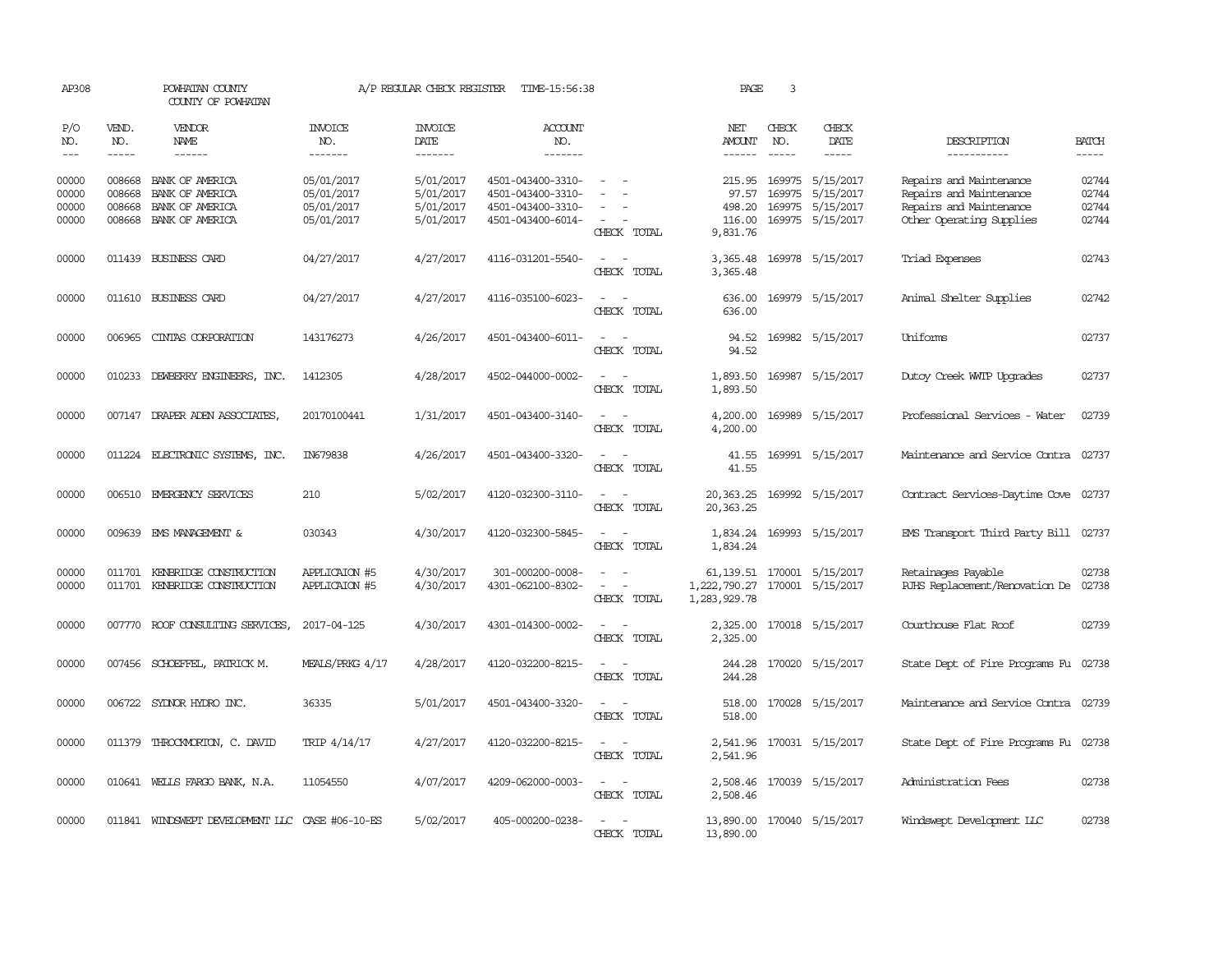| AP308                                        |                               | POWHATAN COUNTY<br>COUNTY OF POWHATAN                                                                                                                                                                         |                                    |                                                               | A/P REGULAR CHECK REGISTER TIME-15:56:38                                                              |                                                                                                                             | PAGE                                        | 4                             |                                                                                                       |                                                                                                                                                                   |                                           |
|----------------------------------------------|-------------------------------|---------------------------------------------------------------------------------------------------------------------------------------------------------------------------------------------------------------|------------------------------------|---------------------------------------------------------------|-------------------------------------------------------------------------------------------------------|-----------------------------------------------------------------------------------------------------------------------------|---------------------------------------------|-------------------------------|-------------------------------------------------------------------------------------------------------|-------------------------------------------------------------------------------------------------------------------------------------------------------------------|-------------------------------------------|
| P/O<br>NO.<br>$\!\!\!\!\!-\!-\!$ $\!\!\!-\!$ | VEND.<br>NO.<br>$\frac{1}{2}$ | <b>VENDOR</b><br>NAME<br>$- - - - - -$                                                                                                                                                                        | <b>INVOICE</b><br>NO.<br>-------   | <b>INVOICE</b><br>DATE                                        | <b>ACCOUNT</b><br>NO.<br>$- - - - - - -$                                                              |                                                                                                                             | NET<br>AMOUNT<br>$- - - - - -$              | CHECK<br>NO.<br>$\frac{1}{2}$ | CHECK<br>DATE<br>$- - - - -$                                                                          | DESCRIPTION<br>-----------                                                                                                                                        | <b>BATCH</b><br>$- - - - -$               |
| 00000<br>00000<br>00000<br>00000<br>00000    | 009183<br>009183<br>009183    | 009183 AIR, WATER & SOIL LABORA- V17003155<br>AIR, WATER & SOIL LABORA- V17003173<br>009183 AIR, WATER & SOIL LABORA- V17003181<br>AIR, WATER & SOIL LABORA- V17003189<br>AIR, WATER & SOIL LABORA- V17003345 |                                    | 5/08/2017<br>5/08/2017<br>5/09/2017<br>5/09/2017<br>5/15/2017 | 4501-043400-3140-<br>4501-043400-3142-<br>4501-043400-3142-<br>4501-043400-3142-<br>4501-043400-3140- | $\overline{\phantom{a}}$<br>$\sim$<br>$\sim$<br>$\overline{\phantom{a}}$<br>$\sim$                                          |                                             | 111.80 170042<br>40.80 170042 | 40.00 170042 5/18/2017<br>5/18/2017<br>5/18/2017<br>362.40 170042 5/18/2017<br>40.00 170042 5/18/2017 | Professional Services - Water<br>Professional Services - Sewer<br>Professional Services - Sewer<br>Professional Services - Sewer<br>Professional Services - Water | 02748<br>02748<br>02748<br>02748<br>02748 |
| 00000<br>00000                               | 009183                        | AIR, WATER & SOIL LABORA- V17003254<br>009183 AIR, WATER & SOIL LABORA- V17003255                                                                                                                             |                                    | 5/11/2017<br>5/11/2017                                        | 4501-043400-3142-<br>4501-043400-3142-                                                                | $\sim$<br>$\sim$ 100 $\mu$<br>$\overline{\phantom{a}}$<br>CHECK TOTAL                                                       | 40.00<br>675.00                             |                               | 170042 5/18/2017<br>40.00 170042 5/18/2017                                                            | Professional Services - Sewer<br>Professional Services - Sewer                                                                                                    | 02751<br>02751                            |
| 00000<br>00000                               |                               | 007126 ANALYTICS CORPORATION<br>007126 ANALYTICS CORPORATION                                                                                                                                                  | 53541<br>53542                     | 4/20/2017<br>4/20/2017                                        | 4501-043400-3145-<br>4501-043400-3145-                                                                | $\sim$ $ \sim$<br>CHECK TOTAL                                                                                               | 55.00<br>110.00                             |                               | 55.00 170043 5/18/2017<br>170043 5/18/2017                                                            | Sludge Removal<br>Sludge Removal                                                                                                                                  | 02748<br>02748                            |
| 00000                                        |                               | 007436 AQUA VIRGINIA, INC.                                                                                                                                                                                    | 0574661 5/17                       | 5/08/2017                                                     | 4501-043400-5130-                                                                                     | $\frac{1}{2} \left( \frac{1}{2} \right) \left( \frac{1}{2} \right) = \frac{1}{2} \left( \frac{1}{2} \right)$<br>CHECK TOTAL | 22.18                                       |                               | 22.18 170044 5/18/2017                                                                                | Water                                                                                                                                                             | 02748                                     |
| 00000                                        |                               | 007436 AQUA VIRGINIA, INC.                                                                                                                                                                                    | 1188328 5/17                       | 5/08/2017                                                     | 4501-043400-5130-                                                                                     | CHECK TOTAL                                                                                                                 | 17.62<br>17.62                              |                               | 170045 5/18/2017                                                                                      | Water                                                                                                                                                             | 02748                                     |
| 00000                                        |                               | 009206 ATLANTIC EMERGENCY                                                                                                                                                                                     | 11233RIC                           | 5/11/2017                                                     | 4301-032200-0004-                                                                                     | $\sim$<br>CHECK TOTAL                                                                                                       | 233.20<br>233.20                            |                               | 170046 5/18/2017                                                                                      | Ladder Truck                                                                                                                                                      | 02751                                     |
| 00000                                        |                               | 006986 BCWH, INC.                                                                                                                                                                                             | 106838                             | 4/26/2017                                                     | 4301-042000-8301-                                                                                     | $\sim$<br>$\sim$<br>CHECK TOTAL                                                                                             | 12, 142. 15 170048 5/18/2017<br>12, 142. 15 |                               |                                                                                                       | Joint Maintenance Garage                                                                                                                                          | 02748                                     |
| 00000                                        |                               | 011632 BERRY, THOMAS E.                                                                                                                                                                                       | FDIC2017                           | 4/29/2017                                                     | 4120-032200-8215-                                                                                     | $\sim$ $\sim$<br>CHECK TOTAL                                                                                                | 147.00                                      |                               | 147.00 170049 5/18/2017                                                                               | State Dept of Fire Programs Fu 02752                                                                                                                              |                                           |
| 00000                                        |                               | 007353 CDW GOVERNMENT, INC.                                                                                                                                                                                   | HSD4640                            | 5/03/2017                                                     | 4120-032200-8215-                                                                                     | $\sim$ $\sim$<br>CHECK TOTAL                                                                                                | 362.44                                      |                               | 362.44 170057 5/18/2017                                                                               | State Dept of Fire Programs Fu 02748                                                                                                                              |                                           |
| 00000<br>00000                               | 006965<br>006965              | CINTAS CORPORATION<br>CINIAS CORPORATION                                                                                                                                                                      | 143179944<br>143183655             | 5/03/2017<br>5/10/2017                                        | 4501-043400-6011-<br>4501-043400-6011-                                                                | $\overline{\phantom{a}}$<br>$\sim$<br>$\omega_{\rm{max}}$ and $\omega_{\rm{max}}$<br>CHECK TOTAL                            | 191.99                                      |                               | 97.47 170059 5/18/2017<br>94.52 170059 5/18/2017                                                      | Uniforms<br>Uniforms                                                                                                                                              | 02746<br>02751                            |
| 00000                                        |                               | 011418 COTTONE, MELISSA                                                                                                                                                                                       | KRISPY KREME                       | 5/05/2017                                                     | 4116-032203-0001-                                                                                     | $\sim$ $ \sim$<br>CHECK TOTAL                                                                                               | 102.50                                      |                               | 102.50 170064 5/18/2017                                                                               | <b>JET Program</b>                                                                                                                                                | 02751                                     |
| 00000                                        | 010693                        | COURTOIS GRAPHICS                                                                                                                                                                                             | 17526                              | 5/08/2017                                                     | 4301-014200-6004-                                                                                     | $\sim$<br>$\sim$<br>CHECK TOTAL                                                                                             | 349.50                                      |                               | 349.50 170065 5/18/2017                                                                               | Paving Village Building                                                                                                                                           | 02751                                     |
| 00000                                        | 000860                        | DOMINION VIRGINIA POWER                                                                                                                                                                                       | 1875198911 5/17                    | 5/04/2017                                                     | 4501-043400-5110-                                                                                     | $\sim$<br>CHECK TOTAL                                                                                                       | 8.47                                        |                               | 8.47 170067 5/18/2017                                                                                 | Electricity                                                                                                                                                       | 02749                                     |
| 00000<br>00000                               | 000860<br>000860              | DOMINION VIRGINIA POWER<br>DOMINION VIRGINIA POWER                                                                                                                                                            | 2907028530 5/17<br>3085476897 5/17 | 5/03/2017<br>5/03/2017                                        | 4501-043400-5110-<br>4501-043400-5110-                                                                | $\sim$ $ \sim$<br>$\sim$ $ -$<br>CHECK TOTAL                                                                                | 61.03<br>199.53                             |                               | 170068 5/18/2017<br>138.50 170068 5/18/2017                                                           | Electricity<br>Electricity                                                                                                                                        | 02749<br>02750                            |
| 00000<br>00000                               | 000860<br>000860              | DOMINION VIRGINIA POWER<br>DOMINION VIRGINIA POWER                                                                                                                                                            | 7897055856 5/17<br>6656300552 5/17 | 5/03/2017<br>5/03/2017                                        | 4501-043400-5110-<br>4501-043400-5110-                                                                | CHECK TOTAL                                                                                                                 | 2,748.68                                    |                               | 2,370.81 170069 5/18/2017<br>377.87 170069 5/18/2017                                                  | Electricity<br>Electricity                                                                                                                                        | 02749<br>02750                            |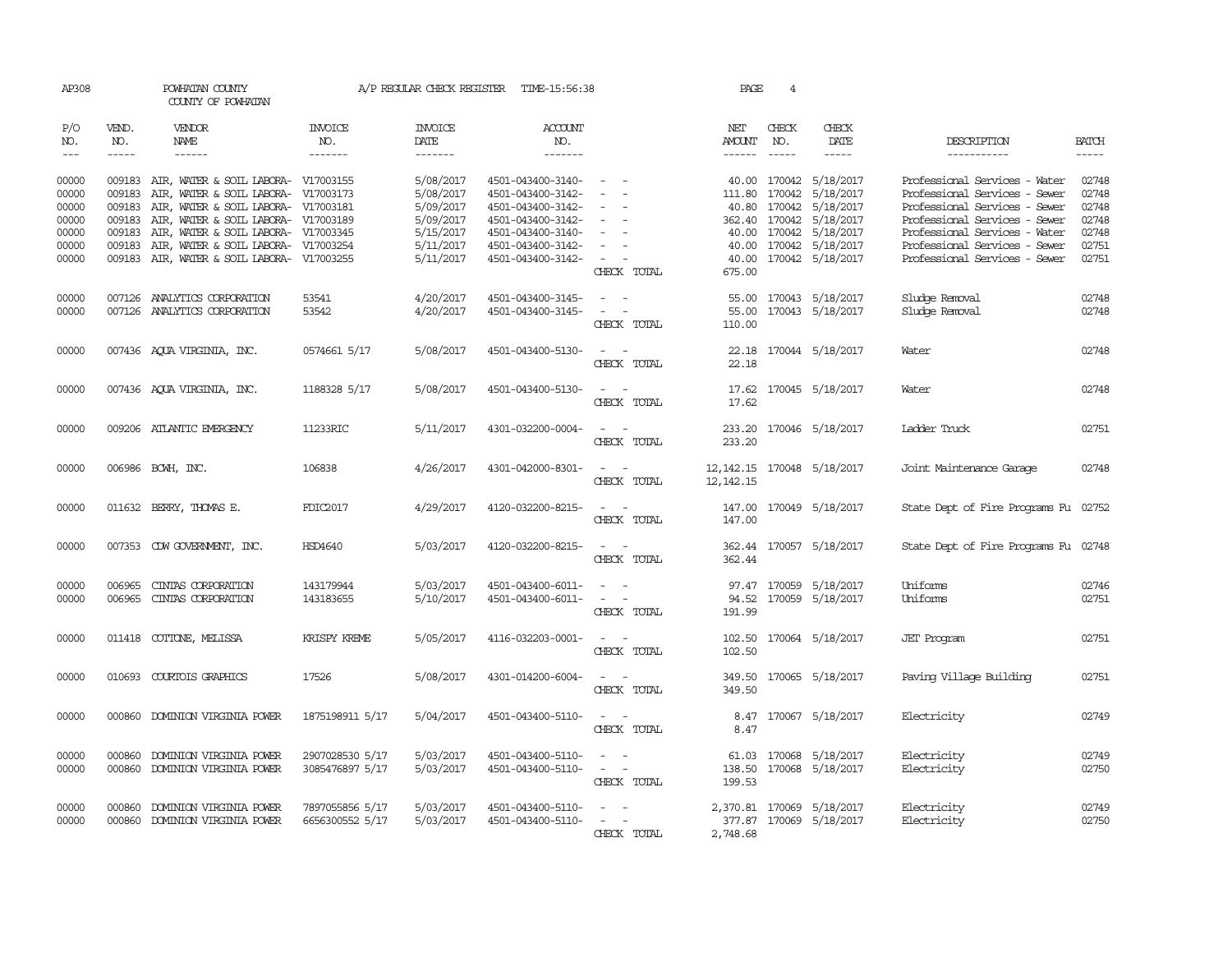| AP308                   |                             | POWHATAN COUNTY<br>COUNTY OF POWHATAN                                    |                                    | A/P REGULAR CHECK REGISTER          | TIME-15:56:38                                               |                                                                                                                                                    | PAGE                                                                             | 5            |                                                                |                                                            |                         |
|-------------------------|-----------------------------|--------------------------------------------------------------------------|------------------------------------|-------------------------------------|-------------------------------------------------------------|----------------------------------------------------------------------------------------------------------------------------------------------------|----------------------------------------------------------------------------------|--------------|----------------------------------------------------------------|------------------------------------------------------------|-------------------------|
| P/O<br>NO.<br>$---$     | VEND.<br>NO.<br>$- - - - -$ | <b>VENDOR</b><br>NAME                                                    | <b>INVOICE</b><br>NO.<br>-------   | <b>INVOICE</b><br>DATE<br>--------  | <b>ACCOUNT</b><br>NO.<br>-------                            |                                                                                                                                                    | NET<br>AMOUNT<br>------                                                          | CHECK<br>NO. | CHECK<br>DATE                                                  | DESCRIPTION<br>-----------                                 | <b>BATCH</b><br>-----   |
| 00000                   | 000860                      | DOMINION VIRGINIA POWER                                                  | 9052426195 5/17                    | 5/04/2017                           | 4501-043400-5110-                                           | $\sim$ $\sim$<br>CHECK TOTAL                                                                                                                       | 50.04                                                                            |              | 50.04 170070 5/18/2017                                         | Electricity                                                | 02749                   |
| 00000                   |                             | 009945 ENTRUST RECORDS MOMT                                              | 17M-05                             | 4/24/2017                           | 4116-083500-8215-                                           | $\frac{1}{2} \left( \frac{1}{2} \right) \left( \frac{1}{2} \right) = \frac{1}{2} \left( \frac{1}{2} \right)$<br>CHECK TOTAL                        | 620.00<br>620.00                                                                 |              | 170072 5/18/2017                                               | DEO - Grant for Litter Control                             | 02750                   |
| 00000                   |                             | 011790 HOUTSMA, DONALD                                                   | FDIC2017                           | 4/29/2017                           | 4120-032200-8215-                                           | $\sim$<br>CHECK TOTAL                                                                                                                              | 134.91                                                                           |              | 134.91 170080 5/18/2017                                        | State Dept of Fire Programs Fu 02752                       |                         |
| 00000                   |                             | 000120 JAMES RIVER AIR                                                   | J39159                             | 4/14/2017                           | 4301-014400-0008-                                           | $\sim$ $ \sim$<br>CHECK TOTAL                                                                                                                      | 6,084.00                                                                         |              | 6,084.00 170083 5/18/2017                                      | COR HVAC unit #4                                           | 02746                   |
| 00000<br>00000          |                             | 011701 KENBRIDGE CONSTRUCTION<br>011701 KENBRIDGE CONSTRUCTION           | APPLICATION #5A<br>APPLICATION #5A | 4/30/2017<br>4/30/2017              | 301-000200-0008-<br>4301-062100-8302-                       | $\sim$ 10 $\,$<br>$\equiv$<br>CHECK TOTAL                                                                                                          | 61, 139.51 - 170084 5/18/2017<br>1,222,790.27 170084 5/18/2017<br>1, 161, 650.76 |              |                                                                | Retainages Payable<br>RJHS Replacement/Renovation De 02745 | 02745                   |
| 00000                   | 008294                      | POWHATAN COUNTY PUBLIC                                                   | 730                                | 5/08/2017                           | 4120-032200-8215-                                           | $\overline{\phantom{a}}$<br>CHECK TOTAL                                                                                                            | 193.55                                                                           |              | 193.55 170097 5/18/2017                                        | State Dept of Fire Programs Fu 02752                       |                         |
| 00000                   | 011863                      | POWHATAN HIGH SCHOOL                                                     | <b>CLEANUP BLITZ17</b>             | 5/09/2017                           | 4116-083500-8215-                                           | $\frac{1}{2} \left( \frac{1}{2} \right) \left( \frac{1}{2} \right) \left( \frac{1}{2} \right) \left( \frac{1}{2} \right)$<br>CHECK TOTAL           | 1,000.00                                                                         |              | 1,000.00 170098 5/18/2017                                      | DEQ - Grant for Litter Control                             | 02752                   |
| 00000<br>00000<br>00000 | 007325<br>007325            | RICHMOND OXYGEN CO.<br>RICHMOND OXYGEN CO.<br>007325 RICHMOND OXYGEN CO. | 252315<br>252778<br>252779         | 4/12/2017<br>4/26/2017<br>4/26/2017 | 4120-032301-6013-<br>4120-032301-6013-<br>4120-032301-6013- | $\overline{\phantom{a}}$<br>$\sim$<br>CHECK TOTAL                                                                                                  | 31.00<br>24.00<br>94.00                                                          |              | 39.00 170106 5/18/2017<br>170106 5/18/2017<br>170106 5/18/2017 | Medical Supplies<br>Medical Supplies<br>Medical Supplies   | 02752<br>02752<br>02752 |
| 00000<br>00000          | 007310<br>007310            | SOUTHEASTERN EMERGENCY<br>SOUTHEASTERN EMERGENCY                         | 756084<br>756885                   | 5/05/2017<br>5/11/2017              | 4120-032301-6013-<br>4120-032301-6013-                      | $\frac{1}{2} \left( \frac{1}{2} \right) \left( \frac{1}{2} \right) \left( \frac{1}{2} \right) \left( \frac{1}{2} \right)$<br>$\sim$<br>CHECK TOTAL | 56.00<br>1,036.34                                                                |              | 980.34 170111 5/18/2017<br>170111 5/18/2017                    | Medical Supplies<br>Medical Supplies                       | 02752<br>02752          |
| 00000                   | 007450                      | THOMSON REUTERS -                                                        | 836059522                          | 5/01/2017                           | 4116-021100-6012-                                           | $\sim$<br>CHECK TOTAL                                                                                                                              | 377.87<br>377.87                                                                 |              | 170115 5/18/2017                                               | Law Library Expenses                                       | 02747                   |
| 00000                   | 006679                      | TREASURER, CHESTERFIELD                                                  | 2015393 4/17                       | 4/27/2017                           | 4501-043400-5112-                                           | $\frac{1}{2} \left( \frac{1}{2} \right) \left( \frac{1}{2} \right) \left( \frac{1}{2} \right) \left( \frac{1}{2} \right)$<br>CHECK TOTAL           | 44,111.06<br>44,111.06                                                           |              | 170116 5/18/2017                                               | Chesterfield Water Bi-monthly                              | 02748                   |
| 00000                   |                             | 011324 UNITED UNLIMITED                                                  | APPLICATION #9                     | 5/10/2017                           | 4301-014100-6009-                                           | $ -$<br>CHECK TOTAL                                                                                                                                | 4,805.56                                                                         |              | 4,805.56 170119 5/18/2017                                      | Human Services Building Facade 02750                       |                         |
| 00000<br>00000          | 008126                      | 008126 VERIZON<br>VERIZON                                                | 9784897469<br>9784897469           | 5/01/2017<br>5/01/2017              | 4501-043400-5250-<br>4501-043400-5270-                      | $\overline{\phantom{a}}$<br>$\overline{\phantom{a}}$<br>CHECK TOTAL                                                                                | 300.03<br>460.21                                                                 |              | 160.18 170120 5/18/2017<br>170120 5/18/2017                    | Cell Phones<br>Network Service Cornection                  | 02750<br>02750          |
| 00000                   |                             | 011169 VERIZON                                                           | 1357471455Y4/17                    | 4/28/2017                           | 4501-043400-5230-                                           | $\frac{1}{2} \left( \frac{1}{2} \right) \left( \frac{1}{2} \right) = \frac{1}{2} \left( \frac{1}{2} \right)$<br>CHECK TOTAL                        | 41.07                                                                            |              | 41.07 170121 5/18/2017                                         | Telephone System                                           | 02750                   |
| 00000                   |                             | 007415 VIRGINIA UTILITY                                                  | 04170337                           | 4/30/2017                           | 4501-043400-3140-                                           | $\sim$<br>CHECK TOTAL                                                                                                                              | 59.85                                                                            |              | 59.85 170123 5/18/2017                                         | Professional Services - Water                              | 02750                   |
| 00000                   |                             | 009183 AIR, WATER & SOIL LABORA- V17002954                               |                                    | 4/28/2017                           | 4501-043400-3142-                                           | <b><i><u>Participate</u></i></b>                                                                                                                   |                                                                                  |              | 40.00 170128 5/25/2017                                         | Professional Services - Sewer                              | 02754                   |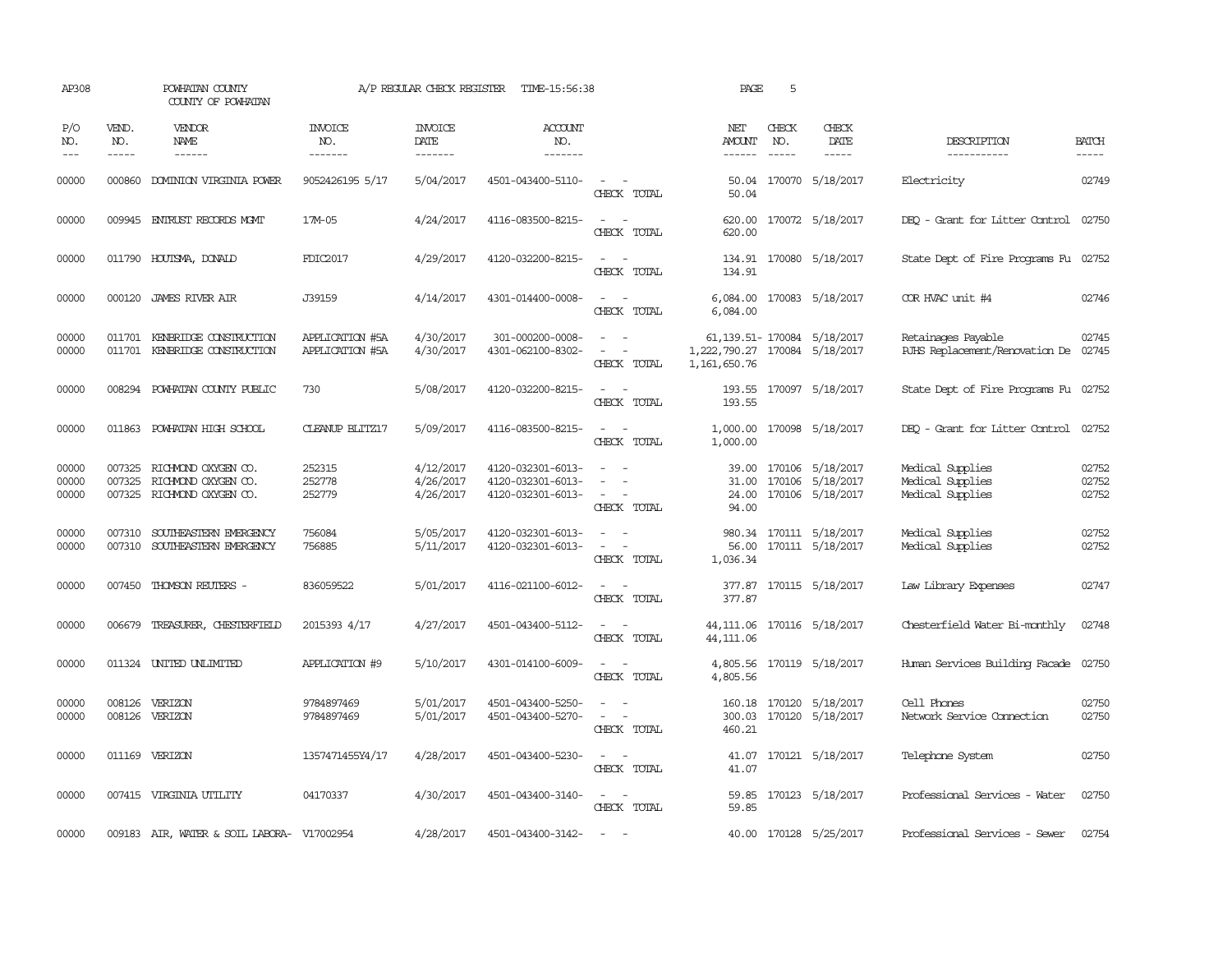| AP308                                     |                                      | POWHATAN COUNTY<br>COUNTY OF POWHATAN                                                                                                                                    |                                     | A/P REGULAR CHECK REGISTER                                    | TIME-15:56:38                                                                                         |                                                                                                           | PAGE                                | 6                                      |                                                                                    |                                                                                                                                                                   |                                           |
|-------------------------------------------|--------------------------------------|--------------------------------------------------------------------------------------------------------------------------------------------------------------------------|-------------------------------------|---------------------------------------------------------------|-------------------------------------------------------------------------------------------------------|-----------------------------------------------------------------------------------------------------------|-------------------------------------|----------------------------------------|------------------------------------------------------------------------------------|-------------------------------------------------------------------------------------------------------------------------------------------------------------------|-------------------------------------------|
| P/O<br>NO.<br>$\frac{1}{2}$               | VEND.<br>NO.<br>$\frac{1}{2}$        | <b>VENDOR</b><br>NAME<br>$- - - - - -$                                                                                                                                   | <b>INVOICE</b><br>NO.<br>-------    | <b>INVOICE</b><br>DATE<br>-------                             | ACCOUNT<br>NO.<br>$- - - - - - -$                                                                     |                                                                                                           | NET<br>AMOUNT                       | CHECK<br>NO.<br>$\frac{1}{2}$          | CHECK<br>DATE<br>$- - - - -$                                                       | DESCRIPTION<br>-----------                                                                                                                                        | <b>BATCH</b><br>$- - - - -$               |
| 00000<br>00000<br>00000<br>00000<br>00000 | 009183<br>009183<br>009183<br>009183 | 009183 AIR, WATER & SOIL LABORA- V17003380<br>AIR, WATER & SOIL LABORA-<br>AIR, WATER & SOIL LABORA-<br>AIR, WATER & SOIL LABORA- V17003501<br>AIR, WATER & SOIL LABORA- | V17003381<br>V17003500<br>V17003512 | 5/16/2017<br>5/16/2017<br>5/19/2017<br>5/19/2017<br>5/19/2017 | 4501-043400-3142-<br>4501-043400-3142-<br>4501-043400-3142-<br>4501-043400-3140-<br>4501-043400-3142- | $\sim$ $ \sim$<br>$\overline{\phantom{a}}$<br>$\overline{\phantom{a}}$<br>$\sim$<br>CHECK TOTAL           | 133.60<br>40.00<br>558.80           | 170128<br>40.00 170128<br>40.00 170128 | 265.20 170128 5/25/2017<br>5/25/2017<br>5/25/2017<br>5/25/2017<br>170128 5/25/2017 | Professional Services - Sewer<br>Professional Services - Sewer<br>Professional Services - Sewer<br>Professional Services - Water<br>Professional Services - Sewer | 02754<br>02754<br>02754<br>02754<br>02754 |
| 00000                                     |                                      | 011523 BLESSED SACRAMENT                                                                                                                                                 | ROADSIDECLEANUP                     | 5/18/2017                                                     | 4116-083500-8215-                                                                                     | $\sim$ $ \sim$<br>CHECK TOTAL                                                                             | 500.00                              |                                        | 500.00 170135 5/25/2017                                                            | DEQ - Grant for Litter Control 02755                                                                                                                              |                                           |
| 00000<br>00000                            | 000540<br>000540                     | CENTRAL VIRGINIA WASTE<br>CENTRAL VIRGINIA WASTE                                                                                                                         | 22154<br>22205                      | 5/03/2017<br>5/11/2017                                        | 4116-083500-8215-<br>4116-083500-8215-                                                                | $\overline{\phantom{a}}$<br>$\overline{\phantom{a}}$<br>$\sim$<br>$\overline{\phantom{a}}$<br>CHECK TOTAL | 700.00<br>1,957.42<br>2,657.42      |                                        | 170142 5/25/2017<br>170142 5/25/2017                                               | DEO - Grant for Litter Control<br>DEO - Grant for Litter Control                                                                                                  | 02755<br>02755                            |
| 00000                                     |                                      | 000860 DOMINION VIRGINIA POWER                                                                                                                                           | 0998223150 5/17                     | 5/12/2017                                                     | 4501-043400-5110-                                                                                     | $\sim$ $ \sim$<br>CHECK TOTAL                                                                             | 90.72                               |                                        | 90.72 170147 5/25/2017                                                             | Electricity                                                                                                                                                       | 02754                                     |
| 00000                                     |                                      | 007147 DRAPER ADEN ASSOCIATES                                                                                                                                            | 2017040402                          | 4/30/2017                                                     | 4501-043400-3140-                                                                                     | $\sim$ 100 $\sim$<br>CHECK TOTAL                                                                          | 3,000.00                            |                                        | 3,000.00 170148 5/25/2017                                                          | Professional Services - Water                                                                                                                                     | 02754                                     |
| 00000                                     |                                      | 011312 DRP COLLISION REPAIR, LLC 160778                                                                                                                                  |                                     | 5/19/2017                                                     | 4501-043400-6008-                                                                                     | $\sim$<br>CHECK TOTAL                                                                                     | 932.40                              |                                        | 932.40 170149 5/25/2017                                                            | Gas/Grease/Oil/Vehicle Repairs 02754                                                                                                                              |                                           |
| 00000                                     |                                      | 008336 FERGUSON ENTERPRISES INC. 1898594                                                                                                                                 |                                     | 5/09/2017                                                     | 4501-043400-3310-                                                                                     | $\sim$ $ \sim$<br>CHECK TOTAL                                                                             | 42.45                               |                                        | 42.45 170150 5/25/2017                                                             | Repairs and Maintenance                                                                                                                                           | 02754                                     |
| 00000                                     |                                      | 010966 HABITAT FOR HUMANITY-                                                                                                                                             | ROADSIDECLEANUP                     | 5/18/2017                                                     | 4116-083500-8215-                                                                                     | $\sim$<br>$\sim$<br>CHECK TOTAL                                                                           | 250.00<br>250.00                    |                                        | 170152 5/25/2017                                                                   | DEO - Grant for Litter Control                                                                                                                                    | 02755                                     |
| 00000<br>00000                            | 000120                               | JAMES RIVER AIR<br>000120 JAMES RIVER AIR                                                                                                                                | J39346<br>S77207                    | 4/28/2017<br>4/28/2017                                        | 4301-014400-0006-<br>4301-014400-0003-                                                                | $\sim$<br>$\sim$<br>CHECK TOTAL                                                                           | 18,138.00<br>12,664.94<br>30,802.94 |                                        | 170155 5/25/2017<br>170155 5/25/2017                                               | Human Services Units<br>Courthouse - AHU1                                                                                                                         | 02753<br>02753                            |
| 00000                                     |                                      | 008381 JAMES RIVER PETROLEUM                                                                                                                                             | 99D                                 | 4/30/2017                                                     | 4501-043400-6008-                                                                                     | $\overline{\phantom{a}}$<br>CHECK TOTAL                                                                   | 344.53<br>344.53                    |                                        | 170156 5/25/2017                                                                   | Gas/Grease/Oil/Vehicle Repairs                                                                                                                                    | 02755                                     |
| 00000<br>00000                            |                                      | 011110 MOSELEY ARCHITECTS<br>011110 MOSELEY ARCHITECTS                                                                                                                   | 550394-019<br>550394-019            | 4/30/2017<br>4/30/2017                                        | 4301-046000-8301-<br>4301-062100-8302-                                                                | $\sim$<br>$\sim$<br>$\overline{\phantom{a}}$<br>$\sim$<br>CHECK TOTAL                                     | 12,809.76<br>27,976.87              |                                        | 15, 167. 11 170164 5/25/2017<br>170164 5/25/2017                                   | Water Tower - Village Area<br>RJHS Replacement/Renovation De 02755                                                                                                | 02755                                     |
| 00000                                     |                                      | 011864 POWHATAN FOOD PANTRY                                                                                                                                              | <b>ROADSIDECLEANUP</b>              | 5/22/2017                                                     | 4116-083500-8215-                                                                                     | $\sim$ $\sim$<br>CHECK TOTAL                                                                              | 100.00<br>100.00                    |                                        | 170168 5/25/2017                                                                   | DEQ - Grant for Litter Control 02755                                                                                                                              |                                           |
| 00000                                     |                                      | 011521 RAINBOW GROUP LLC                                                                                                                                                 | 0476989-IN                          | 5/12/2017                                                     | 4301-071120-0009-                                                                                     | $\sim$ $ \sim$<br>CHECK TOTAL                                                                             | 116.00                              |                                        | 116.00 170174 5/25/2017                                                            | Bases, Plates & Pitching Rubbe 02753                                                                                                                              |                                           |
| 00000                                     |                                      | 007942 RICHMOND SUBURBAN                                                                                                                                                 | I00005101000412                     | 4/12/2017                                                     | 4116-083500-8200-                                                                                     | $\sim$<br>$\sim$<br>CHECK TOTAL                                                                           | 418.20                              |                                        | 418.20 170178 5/25/2017                                                            | Litter Control Donations                                                                                                                                          | 02755                                     |
| 00000                                     |                                      | 009701 SHI INTERNATIONAL CORP.                                                                                                                                           | B06498667                           | 5/08/2017                                                     | 4301-012510-8304-                                                                                     | $\sim$ 100 $\sim$<br>CHECK TOTAL                                                                          | 247.59                              |                                        | 247.59 170183 5/25/2017                                                            | PC Replacement                                                                                                                                                    | 02753                                     |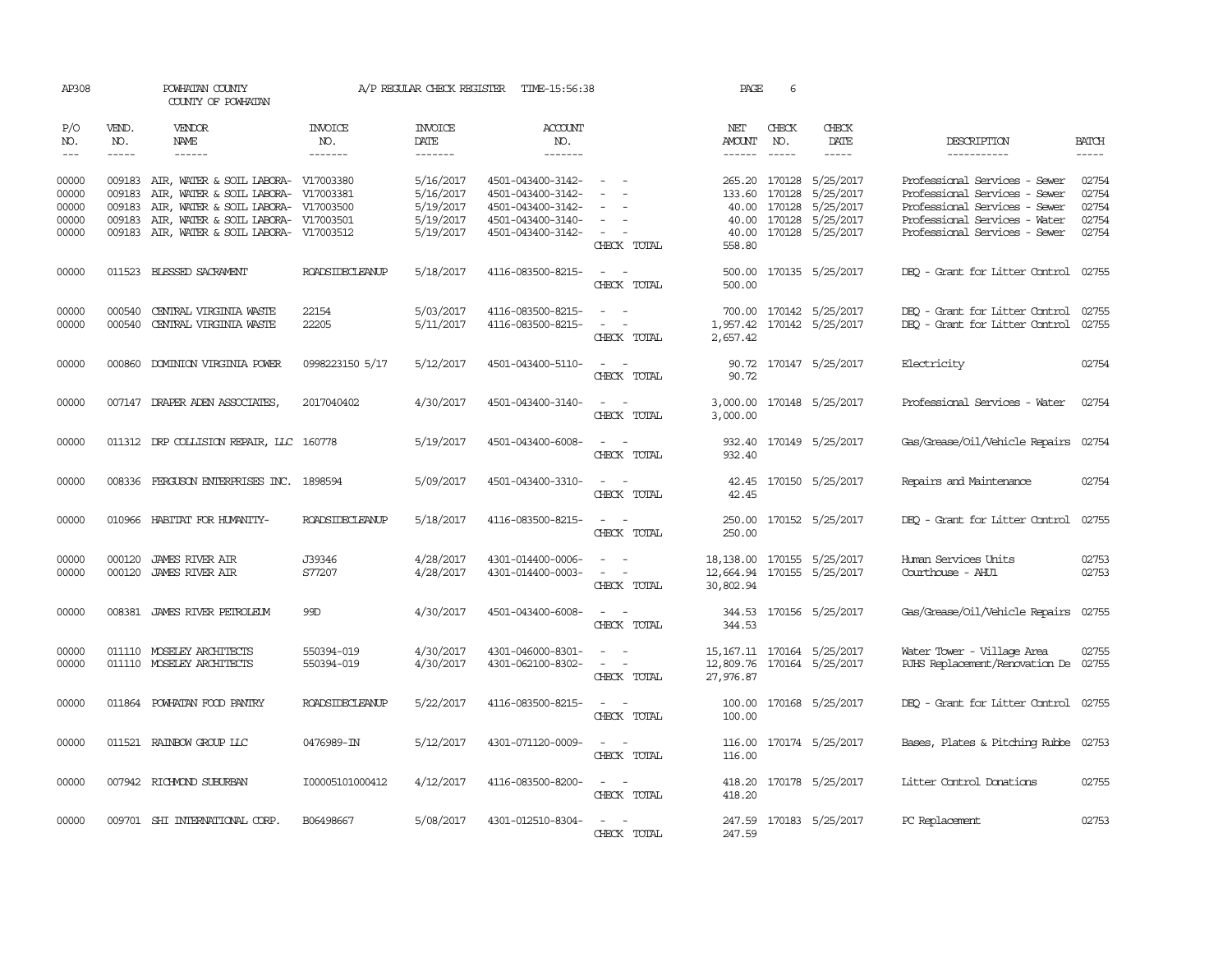| AP308                   |                            | POWHATAN COUNTY<br>COUNTY OF POWHATAN                                      |                                  | A/P REGULAR CHECK REGISTER          | TIME-15:56:38                                               |                                                                                                                                            | PAGE                                     | 7            |                                                   |                                                      |                         |
|-------------------------|----------------------------|----------------------------------------------------------------------------|----------------------------------|-------------------------------------|-------------------------------------------------------------|--------------------------------------------------------------------------------------------------------------------------------------------|------------------------------------------|--------------|---------------------------------------------------|------------------------------------------------------|-------------------------|
| P/O<br>NO.              | VEND.<br>NO.<br>-----      | VENDOR<br>NAME<br>------                                                   | <b>INVOICE</b><br>NO.<br>------- | <b>INVOICE</b><br>DATE<br>-------   | <b>ACCOUNT</b><br>NO.<br>-------                            |                                                                                                                                            | NET<br>AMOUNT                            | CHECK<br>NO. | CHECK<br>DATE<br>-----                            | DESCRIPTION<br>-----------                           | <b>BATCH</b><br>-----   |
| 00000<br>00000<br>00000 | 007310<br>007310<br>007310 | SOUTHEASTERN EMERGENCY<br>SOUTHEASTERN EMERGENCY<br>SOUTHEASTERN EMERGENCY | 738367<br>738436<br>738351       | 1/25/2017<br>1/26/2017<br>1/25/2017 | 4120-032301-6013-<br>4120-032301-6013-<br>4301-032200-0004- | $\frac{1}{2} \left( \frac{1}{2} \right) \left( \frac{1}{2} \right) = \frac{1}{2} \left( \frac{1}{2} \right)$<br>$\sim$ $ -$<br>CHECK TOTAL | 118.75<br>430.38<br>1,138.58<br>1,687.71 | 170184       | 5/25/2017<br>170184 5/25/2017<br>170184 5/25/2017 | Medical Supplies<br>Medical Supplies<br>Ladder Truck | 02754<br>02754<br>02754 |
| 00000                   | 006594                     | SOUTHSIDE ELECTRIC COOP                                                    | 63504003 5/17                    | 5/15/2017                           | 4501-043400-5110-                                           | $ -$<br>$\overline{\phantom{a}}$<br>CHECK TOTAL                                                                                            | 1,888.16<br>1,888.16                     |              | 170185 5/25/2017                                  | Electricity                                          | 02754                   |
| 00000                   | 009450                     | SPEC (SILIDGE PROCESS                                                      | 2171505-PCU                      | 5/22/2017                           | 4501-043400-6016-                                           | $\frac{1}{2} \left( \frac{1}{2} \right) \left( \frac{1}{2} \right) = \frac{1}{2} \left( \frac{1}{2} \right)$<br>CHECK TOTAL                | 960.00<br>960.00                         |              | 170186 5/25/2017                                  | Chemicals                                            | 02754                   |
| 00000                   | 008310                     | VALVE & ACTUATION SERVICE                                                  | 0076030-IN                       | 5/12/2017                           | 4501-043400-3310-                                           | $\frac{1}{2} \left( \frac{1}{2} \right) \left( \frac{1}{2} \right) \left( \frac{1}{2} \right) \left( \frac{1}{2} \right)$<br>CHECK TOTAL   | 715.89<br>715.89                         |              | 170193 5/25/2017                                  | Repairs and Maintenance                              | 02754                   |
| 00000                   | 007368                     | WARNER, PHIL                                                               | TRIP 4/26/17                     | 4/29/2017                           | 4120-032200-8215-                                           | CHECK TOTAL                                                                                                                                | 790.33<br>790.33                         |              | 170197 5/25/2017                                  | State Dept of Fire Programs Fu 02755                 |                         |
| 00000                   | 011316                     | YLIMAKI, KAREN                                                             | FOOD AMNESTYDAY                  | 4/28/2017                           | 4116-083500-8215-                                           | $ -$<br>CHECK TOTAL                                                                                                                        | 225.10<br>225.10                         |              | 170198 5/25/2017                                  | DEO - Grant for Litter Control                       | 02755                   |
|                         |                            |                                                                            |                                  |                                     |                                                             | CHECK TYPE TOTAL                                                                                                                           | 3, 176, 742.93                           |              |                                                   |                                                      |                         |